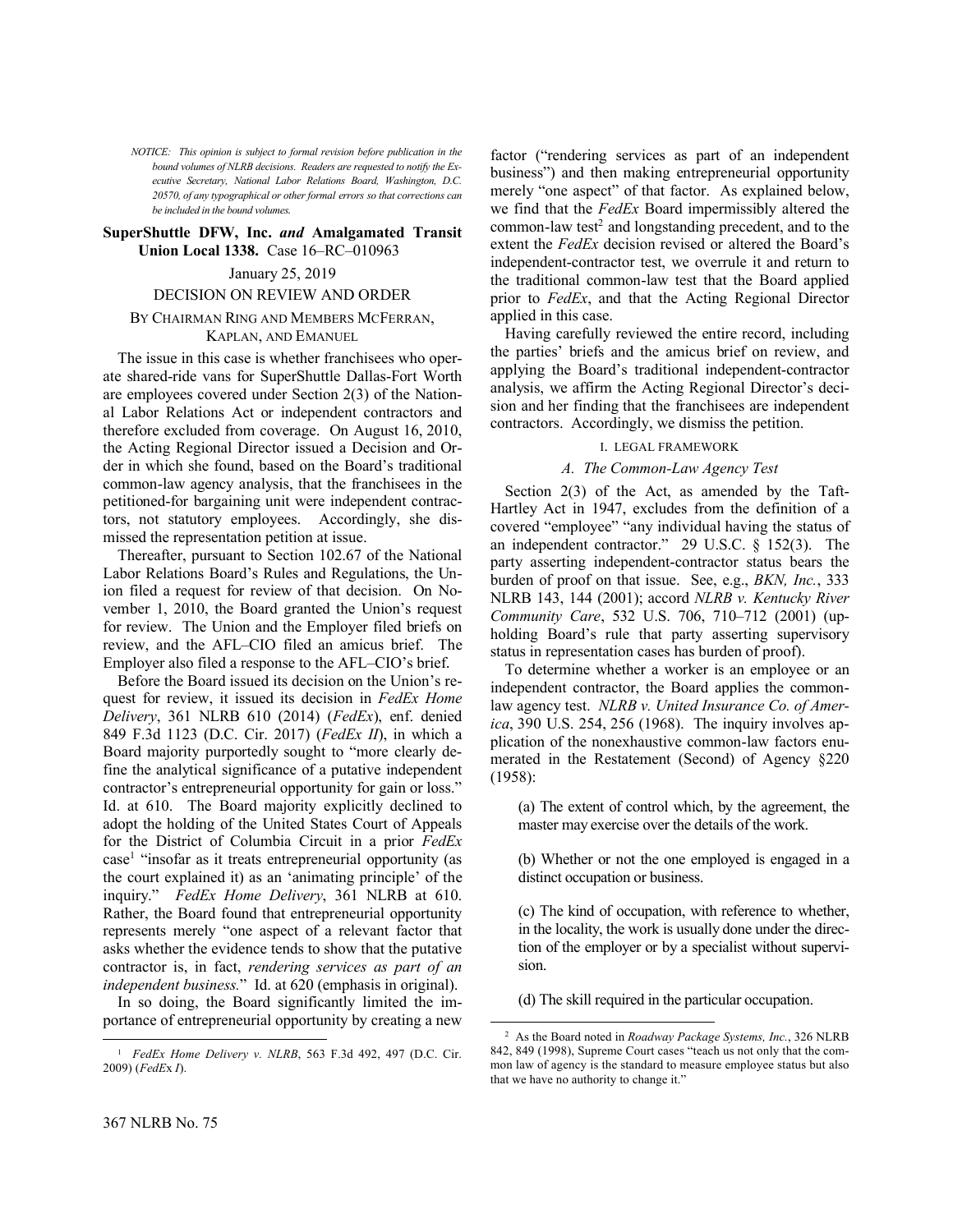(e) Whether the employer or the workman supplies the instrumentalities, tools, and the place of work for the person doing the work.

(f) The length of time for which the person is employed.

(g) The method of payment, whether by the time or by the job.

(h) Whether or not the work is part of the regular business of the employer.

(i) Whether or not the parties believe they are creating the relation of master and servant.

(j) Whether the principal is or is not in business.

In applying these factors, the Court noted that there is no "shorthand formula" and held that "all the incidents of the relationship must be assessed and weighed with no one factor being decisive. What is important is that the total factual context is assessed in light of the pertinent common-law agency principles." Id. at 258.

#### *B. Developments Since United Insurance*

In the 50 years since the Supreme Court's decision in *United Insurance*, the Board and the courts have revisited and refined the proper application of the common-law factors to the independent-contractor analysis. See, e.g., *Roadway Package System, Inc.*, 326 NLRB 842 (1998), *St. Joseph News-Press*, 345 NLRB 474 (2005), and *Dial-A-Mattress Operating Corp.*, 326 NLRB 884 (1998) (considering, among other things, (1) the Board's authority to change or modify the common-law right-of-control test to determine if an individual is an employee; (2) the relative importance of factors indicative of employee or independent-contractor status; and (3) evidence of financial gains and losses by drivers in the *Roadway* cases). The District of Columbia Circuit Court of Appeals observed in *FedEx I*, 563 F.3d at 497, that over time, the Board, while retaining all the common-law factors, had shifted the emphasis from control to whether putative independent contractors have significant entrepreneurial opportunity for gain or loss (citations omitted). The court noted that "while the considerations at common law remain in play, an important animating principle by which to evaluate those factors in cases where some factors cut one way and some the other is whether the position presents the opportunities and risks inherent in entrepreneurialism." Id. Further, the court noted that the common-law test "is not merely quantitative . . . there also is a qualitative assessment to evaluate which factors

are determinative in a particular case, and why." Id. at 497 fn. 3. Thus, entrepreneurial opportunity is not an individual factor in the test<sup>3</sup>; rather, entrepreneurial opportunity, like employer control, is a principle to help evaluate the overall significance of the agency factors. Generally, common-law factors that support a worker's entrepreneurial opportunity indicate independentcontractor status; factors that support employer control indicate employee status. The relative significance of entrepreneurial opportunity depends on the specific facts of each case.<sup>4</sup>

In 2014, the Board again reviewed its independentcontractor analysis in *FedEx Home Delivery*, 361 NLRB 610, involving the drivers at a FedEx facility in Hartford, Connecticut. The Board majority sought "to more clearly define the analytical significance of a putative independent contractor's entrepreneurial opportunity for gain or loss." Id. at 610. The Board held that it would give weight to actual, not merely theoretical, entrepreneurial opportunity, and that it would necessarily evaluate the constraints imposed by a company on an individual's ability to pursue this opportunity. In addition, the Board held that it would evaluate—in the context of weighing all relevant common-law factors—whether the evidence tends to show that the putative independent contractor is, in fact, rendering services as part of an independent business.<sup>5</sup> The Board held that this factor would encompass not only whether the putative contractor has a significant entrepreneurial opportunity, but also whether the putative contractor (a) has a realistic ability to work for other companies; (b) has a proprietary or ownership interest in his work; and (c) has control over important business decisions, such as the scheduling of performance, the hiring, selection, and assignment of employees, the purchase of equipment, and the commitment of capital.<sup>6</sup>

### *C. Other Relevant Board Law*

In applying the common-law test to the taxicab industry, the Board has given significant weight to two factors: "the lack of any relationship between the company's compensation and the amount of fares collected," and

-

<sup>&</sup>lt;sup>3</sup> Although the Board has occasionally listed entrepreneurial opportunity as a separate factor, see, e.g., *Pennsylvania Academy of Fine Arts*, 343 NLRB 846, 846 fn. 1 (2004), it is not one of the factors listed in the Restatement (Second) of Agency.

<sup>4</sup> Despite our dissenting colleague's overwrought claims to the contrary, the D.C. Circuit does not (and we do not) consider entrepreneurial opportunity to be a "super-factor," an "overriding consideration," a "shorthand formula," or a "trump card" in the Board's independentcontractor analysis. But as our review of the Board's case law shows, entrepreneurial opportunity, however it is characterized, has always been at the core of the common-law test.

<sup>5</sup> Id. at 620.

<sup>6</sup> Id. at 621.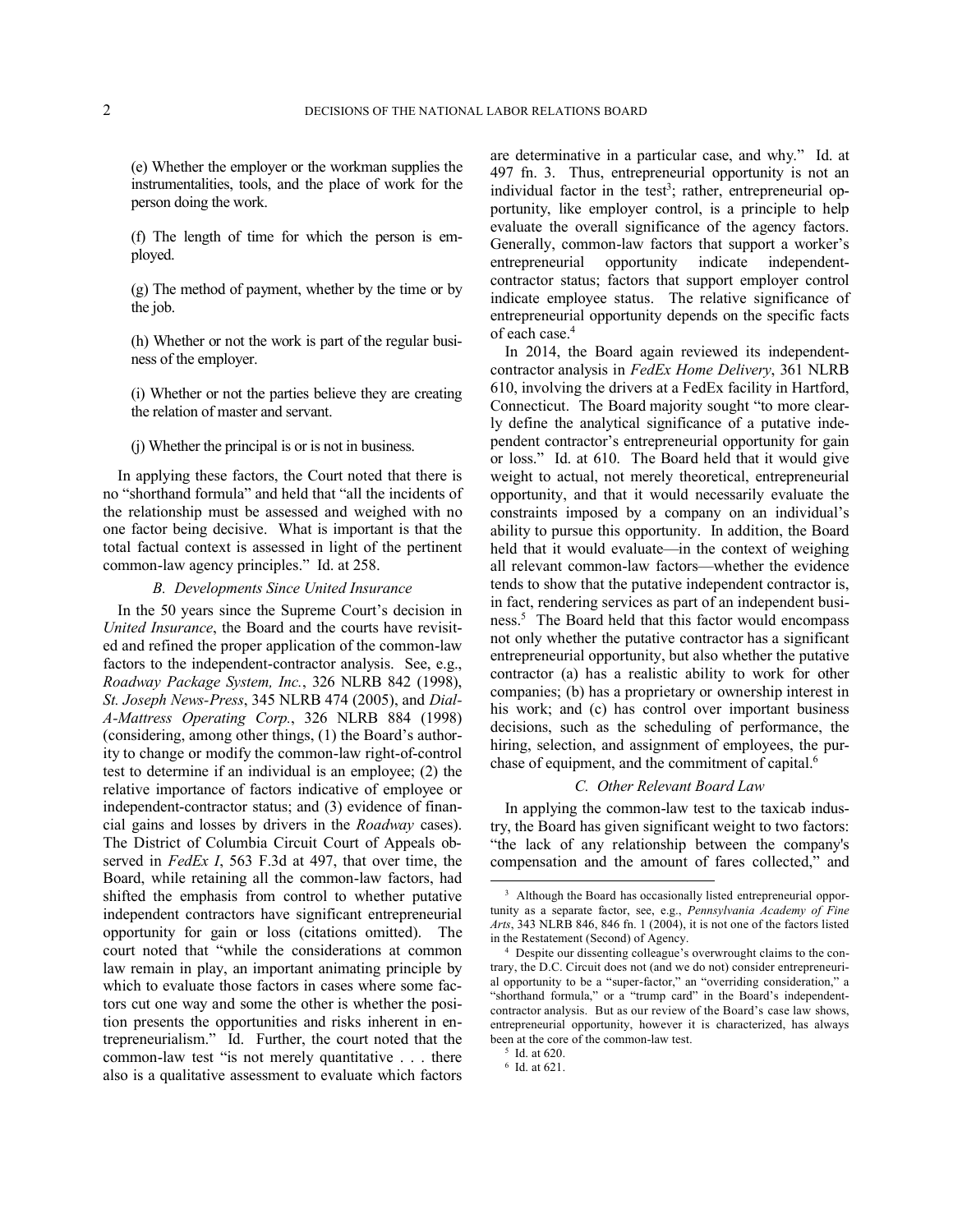"the company's lack of control over the manner and means by which the drivers conduct business after leaving the [company's] garage." *AAA Cab Services*, 341 NLRB 462, 465 (2004) (citing *Elite Limousine Plus*, 324 NLRB 992, 1001 (1997)); *City Cab Co. of Orlando*, 285 NLRB 1191, 1193 (1987).<sup>7</sup> The Board has also held that when a driver pays a company a fixed rental and retains all fares he collects without accounting for those fares, there is a strong inference that the company does not exert control over the means and manner of his performance. *Metro Cab Co.*, 341 NLRB 722, 724 (2004). The theory underlying this inference is that in a flat-rate system, the company makes its money irrespective of the fares received by drivers; therefore, the company has no compelling reason to try to control the means and manner of the drivers' performance. Id.

Finally, the Board has held that requirements imposed by governmental regulations do not constitute control by an employer; instead, they constitute control by the governing body. *Elite Limousine Plus*, 324 NLRB at 1002. The Board has stated that employee status will be found only where "pervasive control" by the private employer "(exceeds) governmental requirements to a significant degree." *Teamsters Local 814 (Santini Bros. Inc.)*, 223 NLRB 752, 753 (1976), enfd. 546 F.2d 989 (D.C. Cir. 1976), cert. denied 434 U.S. 837 (1977); see also *Seafarers Local 777 (Yellow Cab) v. NLRB*, 603 F.2d 862, 875– 876 (D.C. Cir. 1979); *NLRB v. Associated Diamond Cabs, Inc.*, 702 F.2d 912, 922 (11th Cir. 1983).

#### II. FACTUAL BACKGROUND

SuperShuttle Dallas-Fort Worth (DFW), an independent business entity, maintains a license agreement with SuperShuttle International and SuperShuttle Franchise Corporation for the right to use the SuperShuttle trademark and transportation system in the Dallas-Fort Worth area. SuperShuttle International, which owns the SuperShuttle name, logo, and color scheme, develops proprietary software for dispatching, cashiering, and taking reservations for use in administering a shuttle van transportation system. Pursuant to the license agreement, SuperShuttle DFW is permitted to market and deploy the SuperShuttle transportation system in its designated local market.

The SuperShuttle DFW franchisees in the petitionedfor unit primarily transport passengers to and from Dallas-Fort Worth and Love Field airports. Before 2005, SuperShuttle DFW designated its drivers as employees. During that period, SuperShuttle assigned drivers—who earned hourly wages—to regularly scheduled shifts pick-

-

ing up customers in company-owned shuttle vans. In 2005, SuperShuttle converted to a franchise model, which remains in place. Under the current franchise model, drivers are required to sign a 1-year Unit Franchise Agreement (UFA) that expressly characterizes them as nonemployee franchisees who operate independent businesses.<sup>8</sup> Franchisees are required to supply their own shuttle vans and pay SuperShuttle DFW an initial franchise fee and a flat weekly fee for the right to utilize the SuperShuttle brand and its Nextel dispatch and reservation apparatus. Franchisees work no set schedule or number of hours or days per week; they work as much as they choose, whenever they choose. Franchisees are then entitled to the money they earn for completing the assignments that they select. Individual franchisees may also hire and employ relief drivers to operate their vans.

Amalgamated Transit Union Local 1338 (the Union) seeks to represent a unit of SuperShuttle DFW drivers, including those who operate as franchisees pursuant to the UFA, and relief drivers. At the time of the hearing, there were approximately 88 drivers who operated as franchisees and 1 relief driver.

#### *A. Airport Contract and Permits*

SuperShuttle DFW is permitted to operate at DFW Airport pursuant to a shared-ride contract (Airport Contract) between the Company and the Dallas-Fort Worth International Airport Board, a public governmental agency. 9 The 130-page document has extensive terms, which dictate most of the ways that SuperShuttle DFW operates its business. The Employer is required to maintain a customer complaint procedure, screen franchisees for drugs and alcohol, and train franchisees. As to the SuperShuttle vans, which franchisees must own or lease, the contract governs marking on the vans, the internal condition of the vans including the number of seats, vehicle maintenance requirements, and postaccident safety inspections. DFW Airport has the right to inspect vans operated by SuperShuttle and to audit SuperShuttle's compliance with the Airport Contract.

Under the Airport Contract, franchisees must have a permit issued by Airport Operations. SuperShuttle must perform criminal background checks, a driving history background check, and drug and alcohol screening in accordance with Department of Transportation standards.

<sup>7</sup> *FedEx*, supra, which involved package delivery drivers, did not purport to modify the Board's precedent regarding taxicab drivers.

<sup>&</sup>lt;sup>8</sup> The agreement states that "persons who do not wish to be franchisees and independent business people but who prefer a more traditional employment relationship should not become SuperShuttle franchisees."

<sup>&</sup>lt;sup>9</sup> Franchisees are not signatories to the Airport Contract. Although franchisees in the petitioned-for unit serve both DFW and Love Field airports, the Airport Contract entered into evidence only refers to DFW Airport.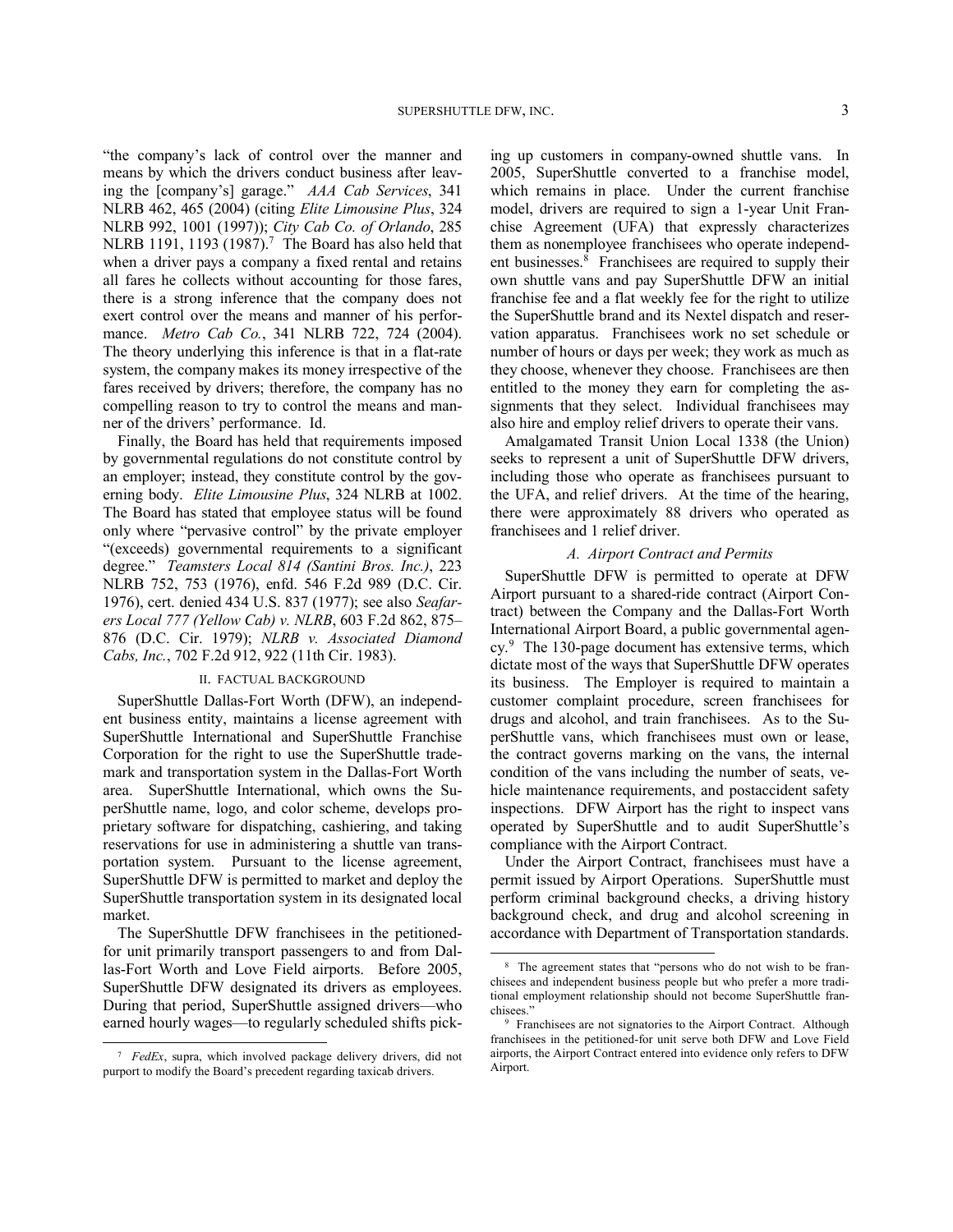-

A franchisee must be at least 19 years old, a legal resident, have a valid Texas driver's license, be able to effectively communicate in English, and not be suspended from another ground transportation service.

### *B. Unit Franchise Agreement*

The Unit Franchise Agreement (UFA), which governs the relationship between the franchisees and SuperShuttle, describes the SuperShuttle transportation system and delineates how franchisees are to operate within that framework.<sup>10</sup> It is a standard agreement that is not subject to negotiation by individual franchisees.

Under the UFA, a franchisee, subject to some restrictions, pays an initial fee of \$500 for the right to provide transportation to and from DFW and Love Field airports, or a \$300 fee for access only to Love Field airport. In addition to the initial franchise fee, the UFA requires that franchisees pay to SuperShuttle a weekly system fee—\$575 for a Dallas-Fort Worth and Love Field franchise and \$375 for a Love Field franchise. This flat fee does not change and is not related to the amount of business that a franchisee generates. The weekly fee covers the franchise fee, the cost of providing the Nextel system through which franchisees bid on routes, and marketing of the SuperShuttle brand. Franchisees also pay a \$250 decal fee.

### *C. Shared-Ride Vehicles*

The UFA requires that franchisees purchase or lease a van that meets the system specifications, i.e., make, model, color, size, age, and mechanical condition.<sup>11</sup> SuperShuttle DFW General Manager Ken Harcrow testified that the average cost of a passenger van is about \$30,000.<sup>12</sup> With regard to van acquisition, Harcrow testified that some franchisees get their own vans or leases, and that SuperShuttle also has a leasing company, Blue Van Leasing, to assist franchisees. Franchisees are also responsible for paying for gas, vehicle maintenance, tolls, and access fees. Franchisees park the vans at their homes, and there are no restrictions on franchisees using their vans for personal use.

The Airport Contract imposes guidelines regarding essential equipment and vehicle age and condition. For instance, the Airport Contract requires that all vehicles have, among other things, an air conditioner, heater, fire extinguisher, and credit card machine. The Airport Contract also includes detailed provisions regarding the physical condition of the vehicle; for example, the Contract requires that the vehicles be free of large dents, that all interior and exterior surfaces be free of dirt and grease, and that seats be consistent in color and have no more than two small holes. SuperShuttle dictates that all vehicles use the Company's trademarked blue-andyellow paint scheme and logo.

The Airport Contract requires that shared-ride vehicles must pass a mechanical inspection on two separate occasions during the calendar year. Pursuant to the UFA, SuperShuttle has the right, without prior notice, to inspect any shared-ride vehicle. SuperShuttle conducts its own in-house inspection of vehicles every 60 days.

Franchisees must purchase insurance through a designated insurer. Franchisees must obtain licensing approval from DFW Airport, pay a licensing fee, and undergo background checks. Franchisees must also complete 34 hours of training and 18 hours of on-the-job training. The Airport Contract requires SuperShuttle to provide 8 hours of customer training in the first week and at least 16 hours per year. This training includes permit qualifications, vehicle requirements, duties and responsibilities under the Airport Contract, disciplinary guidelines, dress standards, customer service, and loading area and van requirements.

All SuperShuttle vans are equipped with a Nextel communications system owned and operated by SuperShuttle. Part of the franchisees' weekly fee covers the cost of operating the Nextel system. Franchisees also receive a pager, a two-way radio, and a global positioning navigation system, also owned and operated by SuperShuttle. Franchisees may use only equipment, signs, uniforms, and services approved by SuperShuttle.

### *D. Franchisees' Hours, Schedules, and Bid Process*

Franchisees set their own work schedules and select their own assignments; SuperShuttle does not set schedules or routes, nor does it require franchisees to be active during certain days or hours. Thus, franchisees have complete control over their schedules. All bidding and work assignments are handled through the Nextel system. Generally, when a franchisee wants to start work and pick up an assignment, he can do so by turning on the Nextel apparatus. Customers can coordinate pickup

<sup>10</sup> The UFA notes that "[t]he airport ground transportation business is a regulated industry and, as a result, there are and will be a substantial amount of restrictions arising from government regulation . . . These restrictions are not imposed by SuperShuttle, but effectively are passed along in order to implement the governmental regulatory scheme."

<sup>&</sup>lt;sup>11</sup> According to the Franchise Disclosure Document, the vehicle must seat 8 persons including the driver and be no more than 5 years old; acceptable models are the Ford Econoline, the Dodge B1500 or B2500, the Chevy Express, and the GMC Savana.

<sup>&</sup>lt;sup>12</sup> The Franchise Disclosure Document that franchisees receive estimates that the total investment necessary to begin a SuperShuttle franchise is \$18,100 to \$40,500; this includes the cost of a vehicle, \$300– \$500 for the initial franchise fee, \$250 for the application of decals, a security deposit of \$1,500 for decals and specialized equipment, and the first payment of \$50 to the weekly airport expense reimbursement fund.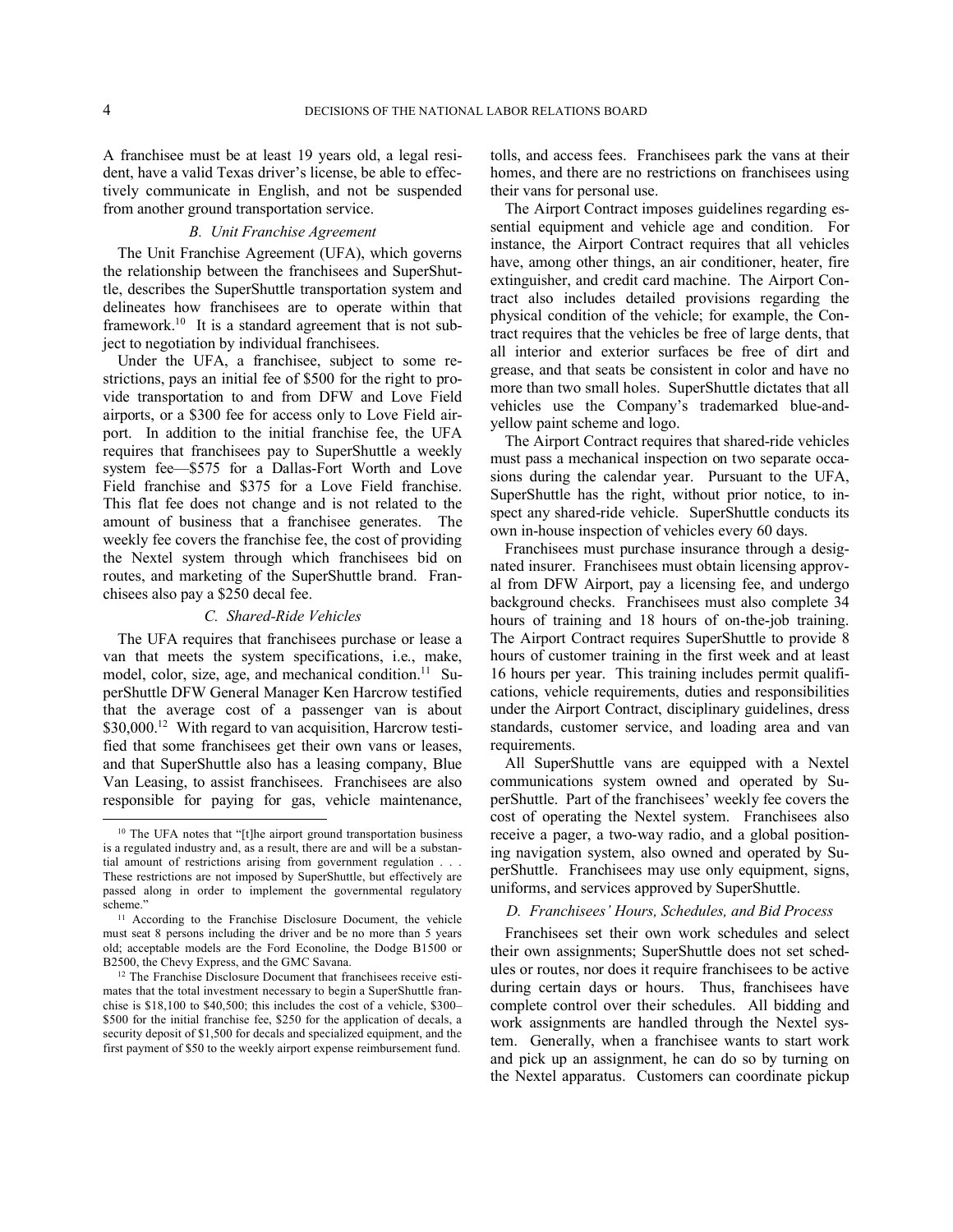requests and pay by credit card via the national SuperShuttle website or phone number. Once processed by SuperShuttle dispatchers, these requests appear on franchisees' Nextel devices as job "bids" that franchisees can choose to accept or decline. For each bid, the device displays the fare amount, the passenger's name and address, and the pickup time. If the franchisee declines a bid or fails to respond, the dispatcher will generate another bid for his consideration. Generally, a franchisee incurs no negative consequences from passing on a trip. However, if the franchisee accepts a bid, he is required to complete the pickup or he may be subject to a \$50 fine that is paid to the franchisee who completes the job.

Several bidding variations occur within this general framework. In "available bidding," a franchisee will make himself available in his current location, and the system will generate a bid within a 20-mile radius. In "outbound finals bidding," franchisees who are leaving the airport enter their final destination, and the system automatically generates outbound bids near that destination. In "AM bidding," the dispatcher releases a list of bids at 7:30 p.m. for the next morning, and franchisees can pre-select jobs for the following day. In "stand bidding" and "holding lot bidding," franchisees line up at a set location, e.g., a hotel stand or a holding lot, and are offered bids in the order that they are assembled. In all variations, bids are processed through the Nextel device; franchisees are not permitted to use any other service or their personal cell phones to obtain business.

In addition to bidding, franchisees have the option to drive "hotel circuits," in which a franchisee is responsible for providing regularly scheduled pickup service at a hotel. General Manager Harcrow testified that SuperShuttle DFW maintains circuits that service major hotels in Dallas and Fort Worth. Franchisees who choose to drive hotel circuits are responsible for creating pickup schedules and writing bylaws for the route. If a franchisee is unable to drive his scheduled route, he is responsible for finding a replacement, with no involvement from SuperShuttle. Finally, a franchisee can run a charter service, which entails transporting non-airport passengers from one location to another. Charter jobs sometimes show up as Nextel bids. Franchisees can also arrange their own charter jobs, provided that they notify SuperShuttle at least 2 hours in advance and observe a 2 hour charter minimum. There is no record evidence of franchisees running charter operations. The Airport Contract specifically forbids franchisees from independently soliciting passengers at the Airport.

The Airport Contract is generally silent as to the specific operating procedures that SuperShuttle and its franchisees employ away from the airport. The Contract does set forth express pickup time goals that SuperShuttle is required to meet: no more than 15 minutes from the pickup request from 9 a.m. to 9 p.m., and no more than 20 minutes from the request from 9 p.m. to 9 a.m. The Airport Contract also requires franchisees to provide every passenger with a receipt, maintain a passenger log, and operate the vehicle in a "safe and competent manner."

In all instances, i.e., pickups from the airport, hotels, and residences, SuperShuttle sets the fares that customers pay; the fare that appears in the Nextel system is the fare that the franchisee must charge the customer. Franchisees are required to turn in all receipts, trip sheets, and vouchers to SuperShuttle on a weekly basis. SuperShuttle then issues each franchisee a reimbursement check for the fares that he earned in excess of the weekly fees owed to SuperShuttle. (The administration of billing and processing of payments by SuperShuttle is one of the services provided by SuperShuttle pursuant to a franchisee's weekly service payment.)

### *E. Fares and Payments*

The franchisee is entitled to all fares paid by customers and does not share the fare with SuperShuttle in any way. The franchisee's flat weekly fee does not vary with revenues earned. Passengers may pay in the form of credit cards, vouchers, coupons, or cash. Franchisees are required to accept SuperShuttle vouchers. Although the record is unclear as to whether the Company reimburses them for all vouchers in full, it does appear from the testimony that franchisees are reimbursed in full for complimentary rides and hotel coupons.

According to the UFA, franchisees have the option of purchasing an a.m., a p.m., or a 24-hour license. The testimony, however, reflects that regardless of their license, franchisees are unlimited in the hours during which they can operate.

Franchisees pay their own expenses, which include gas, tolls, licensing fees, and vehicle maintenance.

#### *F. Franchisee Conduct and Termination*

The Airport Contract dictates that all franchisees must be dressed in a uniform that clearly identifies them as representatives of SuperShuttle. The Airport Contract includes various general guidelines for franchisee conduct while on the job, including a requirement that franchisees act in a reasonable, courteous, cooperative, and professional manner. The Contract includes prohibitions on, among other things, the use of improper language, loud boisterous conduct, sleeping on the job, soliciting, and consuming any food or drink in plain sight. If a franchisee violates a term of the Airport Contract, the Airport will assess to SuperShuttle liquidated damages,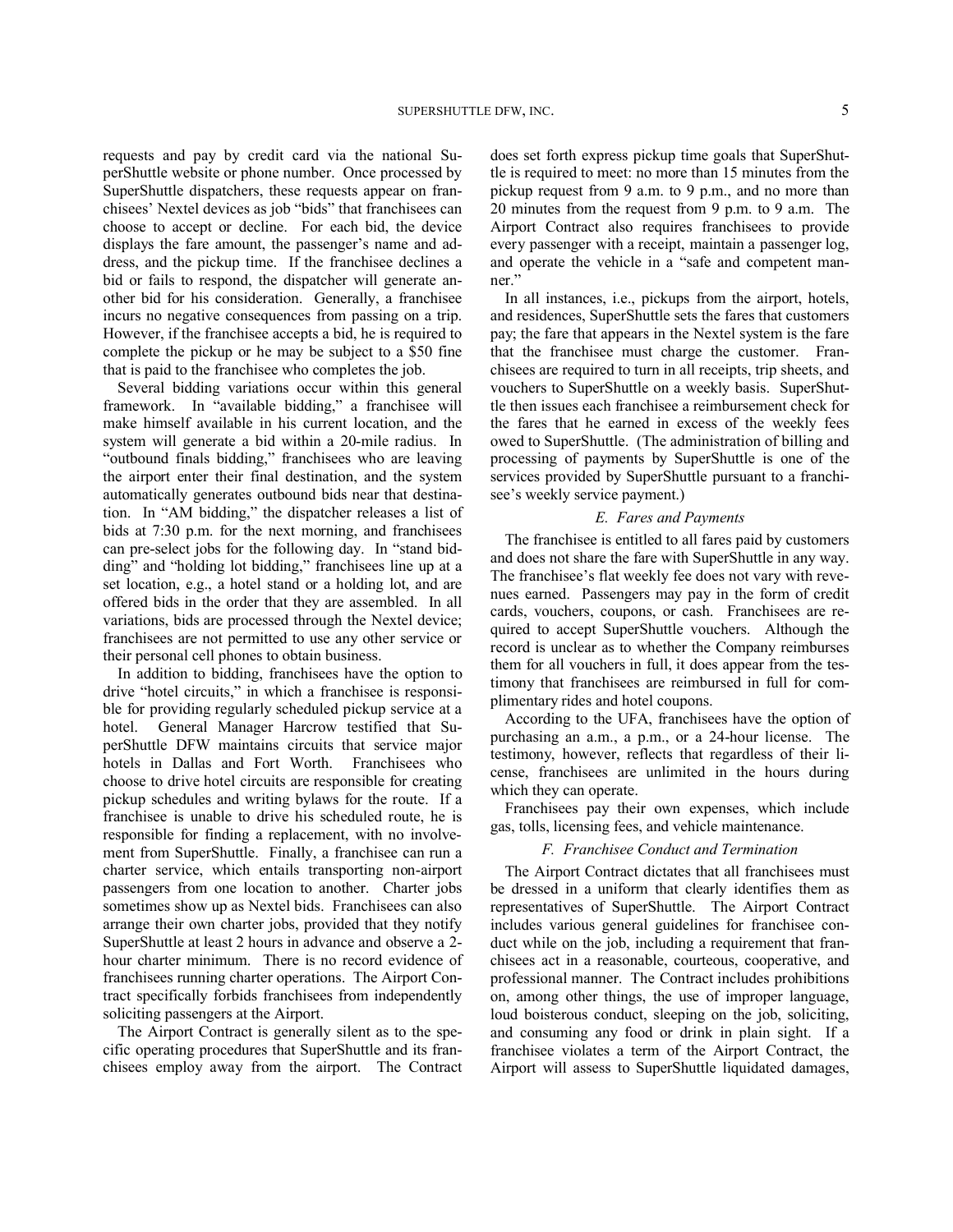which are set out in an attachment to the Contract. For instance, if a franchisee is caught sleeping on Airport property, SuperShuttle will be assessed \$35 for the second offense, \$70 for the third offense, and \$105 for subsequent incidents.

The UFA includes a list of 25 examples of conduct for which SuperShuttle can terminate a franchisee without recourse. These include, among other things, unauthorized use of SuperShuttle marks or trade secrets; failure, on more than three occasions within the course of the contract term, to pay fees on a timely basis or comply with a requirement of the UFA; foreclosure on or repossession of the shared-ride vehicle; suspension or termination of any required license or permit; receipt of an excessive number of complaints, citations, or notices; falsification of trip sheets, credit card receipts, or training or driving records; use of a relief driver who does not complete the required training or have the mandatory qualifications; and entrance into an employment relationship or affiliation with a business that is competitive with SuperShuttle. SuperShuttle can also terminate a franchisee for not complying with the UFA or failing to make any payments due to SuperShuttle and failing to cure within 3 days after written notice of default. The UFA also gives SuperShuttle the right to institute a point system, whereby points are assessed to the franchisee every time he fails to comply with rules, and accumulation of points may result in fines and termination. There is no evidence that SuperShuttle has implemented a points-based progressive discipline system.

### *G. Additional Terms and Conditions*

The UFA requires that the signer of the document (i.e., the franchisee) be the principal driver of the vehicle and that the operation of the vehicle must be under his direct supervision. The franchisee may use a substitute driver or relief driver, provided that written notice is provided to SuperShuttle; the substitute driver is an employee, agent, shareholder or partner of the franchisee; the substitute driver completes the required training program; and the substitute driver meets SuperShuttle's other criteria for driver eligibility. General Manager Harcrow testified that SuperShuttle is otherwise not involved in the arrangement between the franchisee and the relief driver. The franchisee and relief driver enter into an agreement that governs their relationship, setting forth when the relief driver will work, what he will be paid, and other terms and conditions of their arrangement. At the time of the hearing, one franchisee employed a relief driver. Franchisees do not have the right to subfranchise.

The UFA includes detailed rules and procedures that a franchisee must follow if he wishes to transfer, assign or sell his franchise to another individual. The franchisee must first notify SuperShuttle in writing of the proposed transfer, setting forth the name and address of the proposed transferee and the purchase price and payment terms of the offer. SuperShuttle has a first right of refusal, under which it can notify the franchisee within 30 days that it wishes to accept the transfer for itself at the price and terms in the notice. If SuperShuttle declines, the UFA states that SuperShuttle "shall not unreasonably withhold consent to any transfer" if certain enumerated conditions are met. These include, among other things, that all of the franchisee's outstanding obligations to SuperShuttle have been satisfied; that the proposed transferee is "of good moral character, and possesses the business experience and capability, credit standing, driving record, health and financial resources necessary to successfully operate Franchisee's business in accordance with the terms of this Agreement"; that the transferee will execute the standard form of the UFA; that the franchisee must reimburse SuperShuttle for its costs in providing training to the transferee and for evaluating and processing the transfer, including legal and administrative fees; and that before the closing, the franchisee pay a transfer fee to SuperShuttle of the lesser of \$500 or 10 percent of the sale price. Vice President Robertson testified that there were two franchise assignments at SuperShuttle DFW in 2009.

SuperShuttle does not provide to franchisees any fringe benefits, sick leave, vacation time, or holiday pay. In addition, SuperShuttle does not withhold taxes for franchisees. The Airport Contract requires SuperShuttle to have all franchisees covered under its insurance policy; specifically, SuperShuttle's insurance policy must provide combined single limits of liability for bodily injury and property damage of no less than \$500,000 for each occurrence for each vehicle. The UFA provides that the franchisee will reimburse SuperShuttle for the insurance that it provides at a cost of between \$125 and \$200 per week.

Finally, the UFA requires that franchisees agree to indemnify SuperShuttle and hold it harmless "against any and all liability for all claims of any kind or nature arising in any way out of or relating to the Franchisee's and Operator's actions or failure to act."

### III. THE ACTING REGIONAL DIRECTOR'S DECISION AND THE CONTENTIONS OF THE PARTIES AND AMICUS ON REVIEW

The Acting Regional Director found that SuperShuttle met its burden of establishing that the franchisees are independent contractors and not employees under Section 2(3) of the Act. Citing the Board's decision in *Roadway Package System, Inc.*, 326 NLRB at 842, the Acting Regional Director applied the common-law agency test and assessed "all incidents of the parties' relation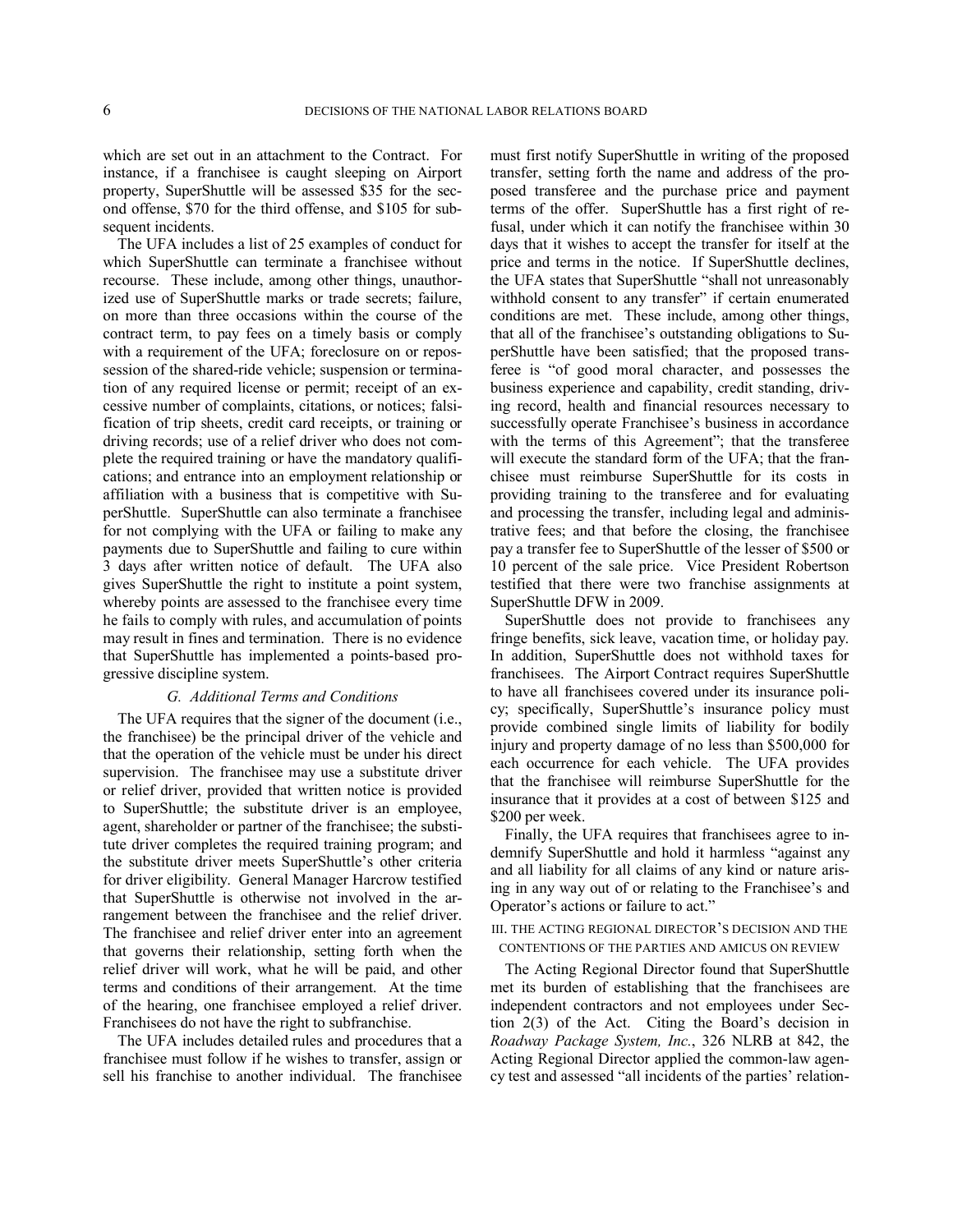ship." In so doing, she noted that, in cases involving the taxicab industry, the Board has given significant weight to two factors: "the lack of any relationship between the company's compensation and the amount of fares collected," and "the company's lack of control over the manner and means by which the drivers conduct business after leaving the [company's] garage." *AAA Cab Services*, 341 NLRB at 465 (citations omitted). Accordingly, the Acting Regional Director emphasized that here, (1) franchisees do not share fares with SuperShuttle, and (2) franchisees operate their vehicles with little control by SuperShuttle. In so finding, the Acting Regional Director noted that the franchisees "are free to work if they want and when they want, and have total autonomy in this respect." Although the Acting Regional Director acknowledged some evidence of control by SuperShuttle—including its imposition of fare amounts, its dress requirements, and its installation of GPS tracking devices—she concluded that SuperShuttle does not exercise control "over the manner and means" by which the franchisees conduct the actual business of transporting customers.

In finding independent-contractor status, the Acting Regional Director also assigned significance to the franchisees' ownership of their vehicles and their "opportunities for loss or gain." To this end, the Acting Regional Director found that franchisees face a meaningful risk of loss in light of the substantial costs that go into owning a franchise, i.e., vehicle payments, weekly system fees, insurance costs, gas, maintenance, licensing fees, and tolls. The Acting Regional Director also found that franchisees "make calculated choices between which trips to choose," noting that, because franchisees pay for the costs of operating their vans, their decisions in choosing trips affect profit margins. She also stated that "a driver's determination of when and how much he will work impacts his profit margin. All drivers take similar risks, but by their decisions and efforts, they do not all achieve the same profits." Finally, she noted that franchisees can hire a relief driver, which creates the "potential to generate more gross revenue while spending less time driving when a relief driver is hired."<sup>13</sup>

The Union contends that, on review, the Board should find that the franchisees are employees. Contrary to the Acting Regional Director, the Union argues that SuperShuttle "exercises substantial control over the drivers' daily performance." For example, the Union emphasizes that SuperShuttle unilaterally promulgates the UFA, re-

-

quires that franchisees display the SuperShuttle logo on their vehicles, imposes strict rules regarding uniforms and appearance, requires franchisees to attend training, can fine franchisees if they decline certain mandatory assignments, can unilaterally change the type of van that franchisees are permitted to use, and can discipline and terminate franchisees for various transgressions. The Union also notes that franchisees perform a regular and essential part of SuperShuttle's business; are prohibited from working for SuperShuttle's competitors; play no role in soliciting passengers and arranging pickups; do not have any special skills or expertise; must acquire Nextel systems, logo decals, and uniforms from SuperShuttle; and are not permitted to modify fares to get more business. As to entrepreneurial opportunities, the Union notes that franchisees are not permitted to operate more than one route or vehicle, and that franchisees' ability to assign or sell the routes is constrained by the terms of the UFA.

SuperShuttle agrees with the Acting Regional Director's holding that the franchisees are independent contractors. In addition to the factors that the Acting Regional Director addressed, SuperShuttle argues that State regulatory control over the franchisees, which is effectuated through the Airport Contract, is more extensive than set forth in the decision. Specifically, it states that the Airport Contract requires franchisees to wear a uniform, keep records, and submit vehicles for inspection. Accordingly, such requirements are evidence of control by the State, not SuperShuttle. SuperShuttle also emphasizes that franchisees have "unfettered entrepreneurial freedom," as evidenced by their complete control over selecting bids, setting hours, and selecting the type of work they do. SuperShuttle also points to franchisees' substantial investment in their vans and associated business costs, as well as the fact that the parties agreed to enter an independent-contractor relationship, in which franchisees can incorporate as independent entities. Finally, SuperShuttle does not provide benefits or withhold taxes.

### IV. DISCUSSION

## *A. Overruling the Board's FedEx Decision*

The Board majority's decision in *FedEx* did far more than merely "refine" the common-law independentcontractor test—it "fundamentally shifted the independent contractor analysis, for implicit policy-based reasons, to one of economic realities, i.e., a test that greatly diminishes the significance of entrepreneurial opportunity and selectively overemphasizes the significance of 'right to control' factors relevant to perceived economic dependency." *FedEx Home Delivery*, 361 NLRB at 629

<sup>&</sup>lt;sup>13</sup> Although the Acting Regional Director made fact findings regarding the Airport Contract, the existence of regulatory control by the Airport Board did not factor heavily in her analysis or her conclusion that the franchisees were independent contractors.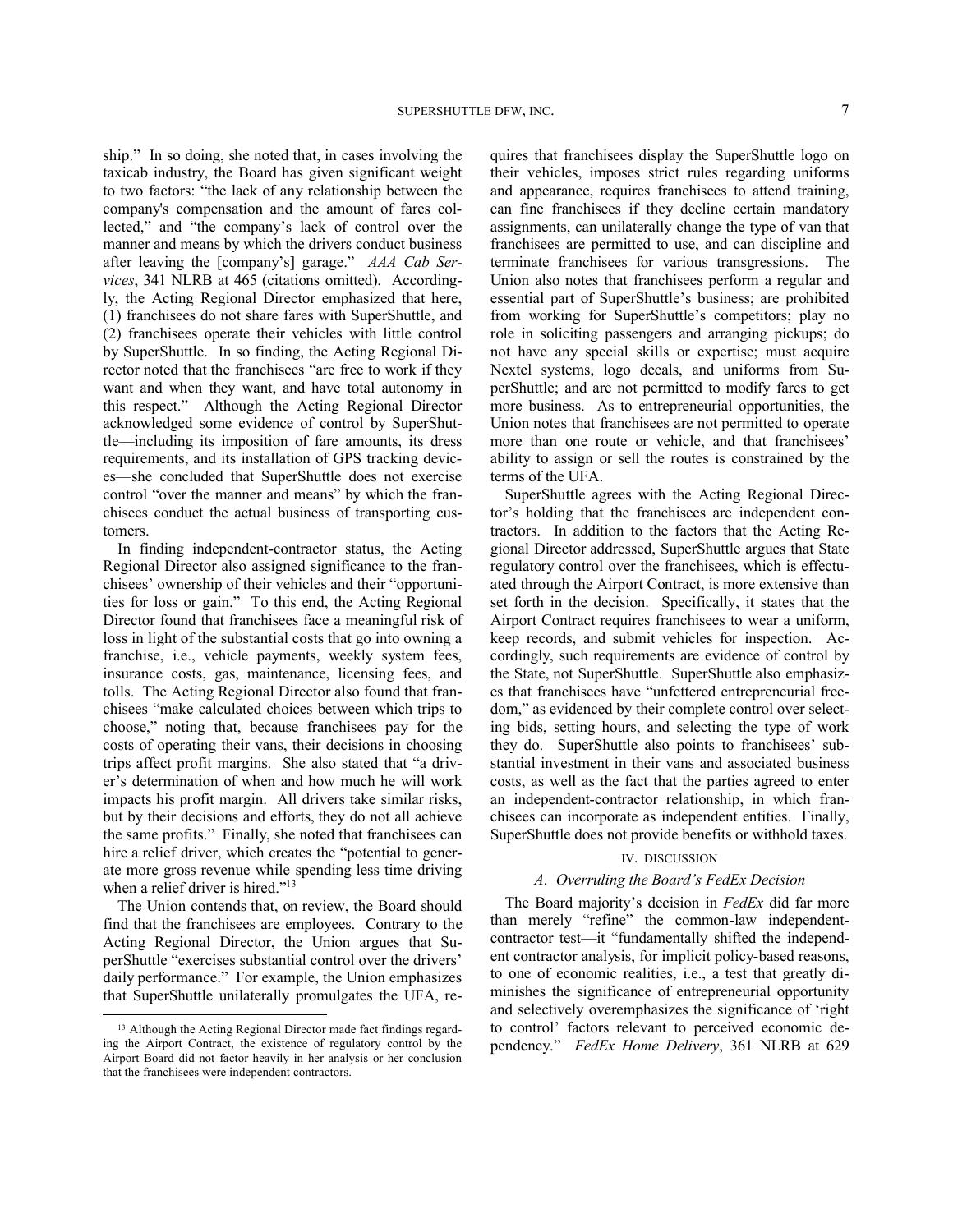-

(Member Johnson, dissenting). Today, we overrule this purported "refinement."<sup>14</sup>

The *FedEx* Board begins its alteration of the independent-contractor test with a classic straw-man analysis of the D.C. Circuit's description of entrepreneurial opportunity in *FedEx I*. As previously stated, the court, following its review of the Board's and the court's independent-contractor jurisprudence, concluded that, "while all the considerations of common law remain in play, an important animating principle by which to evaluate those factors . . . is whether the position presents the opportunities and risks inherent in entrepreneurialism." *FedEx I*, 563 F.3d at 497. This statement of the law is fully consistent with Board precedent and affirms that all the common-law factors "remain in play." But the *FedEx*  Board majority, in its attempt to discredit the court's analysis of whether the common-law factors demonstrate that the drivers possess entrepreneurial opportunity, inflated the court's holding, finding that the court "treats the existence of 'significant entrepreneurial opportunity' as the *overriding consideration* in all but the clearest cases" and as the "*single animating principle* in the inquiry." 361 NLRB at 617–618 (emphasis added). Relying on this hyperbolic misreading of the court's description of entrepreneurial opportunity, the Board purported to "refine" the independent-contractor test by confining the significance of entrepreneurial opportunity to "one aspect of a relevant factor that asks whether the evidence tends to show that the putative contractor is, in fact, *rendering services as part of an independent business.*" Id. at 620 (emphasis in original). Thus, rather than considering the entrepreneurial opportunity, if any, afforded a putative contractor by the common-law factors, the Board limited that inquiry to a single aspect of a newly coined factor, thereby altering the test and greatly diminishing the significance of entrepreneurial opportunity to the analysis.

Contrary to the *FedEx* Board majority's and our dissenting colleague's claim that entrepreneurial opportunity was the *FedEx I* court's "overriding consideration," the court noted that an emphasis on entrepreneurial opportunity "does not make applying the test mechanical." 563 F.3d at 497. Indeed, the court applied and considered all of the relevant common-law factors, including whether the parties believe they are creating a master/servant relationship, the extent of the employer's control over details of the work, the extent of employer supervision, and who supplies the instrumentalities for doing the work, before concluding that, "on balance, . . . they favor independent contractor status." Id. at 504. See also *FedEx II*, 849 F.3d at 1128 (rejecting Board majority's contention that the *FedEx I* court did not consider and weigh all common-law factors).

In sum, we do not find that the *FedEx I* court's decision departed in any significant way from the Board's traditional independent-contractor analysis, and we therefore find that the *FedEx* Board's fundamental change to the common-law test in reaction to the court's decision was unwarranted. The court acknowledged that "the tenfactor test is not amenable to any sort of bright-line rule" and that "'there is no shorthand formula or magic phrase that can be applied to find the answer, but all the incidents of the relationship must be assessed and weighed with no one factor being decisive." 563 F.3d at 496 (quoting *United Insurance Co.*, 390 U.S. at 258). The court followed that guidance. The court further noted that the Board's and the court's evolving emphasis on entrepreneurial opportunity was a "subtle refinement . . . done at the Board's urging," and it reiterated that "all the considerations at common law remain in play." Id. at 497. Thus, no "refinement" of the court's analysis was required. Indeed, while courts afford the Board substantial deference in matters requiring application of special expertise when interpreting the Act, "a determination of pure agency law involve[s] no special administrative expertise that a court does not possess." *United Insurance Co.*, 390 U.S. at 991. As the D.C. Circuit pointedly remarked in *FedEx II* when rejecting the Board's deference argument in support of the *FedEx* majority standard at issue here, "We do not accord the Board such breathing room when it comes to new formulations of the legal test to be applied." 849 F.3d at 1128.

Moreover, we reject the characterization of the *FedEx*  decision as mere *"*refinement" because, as former Member Johnson explained in detail in his dissent in *FedEx,* the majority shifted the independent-contractor test to one of "economic dependency," a test that was specifi-

<sup>&</sup>lt;sup>14</sup> We do not suggest that the Board cannot refine or clarify its independent-contractor analysis, as it did in *Roadway* and as we do here today. Instead, we find that the *FedEx* majority's purported "refinement" was an impermissible (or at least an unwarranted) diminution of the importance of entrepreneurial opportunity for the reasons discussed below.

Our dissenting colleague complains that the Board is overruling precedent here without public notice and an invitation to file briefs. We dismiss this claim for several reasons. First, the *FedEx* majority promulgated its "refinement" to the independent-contractor test without public notice or invitation to file briefs. Our decision here to undo this refinement, by the *FedEx* majority's own example, requires no such action. Second, as the Board has noted, it has on many occasions overruled or modified precedent without supplemental briefing. See, e.g., *The Boeing Co.*, 365 NLRB No. 154, slip op. at 21 (2017), and cases cited. Finally, to the extent *FedEx* represents precedent, it is, at 4 years old, hardly "longstanding."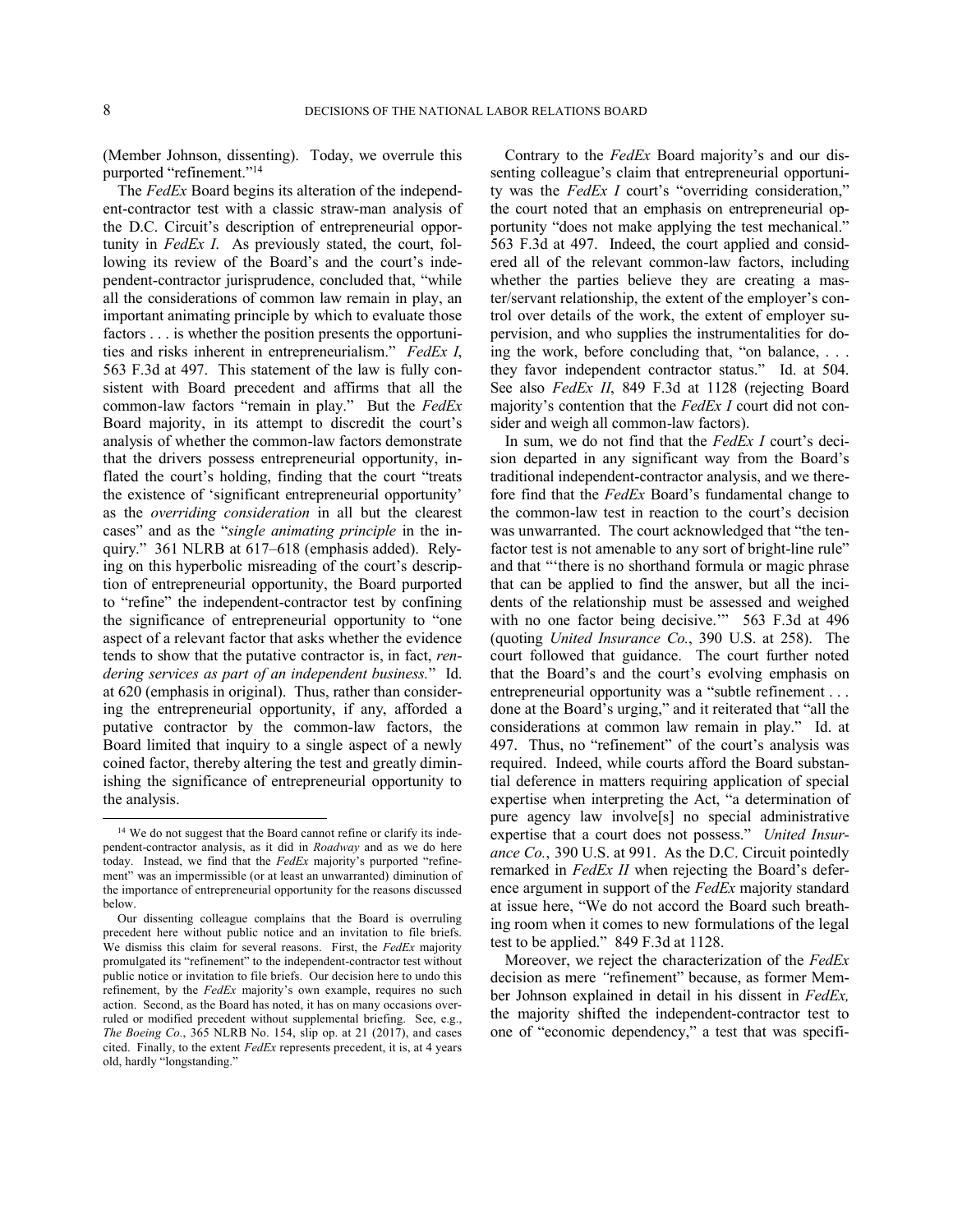cally rejected by Congress.<sup>15</sup> *FedEx Home Delivery*, 361 NLRB at 629–634 (Member Johnson, dissenting). In *NLRB v. Hearst Publications*, 322 U.S. 111 (1944), the Supreme Court articulated a policy-based economic realities test for determining independent-contractor status in cases involving New Deal social legislation. As the Court explained in *U.S. v. Silk*, 331 U.S. 704 (1947),

[t]he problem of differentiating between employee and an independent contractor or between an agent and an independent contractor has given difficulty through the years before social legislation multiplied its importance. When the matter arose in the administration of the National Labor Relations Act, 29 U.S.C.A. s 151 et seq., we pointed out that the legal standards to fix responsibility for acts of servants, employees or agents had not been reduced to such certainty that it could be said there was "some simple, uniform and easily applicable test." The word "employee," we said, was not there used as a word of art, and its content in its context was a federal problem to be construed "in the light of the mischief to be corrected and the end to be attained." We concluded that, since that end was the elimination of labor disputes and industrial strife, "employees" included workers who were such as a matter of economic reality. The aim of the Act was to remedy the inequality of bargaining power in controversies over wages, hours and working conditions. We rejected the test of the "technical concepts pertinent to an employer's legal responsibility to third persons for the acts of his servants." This is often referred to as power of control, whether exercised or not, over the manner of performing service to the industry. Restatement of the Law, Agency, s 220. We approved the statement of the National Labor Relations Board that "the primary consideration in the determination of the applicability of the statutory definition is whether effectuation of the declared policy and purposes of the Act comprehend securing to the individual the rights guaranteed and protection afforded by the Act."<sup>16</sup>

In the Taft-Hartley amendments of 1947, Congress reacted to this expansive alternative to the common-law test by specifically excluding independent contractors from coverage under the Act. In subsequent cases, the Supreme Court recognized that Congress had effectively abrogated the holdings of *Hearst* and *Silk* to the extent they authorized policy-based alternatives to the commonlaw agency test of employee and independent-contractor status in the absence of express statutory language. See, e.g., *Nationwide Mutual Insurance Co. v. Darden*, 503 U.S. 318, 324–325 (1992) ("In each case, the Court read 'employee' to imply something broader than the common-law definition; after each opinion, Congress amended the statute so construed to demonstrate that the usual common-law principles were the keys to meaning."). In short, the *FedEx* majority's reformulation of the independent-contractor analysis impermissibly revives an "economic dependency" standard that Congress has explicitly rejected.

In addition, the *FedEx* majority's emphasis on drivers' "economic dependency" on the employer makes no meaningful distinction between FedEx drivers and any sole proprietor of a small business that contracts its services to a larger entity. Large corporations such as Fed-Ex or SuperShuttle will always be able to set terms of engagement in such dealings, but this fact does not necessarily make the owners of the contractor business the corporation's employees.

Properly understood, entrepreneurial opportunity is not an independent common-law factor, let alone a "superfactor" as our dissenting colleague claims we and the D.C. Circuit treat it. Nor is it an "overriding consideration," a "shorthand formula," or a "trump card" in the independent-contractor analysis. Rather, as the discussion below reveals, entrepreneurial opportunity, like employer control, is a principle by which to evaluate the overall effect of the common-law factors on a putative contractor's independence to pursue economic gain. Indeed, employer control and entrepreneurial opportunity are opposite sides of the same coin: in general, the more control, the less scope for entrepreneurial initiative, and vice versa. Moreover, we do not hold that the Board must mechanically apply the entrepreneurial opportunity principle to each common-law factor in every case. Instead, consistent with Board precedent as discussed below, the Board may evaluate the common-law factors through the prism of entrepreneurial opportunity when the specific factual circumstances of the case make such an evaluation appropriate.<sup>17</sup>

l

<sup>-</sup><sup>15</sup> *United Insurance Co.*, 390 U.S. at 256. The *FedEx* majority's limitation of the significance of entrepreneurial opportunity to a single aspect of whether the contractor rendered services as part of an independent business derived directly from former Member Liebman's dissent in *St. Joseph News-Press*, 345 NLRB at 484 (Member Liebman, dissenting), where she wrote: "[I]t is entirely appropriate to examine the economic relationship between the [r]espondent and the carriers to determine whether the carriers are economically independent business people, or substantially dependent on the [r]espondent for their livelihood." Notably, the *FedEx* majority overruled *St. Joseph News-Press* "as inconsistent with the view articulated today." 361 NLRB at 621.

<sup>16</sup> 331 U.S. at 713.

<sup>&</sup>lt;sup>17</sup> Our dissenting colleague claims that we insist that we are "free to adjust [our] test whenever and however [we] like." To the contrary, we simply observe that the Board will not mechanically apply the principle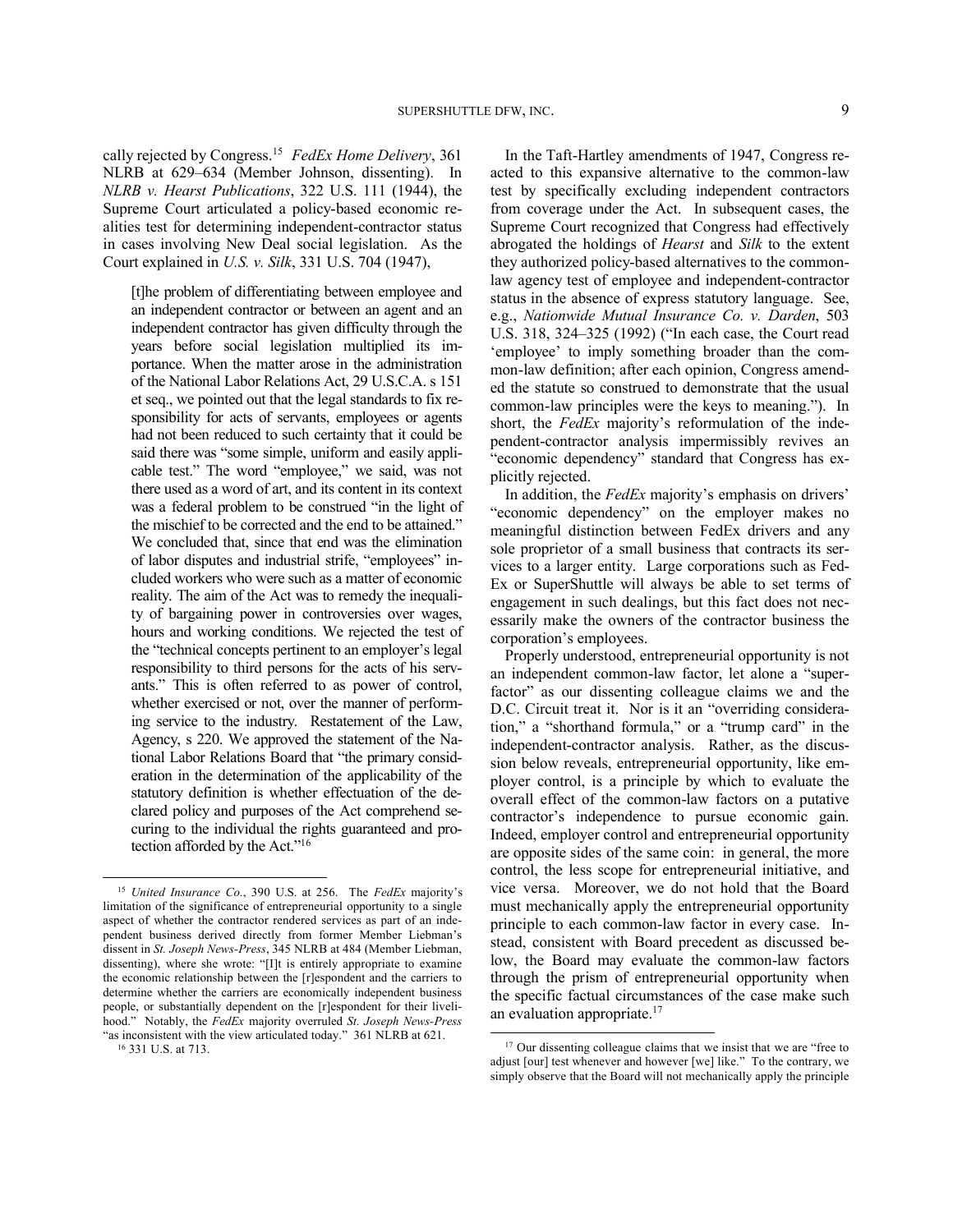l

The Board has long considered entrepreneurial opportunity as part of its independent-contractor analysis.<sup>18</sup> But, as the D.C. Circuit has recognized, the Board has over time (particularly since *Roadway*) shifted its perspective to entrepreneurial opportunity as a principle by which to evaluate the significance of the common-law factors, as demonstrated by the nonexhaustive discussion of relevant Board precedent that follows.

In *Roadway*, the Board, in finding that the disputed drivers were employees rather than independent contractors, devoted much of its analysis section to the evaluation of how certain common-law factors limited the drivers' entrepreneurial opportunity for gain or loss. See 326 NLRB at 851–853.For example, the Board found that obstacles created by the employer through its demanding schedules for the drivers and detailed specifications for the drivers' trucks effectively prevented drivers from taking on additional business during their off hours and therefore limited the "entrepreneurial independence" that ownership of their trucks may have otherwise provided them. See id. at 851 & fn. 36 ("[The employer] has simply shifted certain capital costs to the drivers without providing them with the independence to engage in entrepreneurial opportunities."). In addition, the Board found that the drivers' ability to increase their "entrepreneurial profit" through their own "efforts and ingenuity" was limited by the employer's control over their routes, the number of packages and stops on their routes, and the prices charged to customers, and that the employer's compensation system provided "an important safety net for the fledging driver to shield him from loss." See id. at 852–853. Finally, the Board found that the employer's "considerable control" over the drivers' ability to sell their routes limited the possibility of the drivers "influenc[ing] their profits like entrepreneurs" through their proprietary interests in their routes.<sup>19</sup>

In other cases, the Board has found that certain common-law factors significantly supported independentcontractor status because they provided workers with the entrepreneurial opportunity for gain or loss. In *Dial-A-Mattress*, the companion case to *Roadway*, the Board, in finding that the drivers were independent contractors, emphasized that the drivers had significant entrepreneurial opportunity for gain or loss where they could own multiple trucks and hire their own employees without being subject to control or requirements of the employer, they were not guaranteed minimum compensation, they could decline orders, and they were not required to provide delivery services on every workday. See 326 NLRB at 891. In *St. Joseph News-Press*, the Board found that the conditions "enabl[ed] carriers to take economic risk and reap a corresponding opportunity to profit from working smarter, not just harder" where the carriers could hire full-time substitutes over whom they had complete control, hold contracts on multiple routes, deliver other products (including for competitors) while making deliveries for the employer, and solicit new customers. See 345 NLRB at 479 (internal quotations omit $ted$ ). $20$ 

Our dissenting colleague argues that the Board has merely considered the presence of entrepreneurial opportunity as an aspect of the "method of compensation" factor when citing it in support of an independent-contractor finding and has generally cited the absence of entrepreneurial opportunity as support for finding employee status. As demonstrated by the discussion above, however,

of entrepreneurial opportunity where it does not apply, i.e., when the factual circumstances of a case render entrepreneurial opportunity irrelevant to a particular common-law factor or factors. But, in every case, the Board will evaluate the overall effect of the common-law factors on a putative contractor's independence to pursue economic gain.

<sup>18</sup> See, e.g., *Roadway Package System*, 288 NLRB 196, 198 (1988) (*Roadway I*) (finding that the drivers "[bore] few of the risks and enjoy[ed] little of the opportunities for gain associated with an entrepreneurial enterprise" where the employer controlled the number of packages and stops for each driver and their service areas, did not give drivers a proprietary interest in their service areas, and utilized a compensation system that effectively balanced the drivers' incomes); *Standard Oil Co.*, 230 NLRB 967, 971 (1977) (finding that the employer controlled "all meaningful decisions of an entrepreneurial nature which affect profit or risk of loss" where the employer unilaterally determined the drivers' compensation and delivery territories, the prices of the products, and the customers to whom they could deliver).

<sup>19</sup> See also *Corporate Express Delivery Systems*, 332 NLRB 1522, 1522 (2000) (finding that the drivers had "no significant opportunity for entrepreneurial gain or loss" where the employer determined the routes, the base pay, and the amount of freight on each route, and did not allow the drivers to add or reject customers), enfd. 292 F.3d 777 (D.C. Cir. 2002); *Slay Transportation Co.*, 331 NLRB 1292, 1294 (2000) (finding that the drivers did "not have a significant entrepreneurial opportunity for financial gain or loss" where the employer controlled the drivers' rates of compensation and the prices charged to the customers, and that despite the "theoretical potential for entrepreneurial opportunity" that came with the drivers' ability to hire their own drivers, the evidence did not demonstrate any resulting "economic gain" given the employer's control).

<sup>20</sup> See also *Arizona Republic*, 349 NLRB 1040, 1044–1045 (2007) (finding that the carriers had entrepreneurial potential to increase their income where they could use full-time substitutes, hold contracts on multiple routes, deliver other newspapers, negotiate the piece rate for delivering the employer's newspaper, solicit new customers, and receive tips); *Argix Direct, Inc.*, 343 NLRB 1017, 1020–1021 (2004) (finding that some of the employer's drivers were entrepreneurs who owned multiple trucks and hired their own drivers and that all of the drivers could "choose to maximize or minimize their income" because they set their own schedules and therefore chose when and when not to work).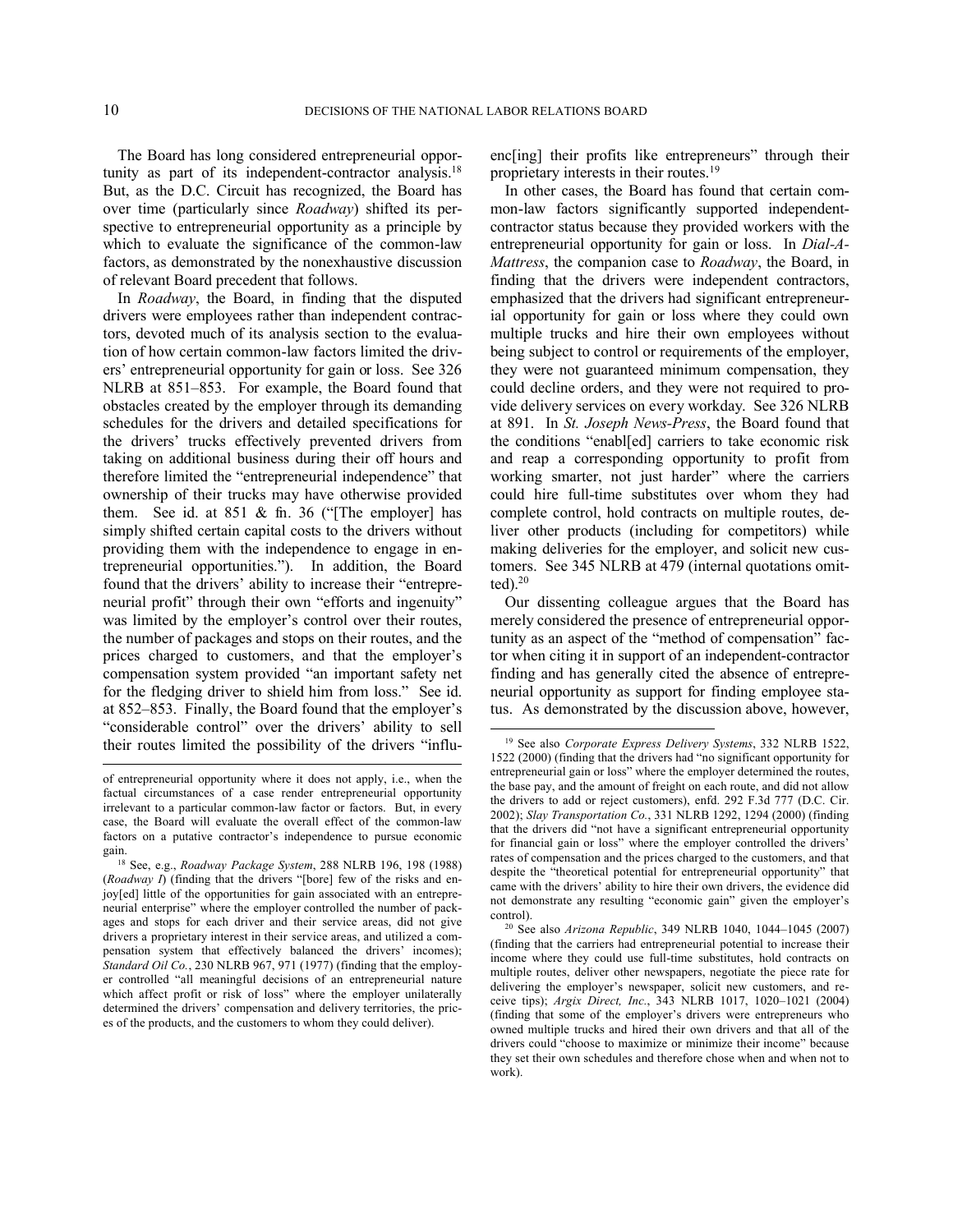the Board has never thus limited its consideration of entrepreneurial opportunity but has evaluated a number of other common-law factors to determine whether workers in a given case were provided opportunities for economic gain.

Moreover, we reject our colleague's suggestion that the Board has not previously evaluated entrepreneurial opportunity in a manner consistent with our decision today. Rather, as discussed above, the Board has found that specific common-law factors may or may not demonstrate entrepreneurial opportunity depending on the overall circumstances of the case.<sup>21</sup> Going forward, we will continue to consider how the evidence in a particular case, viewed (as it must be) in light of all the common-law factors, reveals whether the workers at issue do or do not possess entrepreneurial opportunity.<sup>22</sup> Our cases simply do not support the *FedEx* majority's or our dissenting colleague's attempt to cabin consideration of entrepreneurial opportunity to one aspect of a single factor.

As a more general matter, our dissenting colleague claims that our approach is inconsistent with the common-law agency test. In support, she argues that "if the common-law agency test has a core concept, it is . . . 'control.'" However, as she acknowledges, the *Roadway* Board rejected the "proposition that those factors which do not include the concept of 'control' are insignificant when compared to those that do." 326 NLRB at 850. Moreover, the Restatement expressly recognizes that a master-servant relationship can exist in the absence of the master's control over the servant's performance of work. See Restatement (Second) of Agency § 220 cmt. d ("[T]he full-time cook is regarded as a servant although it is understood that the employer will exercise no control over the cooking."). But most importantly, the Board's subtle shift in emphasis from control to entrepreneurial opportunity, which the D.C. Circuit first recognized and we explicitly acknowledge today, did not fundamentally alter the Board's independent-contractor analysis. As stated, control and entrepreneurial opportunity are two sides of the same coin: the more of one, the less of the other. Indeed, entrepreneurial opportunity often flowers where the employer takes a "hands off" approach. At the

-

end of the day, the Board has simply shifted the prism through which it evaluates the significance of the common-law factors to what the D.C. Circuit has deemed a "more accurate proxy" to "'capture<sup>[]</sup> the distinction between an employee and an independent contractor.'" See *FedEx I*, 563 F.3d at 497 (citing *Corporate Express Delivery Systems v. NLRB*, 292 F.3d 777, 780 (2002)). As the D.C. Circuit has made clear, the Board's independent-contractor analysis is qualitative, rather than strictly quantitative; thus, the Board does not merely count up the common-law factors that favor independent contractor status to see if they outnumber the factors that favor employee status, but instead it must make a qualitative evaluation of those factors based on the particular factual circumstances of each case. See *FedEx I*, 563 F.3d at 497 fn. 3. Where a qualitative evaluation of commonlaw factors shows significant opportunity for economic gain (and, concomitantly, significant risk of loss), the Board is likely to find an independent contractor.

Our dissenting colleague further claims that our approach is inconsistent with the Supreme Court's decision in *United Insurance*. To the contrary, we will continue to adhere, as we must, to the Court's decision, considering all of the common-law factors in the total factual context of each case and treating no one factor (or the principle of entrepreneurial opportunity) as decisive. And where the common-law factors, considered together, demonstrate that the workers in question are afforded significant entrepreneurial opportunity, we will likely find independent-contractor status. Thus, our approach is faithful to *United Insurance* and the common-law agency test that it requires.<sup>23</sup>

In conclusion, we find that the Board majority in *Fed-Ex*, based on a mischaracterization of the D.C. Circuit's opinion in *FedEx I*, impermissibly altered the Board's traditional common-law test for independent contractors by severely limiting the significance of entrepreneurial

 $21$  For example, in some cases, vehicle ownership provides the driver with significant entrepreneurial opportunity. *Dial-a-Mattress*, supra. Under other facts, vehicle ownership provides no such opportunity. *Roadway*, supra.

<sup>22</sup> We acknowledge that the Board's precedent in this area, like in many areas, has not been entirely consistent. See *FedEx I*, 563 F.3d at 498 ("[T]he Board's language has not been as unambiguous as this court's binding statement."). Today's decision is intended to eliminate any ambiguity over how to treat entrepreneurial opportunity in the Board's independent-contractor analysis in the future.

<sup>23</sup> We do not find our dissenting colleague's citation of *Alexander v. FedEx Ground Package System, Inc.*, 765 F.3d 981 (9th Cir. 2014), to be persuasive because in that case, the court applied the California state law standard for determining employee status, which, as the California Supreme Court has explained, is "not inherently limited by common law principles" but, rather, "must be construed with particular reference to the history and fundamental purposes of the statute." *S.G. Borello & Sons, Inc. v. Department of Industrial Relations*, 769 P.2d 399, 405 (Cal. 1989) (internal quotations omitted); see also *Alexander*, 765 F.3d at 992 ("The *Borello* court noted that the '"control-of-work-details" test for determining [employee status] must be applied with deference to the purposes of the protective legislation.'") (quoting *Borello*, 769 P.2d at 406) (alteration in *Alexander*); *FedEx Home Delivery*, 361 NLRB at 631 fn. 11 (Member Johnson, dissenting) (explaining that while the California standard considers secondary indicia that overlap with the common-law factors in the Restatement, it is not the equivalent of the common-law test that the Board must apply but is, instead, "a variant of the policy-based economic realities test of *Hearst* [and] *Silk*").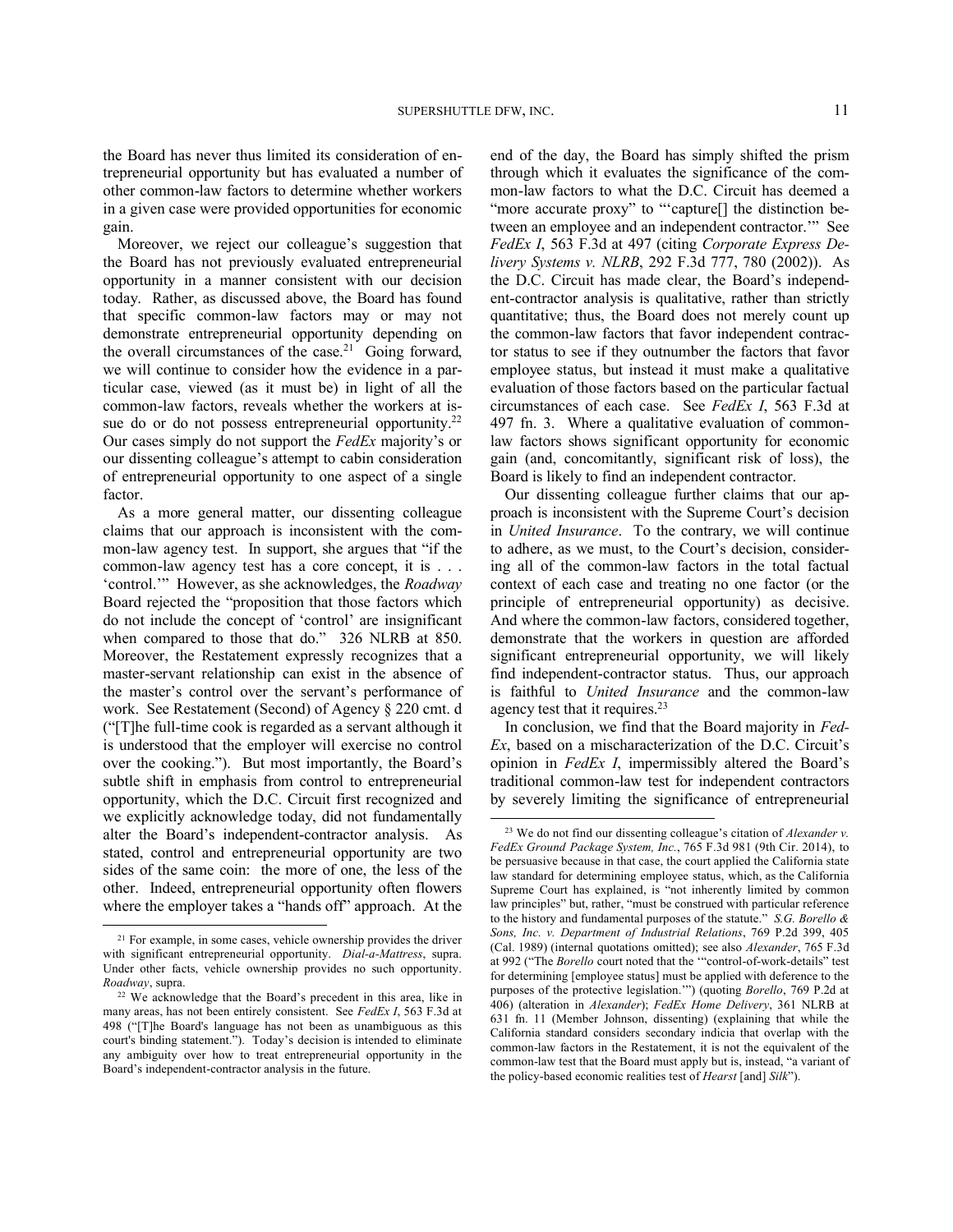opportunity to the analysis. We therefore overrule the Board's *FedEx* decision and return the Board's independent-contractor test to its traditional common-law roots.

### *B. Applying the Common-Law Factors*

Applying the Board's traditional common-law factor test to the facts of this case, we find, in agreement with the Acting Regional Director, that SuperShuttle franchisees are independent contractors. Like most entrepreneurs or small business owners, SuperShuttle franchisees make a significant initial investment in their business by purchasing or leasing a van and entering into a Unit Franchise Agreement that requires certain payments, including an initial fee and a weekly flat fee. Like small business owners, franchisees have nearly unfettered opportunity to meet and exceed their weekly overhead: with total control over their schedule, they work as much as they choose, when they choose; they keep all fares they collect, so the more they work, the more money they make; and they have discretion over the bids they choose to accept, so they can weigh the cost of a particular trip (in terms of time spent, gas, and tolls) against the fare received. As explained in more detail below, these factors (i.e., extent of control by employer, method of compensation, and ownership of principal instrumentality), which demonstrate that the franchisees have significant opportunity for economic gain and significant risk of loss, strongly support finding independent-contractor status, and they are not outweighed by any countervailing factors supporting employee status.

## i. Extent of control by the employer

As the Acting Regional Director found, the Board has held that the control exerted by an employer "over the manner and means by which drivers conduct<sup>[]</sup> business" is one of two factors given significant weight in the taxicab industry. *AAA Cab Services*, 341 NLRB at 465. Stated differently, the fact that an employer does not exercise control over the manner and means by which drivers conduct business may reliably signal the existence of significant entrepreneurial opportunity. We agree with the Acting Regional Director's finding that the sharedride industry is an extension of the taxicab industry and that this factor should be afforded significant weight.

As noted above, SuperShuttle franchisees are free from control by SuperShuttle in most significant respects in the day-to-day performance of their work. Franchisees have total autonomy to set their own work schedule. They merely turn on their Nextel device and wait for the next bid offer. Once a trip is offered, franchisees, except

in very limited circumstances, $24$  can decide whether to accept the trip or not. Further, when a franchisee wishes to take a break or end the work day, he merely turns off his Nextel device. Other than the receipt of data from the Nextel device, there is little record evidence of communication between a franchisee and SuperShuttle during day-to-day operations. Franchisees' discretion in deciding when to work and which trips to accept weighs in favor of independent-contractor status. *AAA Cab Services*, 341 NLRB at 465.<sup>25</sup>

In addition, franchisees are largely free to choose where they work. Although they are practically limited to the Dallas-Fort Worth area, SuperShuttle does not impose any restrictions or control over where franchisees work within that area. Franchisees have no set routes and are not confined to any specific region of the Dallas-Fort Worth area. Thus, the absence of control over franchisees' routes affords franchisees considerable opportunity and independence during those times they choose to work. This geographic freedom is indicative of independent-contractor status. Id.

Franchisees are required under the UFA to indemnify SuperShuttle and hold it harmless "against any and all liability for all claims of any kind or nature arising in any way out of or relating to the Franchisee's and Operator's actions or failure to act." Such indemnification greatly lessens SuperShuttle's motivation to control a franchisee's actions, since SuperShuttle is not liable for a franchisee's negligent or intentionally harmful acts. This fact weighs in favor of independent-contractor status. *Dial-A-Mattress*, 326 NRLB at 891 ("[I]n employment relationships, employers generally assume the risk of third-party damages, and do not require indemnification from their employees.").<sup>26</sup>

<sup>&</sup>lt;sup>24</sup> The record indicates that franchisees can be asked to bid on a trip that no one else has accepted. The Petitioner presented evidence that, in *one* instance, a trip was forced into a franchisee's Nextel and that when the franchisee refused the trip, he was fined \$50.

<sup>&</sup>lt;sup>25</sup> In an effort to minimize the franchisees' freedom to choose when they work, how long they work, and which trips they accept, our dissenting colleague makes much of the fact that the franchisees must use the Nextel device to accept trips. However, the Nextel device does not allow SuperShuttle to exercise control over the franchisees. Instead, it is simply the mechanism that SuperShuttle uses to transfer the passengers' trip reservations to the franchisees. Without such a transfer mechanism, SuperShuttle's operation would be all for naught, as the franchisees would not know who to pick up, when and where to pick them up, and where to take them. Because the franchisees decide when to turn on the Nextel device and what trips to accept, the Nextel device does not allow SuperShuttle to control their work.

<sup>26</sup> Our dissenting colleague distinguishes the present case from *Dial-A-Mattress* by pointing out that the Airport Contract requires SuperShuttle to have all franchisees covered under its insurance policy. While that is correct, it proves nothing because the Airport Contract does not require that SuperShuttle have the franchisees agree to indem-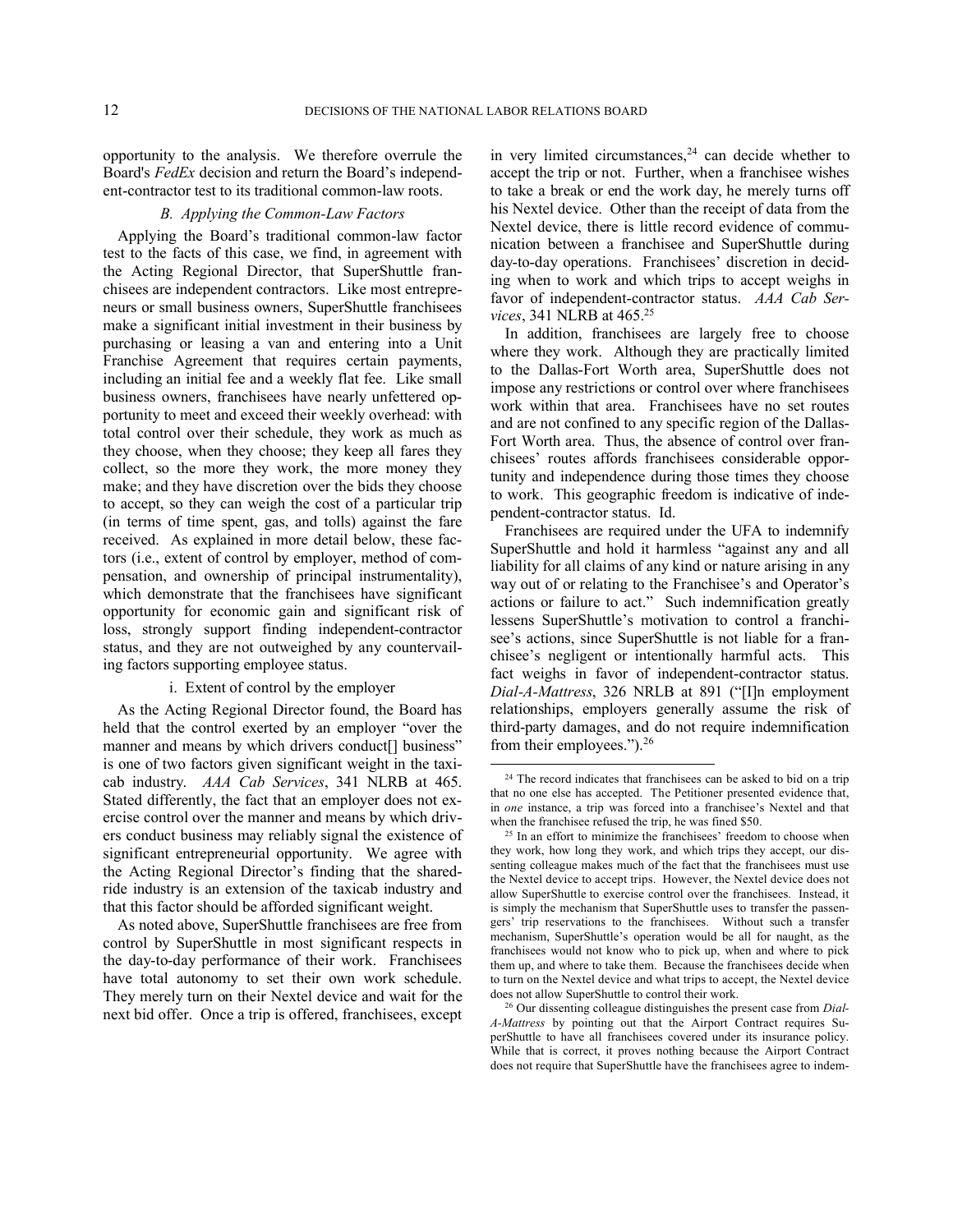Although franchisees enjoy broad latitude in controlling their daily work, they are subject to certain requirements. The Airport Contract requires franchisees to wear a uniform and maintain certain grooming standards. Franchisees must display the SuperShuttle decals and markings on their vans, and they must maintain the interior condition of the vans, including the number of seats. DFW Airport has the right to inspect vans operated by SuperShuttle and to audit SuperShuttle's compliance with the Airport Contract. But these requirements are not evidence of SuperShuttle's control over the manner and means of doing business because they are imposed by the state-run DFW Airport. *AAA Cab Services*, 341 NLRB at 465; *Don Bass Trucking Co.*, 275 NLRB 1172, 1174 (1985) ("Government regulations constitute supervision not by the employer but by the state.") (internal citations omitted). Thus, these controls do not mitigate the substantial weight of the factors supporting independent-contractor status.

Fares received by franchisees are set by SuperShut $t$ le, $27$  and franchisees must accept vouchers and coupons. SuperShuttle requires more frequent vehicle inspections than the Airport Contract, and franchisees are required to display a "How am I driving?" sticker on their vehicle. SuperShuttle also requires some additional training. However, we find that these limited employer controls are vastly outweighed by the general control that franchisees have over their working conditions, including scheduling and selecting bids. $28$  In short, this factor weighs heavily in favor of independent-contractor status.

#### ii. Method of payment

The method of payment is the second factor to which the Board has traditionally given significant weight in the taxicab industry. *AAA Cab Services*, 341 NLRB at 465; *Elite Limousine Plus*, 324 NLRB at 1001. As noted

-

above, franchisees pay a monthly flat fee pursuant to the UFA, and their monthly fee does not vary based on revenues earned. They are entitled to all fares they collect from customers, and they do not share the fares in any way with SuperShuttle. When an employer does not share in a driver's profits from fares, the employer lacks motivation to control or direct the manner and means of the driver's work. *Metropolitan Taxicab Board of Trade*, 342 NLRB 1300, 1309–1310 (2004). Moreover, the franchisees' freedom to keep all fares they collect, coupled with their unfettered freedom to work whenever they want, provides them with significant entrepreneurial opportunity. Thus, the Board has found that "the lack of any relationship between the company's compensation and the amount of fares collected" supports a finding that franchisees are independent contractors.

### iii. Instrumentalities, tools, and place of work

The primary instrumentalities of franchisees' work are their vans and the Nextel dispatching system. As noted, franchisees purchase their vans, an investment of \$30,000 or more, or they lease their vans, also a significant investment. The Nextel devices are a part of the franchise agreement, and franchisees pay for them as part of their weekly fee. In addition, franchisees pay for gas, tolls, repairs, and any other costs associated with operating their vans. Franchisees' full-time possession of their vans facilitates their ability to work whenever and wherever they choose.<sup>29</sup> These factors weigh in favor of independent-contractor status.

#### iv. Supervision

Franchisees are not generally supervised by SuperShuttle. The evidence shows that the only daily communication between SuperShuttle and the franchisees occurs through the Nextel dispatch system. Because franchisees have the right to accept or decline any bid, SuperShuttle, through the Nextel system, does not "assign" routes to franchisees or perform any other supervisory role. SuperShuttle may fine a franchisee \$50 for accepting a bid and then later declining it. The \$50 is given to the franchisee who picks up the previously de-

nify it and hold it harmless against any and all liability. The Airport Contract allows for SuperShuttle to assume the risk of third-party damages, and the fact that SuperShuttle shifts that risk to franchisees weighs in favor of independent-contractor status.

As a practical matter, fares are set by the competitive airport transportation market, so even if franchisees could negotiate their own fares, those fares are unlikely to vary significantly from SuperShuttle's fares.

<sup>28</sup> Our dissenting colleague emphasizes that the UFA requires franchisees "not to deviate from the standards, specifications and operating procedures" in it. However, she has not explained how those "standards, specifications and operating procedures" significantly exceed the requirements in the Airport Contract, which, as government regulations, are not evidence of SuperShuttle's control. As discussed above, the UFA itself states that many restrictions imposed by the Airport Contract are effectively passed along in the UFA. Overall, we simply have not found that the UFA's requirements exceed the requirements of the Airport Contract to such an extent that they outweigh the significant evidence, discussed above, of the franchisees' control over their work.

<sup>29</sup> We acknowledge that the UFA's prohibition on franchisees entering into business relationships with SuperShuttle's competitors limits to some extent the potential for entrepreneurial opportunity that would otherwise come with ownership of their vans. However, that limitation is mitigated by the fact that SuperShuttle does not limit its hours of service and that the franchisees can drive for SuperShuttle whenever and for as long as they choose. Thus, the franchisees do not need the option to work for SuperShuttle's competitors to maximize their entrepreneurial opportunity to the same extent that they would need that option if SuperShuttle's hours of service were limited or if SuperShuttle limited the number of hours that they could drive.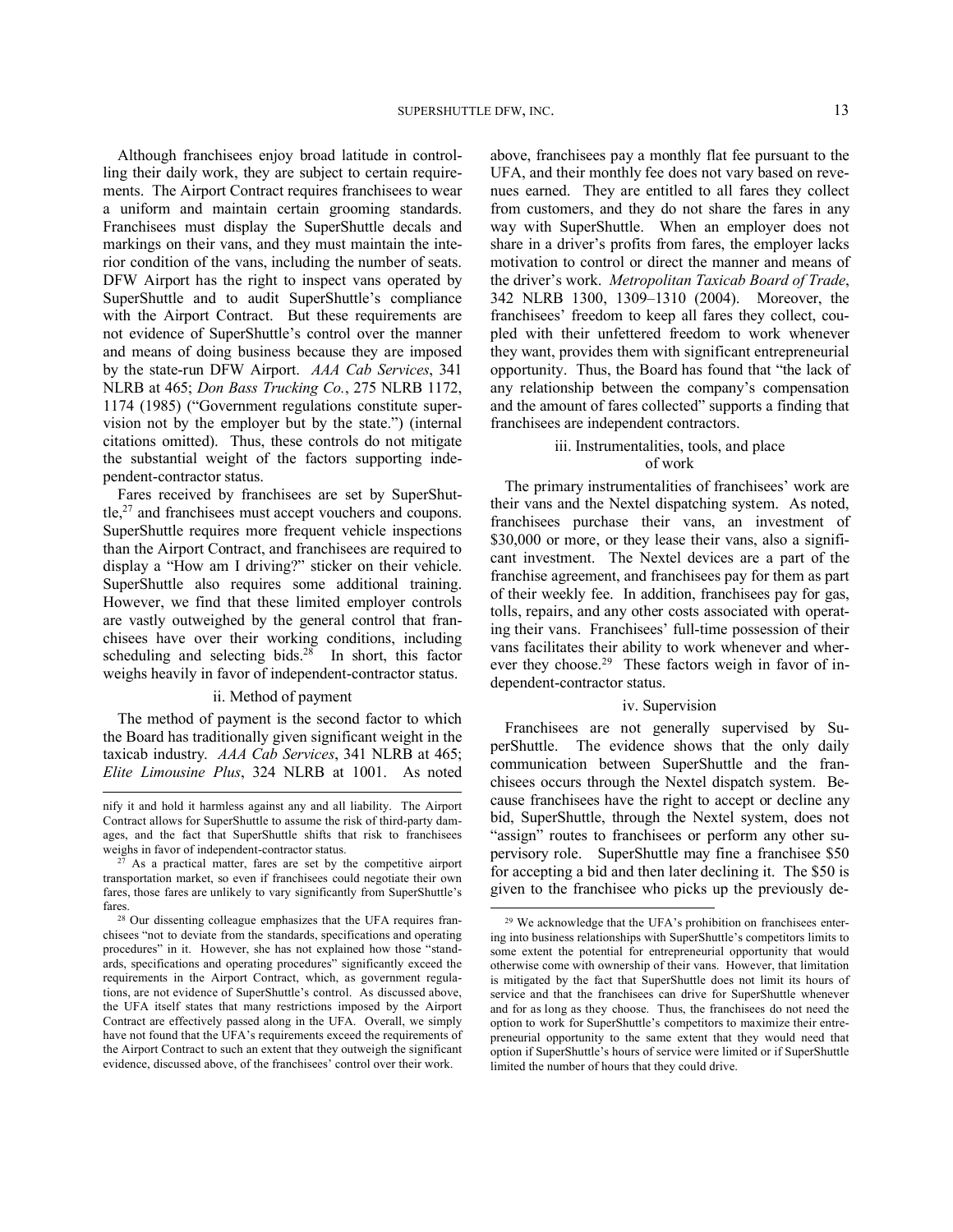clined trip. There was also evidence that, on one occasion, SuperShuttle forced a trip into a franchisee's Nextel and that, when the franchisee declined the trip, he was fined \$50.

Franchisees' near-absolute autonomy in performing their daily work without supervision supports a finding that they are independent contractors. The few minor and isolated fines do not diminish the force of that conclusion.

v. The relationship the parties believed they created

The UFA states unequivocally, in bold, capital letters: **FRANCHISEE IS NOT AN EMPLOYEE OF EITHER SUPERSHUTTLE OR THE CITY LICENCEE.** In Article O of the UFA, "Relationship of Parties," the agreement further states: **IT IS ACKNOWLEDGED THAT THE FRANCHISEE IS THE INDEPENDENT OWNER OF ITS BUSINESS.**  These provisions leave little doubt as to the intention of the parties to create an independent-contractor relationship between SuperShuttle and its franchisees.

As the Acting Regional Director found, two other factors support this conclusion. SuperShuttle does not provide franchisees with any benefits, sick leave, vacation time, or holiday pay. Further, SuperShuttle does not withhold taxes or make any other payroll deductions from franchisees' pay. Finally, the record shows that five franchisees entered into the franchise agreement as corporations. Such a relationship is rare in employeremployee relationships and is associated with independent-contractor status. In short, this factor supports finding that franchisees are independent contractors.

vi. Engagement in a distinct business; work as part of the employer's regular business; the principal's business

As the Acting Regional Director noted, these three factors are closely related. Certain specialized occupations are commonly performed by individuals in business for themselves, and workers in such occupations are usually deemed independent contractors. In this case, driving is not considered a distinct occupation. In addition, SuperShuttle is clearly involved in the business of transporting customers, and its revenue comes from providing that service. Thus, these related factors weigh in favor of employee status.

#### vii. Length of employment

Generally, a longer employment relationship indicates employee status. In this case, the Unit Franchise Agreement is a one-year contract. On this basis, the Acting Regional Director found that this factor favored independent-contractor status. Although the UFA is a oneyear contract, the evidence shows that most franchisees renew their agreements yearly. Under these circumstances, we find that this factor is neutral.

### viii. Skills required

As the Acting Regional Director found, the record does not indicate that franchisees have any particular skill or require any specialized training. This factor favors finding employee status. *Prime Time Shuttle International*, 314 NLRB 838, 840 (1994).

### *C. Conclusion*

Having considered all of the common-law factors, we find, in agreement with the Acting Regional Director, that SuperShuttle established that its franchisees are independent contractors. Franchisees' ownership (or lease) and control of their vans, the principal instrumentality of their work, the nearly complete control franchisees exercise over their daily work schedules and working conditions, and the method of payment, where franchisees pay a monthly fee and keep all fares they collect, all weigh strongly in favor of independent-contractor status. Moreover, these three factors provide franchisees with significant entrepreneurial opportunity and control over how much money they make each month. Further, we emphasize again that the shared-ride industry is an extension of the taxicab industry, $30$  and that in taxicab cases, the Board has particularly focused on the company's "control over the manner and means by which the drivers conduct[] business" and "the relationship between the company's compensation and the amounts of fares collected." *AAA Cab Services*, 341 NLRB at 465 (citing *Elite Limousine Plus*, 324 NLRB at 1001); *City Cab Co.*, 285 NLRB at 1193.<sup>31</sup> Thus, our findings that SuperShuttle has little control over the means and manner of the franchisees' performance while they are actually driving and that SuperShuttle's compensation is not related at all to the amounts of fares collected by the franchisees, and conversely, that these facts provide franchisees with significant entrepreneurial opportunity, strongly point toward independent-contractor status. In addition, the absence of supervision of franchisees and the understanding between parties that franchisees are independent operators, as clearly expressed in the Unit Franchise Agreement, also weigh in favor of independentcontractor status. Although the skill required as a franchisee, the fact that driving is not a distinct occupation, and SuperShuttle's involvement in the business all weigh in favor of employee status, we agree with the Acting Regional Director that these factors are relatively less

-

<sup>30</sup> Our dissenting colleague does not dispute this finding.

<sup>&</sup>lt;sup>31</sup> Our dissenting colleague does not dispute or take issue with this taxicab precedent.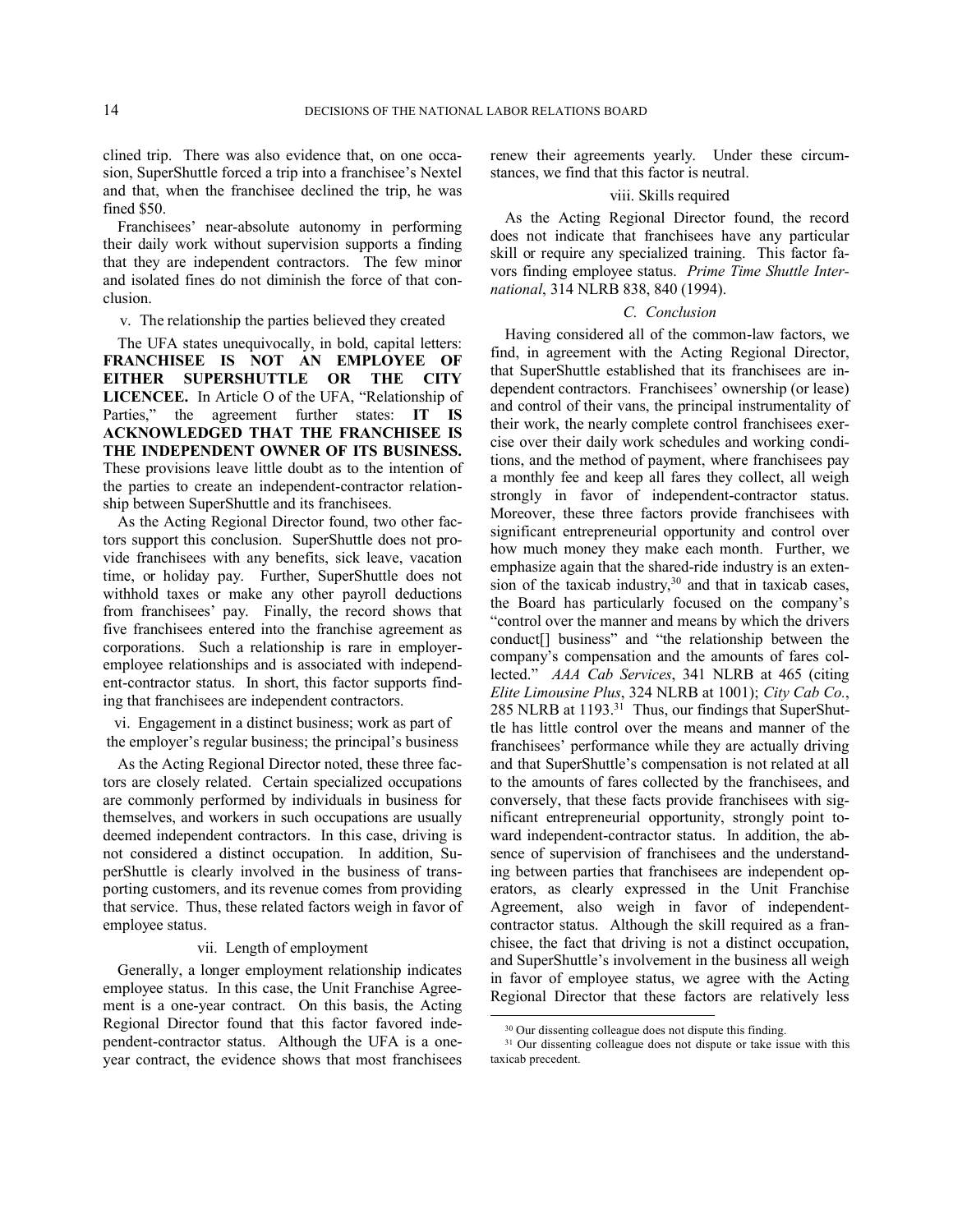significant and do not outweigh those factors that support independent-contractor status.

#### ORDER

The petition is dismissed. Dated, Washington, D.C. January 25, 2019

| John F. Ring,      | Chairman |
|--------------------|----------|
| Marvin E. Kaplan,  | Member   |
| William J. Emanuel | Member   |

#### (SEAL) NATIONAL LABOR RELATIONS BOARD

MEMBER MCFERRAN, dissenting.

-

Until 2005, SuperShuttle DFW treated its drivers as employees. It then implemented a franchise model, supposedly transforming the drivers into independent contractors. Today, the majority finds that this initiative succeeded, at least for purposes of the National Labor Relations Act. To reach that finding, the majority wrongly overrules the Board's 2014 *FedEx* decision,<sup>1</sup> without public notice and an invitation to file briefs.<sup>2</sup> But under any reasonable interpretation and application of the common-law test for determining employee status—which everyone agrees is controlling—the SuperShuttle drivers are, in fact, employees. The drivers perform work that is the core part of SuperShuttle's

business, subject to a nonnegotiable "unit franchise agreement" that pervasively regulates their work; they could not possibly perform that work for SuperShuttle without being completely integrated into SuperShuttle's transportation system and its infrastructure; and they are prohibited from working for any SuperShuttle competitor. SuperShuttle's drivers are not independent in any meaningful way, and they have little meaningful "entrepreneurial opportunity." Under well-established Board law—reflected in decisions leading up to and including *FedEx*—this should be a straightforward case.

Instead, purporting to "return the Board's independentcontractor test to its traditional common-law roots," the majority not only reaches the wrong result here, but also adopts a test that cannot be reconciled with either the common law or Supreme Court and Board precedent. According to the majority, the Board is required to apply the multi-factor, common-law agency test of employee status, as articulated in the *Restatement (Second) of Agency* §220 (1958), yet, at the same time*,* the majority insists that "entrepreneurial opportunity . . . has always been at the core of the common law test" and thus the Board must treat "entrepreneurial opportunity" as "a principle by which to evaluate the overall effect of the common-law factors on a putative contractor's independence to pursue economic gain." Simply put, these two requirements are contradictory: "entrepreneurial opportunity" is demonstrably *not* "at the core of the common law test."

Indeed, the majority does not coherently apply the test it claims to adopt in actually deciding this case. Instead, the majority insists that it is free to adjust its test whenever and however it likes, observing that "the Board may evaluate the common-law factors through the prism of entrepreneurial opportunity when the specific factual circumstances of the case make such an evaluation appropriate." As the Supreme Court has told the Board, however, the reasoned decision making required by the Administrative Procedure Act means that federal agencies may not announce one rule but apply another.<sup>3</sup> That seems to be the path the majority has chosen today.

l

<sup>1</sup> *FedEx Home Delivery*, 361 NLRB 610 (2014), enf. denied 849 F.3d 1123 (D.C. Cir. 2017).

<sup>2</sup> The current majority has routinely broken with established Board practice in this respect, at the cost of public participation and fullyinformed decision making. See, e.g., *The Boeing Co.*, 365 NLRB No. 154, slip op. at 31–33 (2017) (dissenting opinion).

The majority explains its failure to provide notice and an opportunity for briefing by pointing out that the *FedEx* Board did not invite briefs either. I was not a Board member when *FedEx* was decided. It is worth noting, however, that at the time, the Board effectively was required to address the District of Columbia Circuit's decision in *FedEx Home Delivery v. NLRB*, 563 F.3d 492, 497 (D.C. Cir. 2009), because every reviewable Board decision may be challenged in that court. See National Labor Relations Act, Sec. 10(f), 29 U.S.C. §160(f). Thus—in contrast to today's out-of-the-blue ruling—the Board's refinement of independent-contractor doctrine in the *FedEx* decision could easily have been anticipated, and amicus participation sought.

Insofar as the majority suggests that a Board decision issued without notice and an invitation to file briefs may be overruled the same way, its own reversals of precedent are vulnerable. This prospect, of course, only shows that institutional norms, once broken, may be hard to fix.

I.

<sup>3</sup> *Allentown Mack Sales & Service v. NLRB*, 522 U.S. 359, 374–375 (1998). As the Supreme Court explained there:

Reasoned decisionmaking, in which the rule announced is the rule applied, promotes sound results, and unreasoned decisionmaking the opposite. The evil of a decision that applies a standard other than the one it enunciates spreads in both directions, preventing both consistent application of the law by subordinate agency personnel . . . and effective review of the law by the courts.

Id. at 375.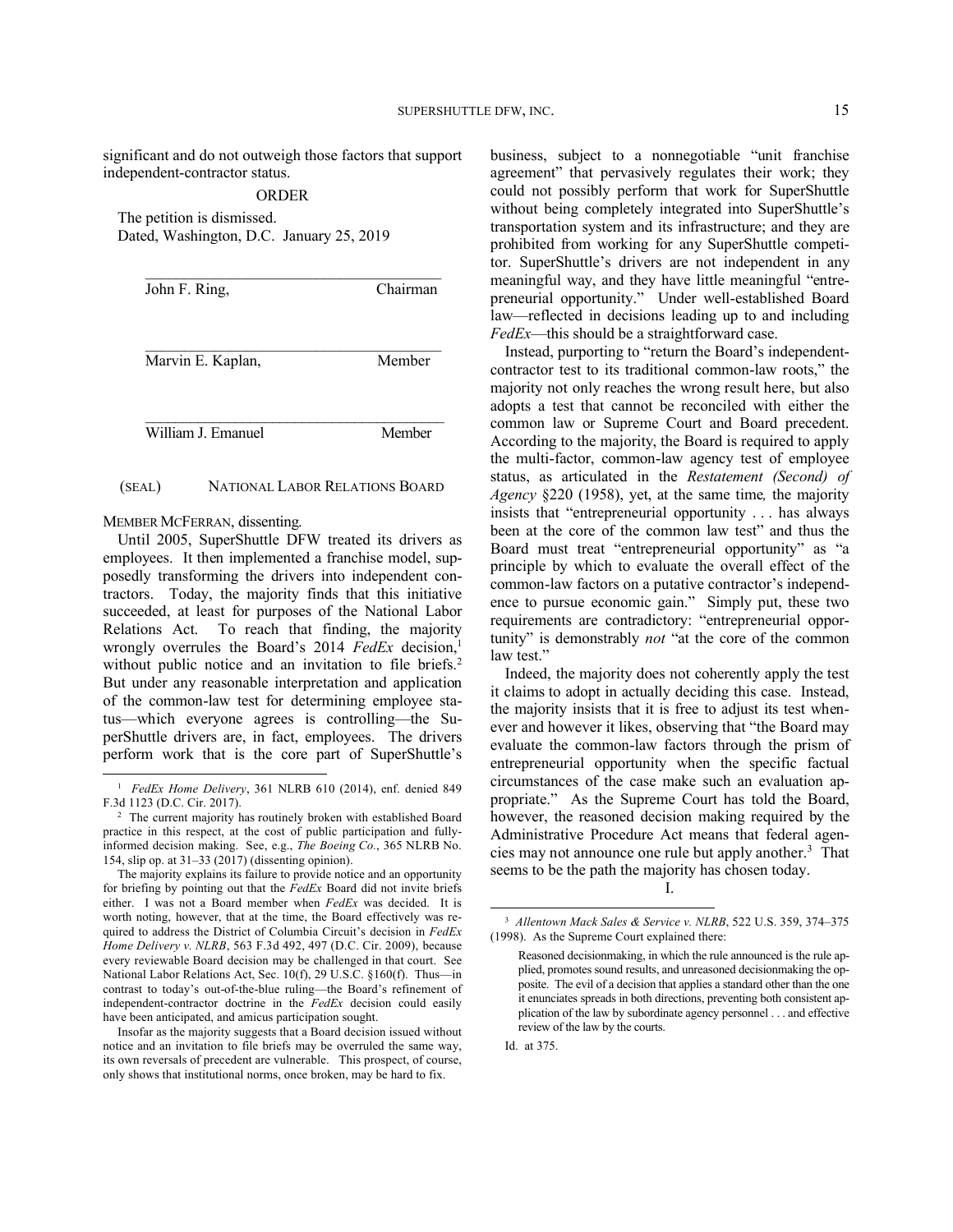Assessing the majority's decision here first requires understanding its legal background, as well as carefully analyzing what the Board actually said and did in the 2014 *FedEx* decision. I address each point in turn.

# *A. The Common-Law Origins of the Employee/Independent Contractor Test*

Section 2(3) of the National Labor Relations Act excludes independent contractors, as opposed to employees, from statutory coverage.<sup>4</sup> The starting point for independent-contractor determinations under the National Labor Relations Act is the Supreme Court's decision in *NLRB v. United Insurance Co. of America*, 390 U.S. 254 (1968). There, the Court held that the Act incorporated the "common law agency test in distinguishing an employee from an independent contractor." 390 U.S. at 256. Upholding the Board's determination that insurance-company "debit agents" were statutory employees (and reversing the Seventh Circuit's contrary determination), the Court explained that:

There are innumerable situations which arise in the common law where it is difficult to say whether a particular individual is an employee or an independent contractor....

*There is no shorthand formula or magic phrase that can be applied to find the answer*, but all of the incidents of the relationship must be assessed and weighed *with no one factor being decisive*. What is important is that the total factual context is assessed in light of the pertinent common-law agency principles.

Id. at 258 (footnote omitted; emphasis added).

. . . .

1

In later decisions involving application of the common-law agency test to employee-status determinations under federal statutes, the Supreme Court has consistently been guided by the multifactor test articulated in Section 220 of the *Restatement (Second) of Agency*, which addresses the tort liability of "masters" for the actions of their "servants."<sup>5</sup> See, e.g., *Nationwide Mutual Insur-* *ance Co. v. Darden*, 503 U.S. 318, 323–324 (1992) (applying Employee Retirement Income Security Act). The *Restatement* notes that "[u]nder the existing regulations and decisions involving the Federal [sic] Labor Relations Act, there is little, if any, distinction between employee and servant as here used."<sup>6</sup> No Supreme Court decision has cast doubt on the continuing viability of *United Insurance* or the later cases that look to the *Restatement* for authoritative guidance.

The Board's seminal independent-contractor case is *Roadway Package System*, 326 NLRB 842 (1998), a unanimous full-Board decision<sup>7</sup> that, not surprisingly, endorsed the use of the open-ended, multifactor *Restatement* test. There, relying heavily on the Supreme Court's decision in *United Insurance*, the Board (1) rejected the

[T]he following matters of fact, *among others*, are considered:

(a) the extent of control which, by the agreement, the master may exercise over the details of the work;

(b) whether or not the one employed is engaged in a distinct occupation or business;

(c) the kind of occupation, with reference to whether, in the locality, the work is usually done under the direction of the employer or by a specialist without supervision;

(d) the skill required in the particular occupation;

(e) whether the employer or the workman supplies the instrumentalities, tools, and the place of work for the person doing the work;

(f) the length of time for which the person is employed;

(g) the method of payment, whether by the time or by the job; (h) whether or not the work is a part of the regular business of the employer;

(i) whether or not the parties believe they are creating the relation of master and servant; and

(j) whether the principal is or is not in business.

(emphasis added).

. . . .

6 *Restatement (Second) of Agency* §220, comment g. The focus of the *Restatement*, of course, is the common-law liability of employers ("masters") for torts committed by their employees ("servants"), not issues of federal statutory coverage turning on employee status or the existence of an employment relationship. As the *Restatement* explains:

The conception of the master's liability to third persons appears to be an outgrowth of the idea that within the time of service, the master can exercise control over the physical activities of the servant. From this, the idea of responsibility for the harm done by the servant's activities followed naturally.

[W]ith the growth of large enterprises, it became increasingly apparent that it would be unjust to permit an employer to gain from the intelligent cooperation of others without being responsible for the mistakes, the errors of judgment and the frailties of those working under his direction and for his benefit. As a result of these considerations, historical and economic, the courts of today have worked out tests which are helpful in predicting *whether there is such a relation between the parties that liability will be imposed upon the employer for the employee's conduct which is in the scope of employment*.

7 Four of the Board's five members participated; the remaining member was recused. Id. at 842 & fn. 8.

<sup>4</sup> Sec. 2(3) provides that "[t]he term 'employee' shall include any employee . . . but shall not include … any individual having the status of an independent contractor." 29 U.S.C. §152(3).

<sup>5</sup> Under Sec. 219(1) of the *Restatement*, a "master is subject to liability for the torts of his servants committed while acting in the scope of their employment." Sec. 220(1) provides that "a servant is a person employed to perform services in the affairs of another and who with respect to the physical conduct in the performance of the services is subject to the other's control or right to control." Sec. 220(2), in turn, identifies a long list of factors to be considered "[i]n determining whether one acting for another is a servant or an independent contractor." It provides that:

Id., §219, comment a (emphasis added).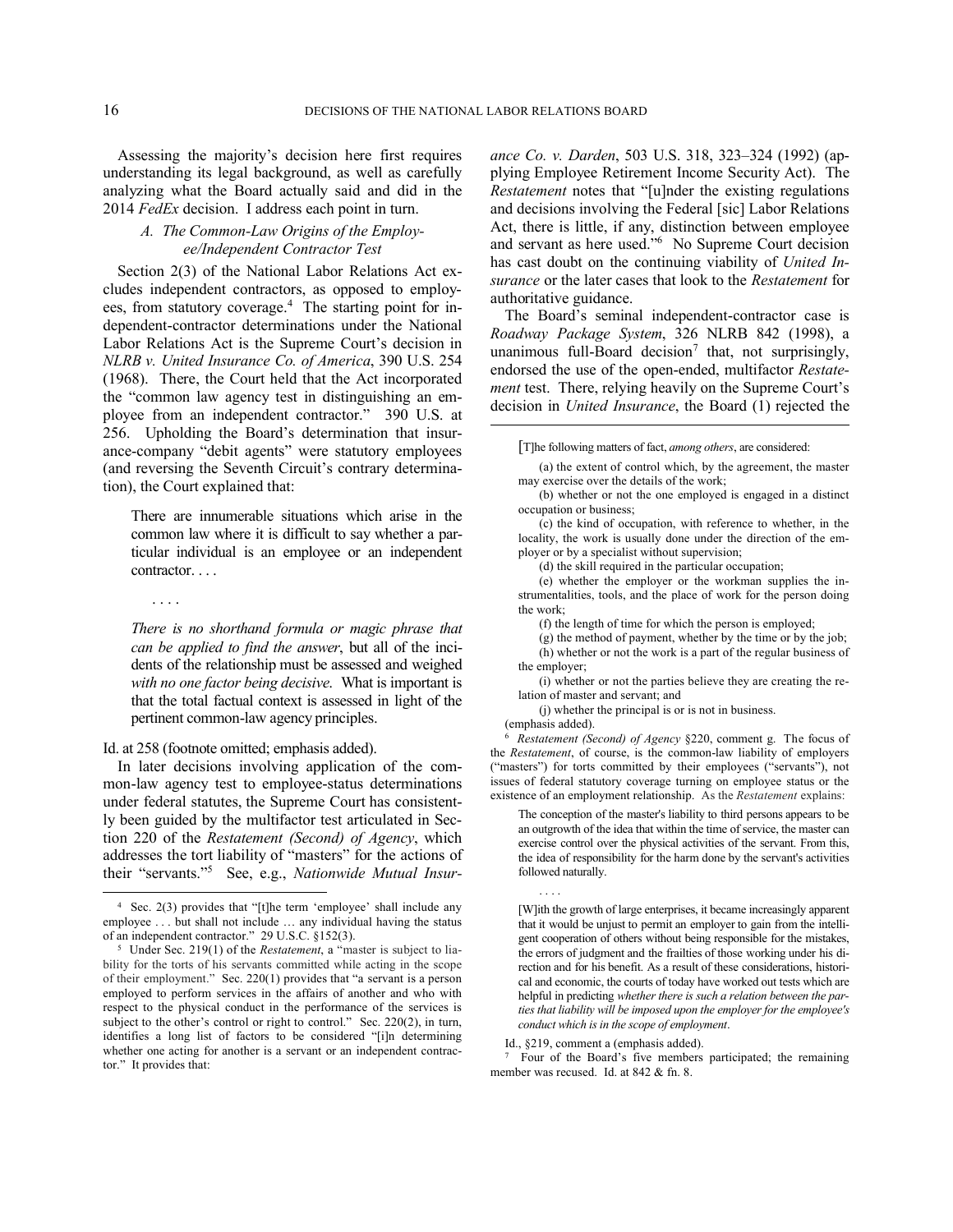argument that "those factors which do not include the concept of 'control' are insignificant when compared to those that do;" (2) correctly noted that the *Restatement* "specifically permitt[ed] the consideration of . . . relevant factors" other than those identified by the *Restatement*; and (3) concluded that the "common-law agency test encompasses a careful examination of all factors and not just those that involve a right of control."<sup>8</sup> *Roadway* has never been overruled, and the majority today cites the decision with approval—as it must, if it wants to claim (and maintain) continuity with the Board's wellestablished approach in this area.

#### *B. The FedEx Cases*

The Board's 2014 *FedEx* decision, overruled today, was a response to a 2009 divided-panel decision of the District of Columbia Circuit, which also involved drivers working for FedEx Home Delivery. Reversing a Board decision that had found the drivers to be employees, $9$  the panel majority interpreted the Circuit's case law—and the Board's—as having shifted over time

away from the unwieldy control inquiry in favor of a more accurate proxy: whether the "putative independent contractors have 'significant entrepreneurial opportunity for gain or loss."

*FedEx Home Delivery v. NLRB*, 563 F.3d 492, 497 (D.C. Cir. 2009), quoting *Corporate Express Delivery Systems v. NLRB*, 292 F.3d 777, 780 (D.C. Cir. 2002). "Thus," the panel majority announced, "while all of the considerations at common law remain in play, an important animating principle by which to evaluate those factors in cases where some factors cut one way and some the other is whether the position presents the opportunities and risks inherent in entrepreneurialism." Id.

This description of the Board's independent-contractor caselaw as evolving was inaccurate, as Circuit Judge Garland explained in his detailed dissent.<sup>10</sup> First, the Board had *not* treated "control" as an "animating principle" or master factor. The *Roadway* decision makes this plain. There, the Board rejected the argument that the *Restatement* factors that did not involve the right to control were relatively insignificant. Second, the Board decisions cited by the Circuit panel majority as marking the Board's supposed shift in emphasis—away from control

-

and to "entrepreneurial opportunity"—reveal nothing of the sort. $11$ 

What *has* characterized the Board's independentcontractor doctrine since *Roadway* has been continuity, not change: a consistent emphasis on the *Restatement*'s multi-factor common-law test and a corresponding adherence to the Supreme Court's admonition in *United Insurance* that "[t]here is no shorthand formula or magic phrase that can be applied to find the answer, but all of the incidents of the relationship must be assessed and weighed with no one factor being decisive."<sup>12</sup>

The Board's 2014 *FedEx* decision<sup>13</sup> responded to the District of Columbia Circuit's misperception that the Board had *already* taken a new approach in evaluating employee status, and to the court's endorsement of that

<sup>12</sup> 390 U.S. at 258.

<sup>13</sup> *FedEx 2014* involved drivers at the company's Hartford, Connecticut facility. The Board initially denied review of a Regional Director's finding that the drivers were statutory employees. The District of Columbia Circuit then issued its own *FedEx* decision, which (as discussed) found that drivers at the company's Wilmington, Massachusetts facility were independent contractors. In turn, FedEx argued to the Board that, in light of the court's decision, it was required to revisit the earlier denial of review, prompting the Board to take up the issue. *FedEx*, supra, 361 NLRB at 610.

<sup>8</sup> Id. at 850.

<sup>9</sup> A Regional Director, applying *Roadway*, determined that the drivers were employees. The Board denied the company's request for review of the Regional Director's decision. After an election that led to the union's certification, the Board ultimately found that the company had unlawfully refused to bargain. *FedEx Home Delivery*, 351 NLRB No. 16 (2007) (not reported in Board volumes).

<sup>10</sup> *FedEx Home Delivery*, supra, 563 F.3d at 504–519.

<sup>&</sup>lt;sup>11</sup> Indeed, the Circuit panel majority itself "readily concede[d] that the Board's language ha[d] not been as unambiguous as" the court's own decisional language assertedly had. *FedEx Home Delivery*, supra, 563 F.3d at 498. But this concession was an understatement. In *Corporate Express*, 332 NLRB 1522 (2000), for example, the Board found that driver "owner-operators" working for a delivery company were statutory employees, not independent contractors, but gave no special emphasis to the concept of "entrepreneurial opportunity." In *Arizona Republic*, 349 NLRB 1040 (2007), meanwhile, a divided Board also reaffirmed *Roadway* and considered several factors (including "entrepreneurial potential" in connection with "method of compensation") in determining that the newspaper carriers at issue were independent contractors. But here, too, there was no hint of a shift in emphasis or the elevation of "entrepreneurial opportunity" into an "animating principle."

The same is true of two other Board decisions briefly cited by the Circuit panel majority. In *St. Joseph News-Press*, 345 NLRB 474 (2005), a divided decision involving newspaper carriers, a divided Board reaffirmed *Roadway*, observing that "both the right of control and other factors, as set out in the Restatement, are to be used to evaluate claims that hired individuals are independent contractors." Id. at 478. The Board majority concluded that "[o]n balance . . . under the common law test . . . the factors weigh in favor of finding independent contractor status." Id. at 479. Among the five factors relied upon, but given no special weight, was the "method of compensation, which allowed for a degree of entrepreneurial control." Id. In *Dial-A-Mattress Operating Corp.*, 326 NLRB 884 (1998), the companion case to *Roadway*, the Board observed that the "list of factors differentiating 'employee' from 'independent contractor,' is nonexhaustive, with no one factor being decisive." Id. at 891. The Board observed that the "separateness" from the company of the owner-operator drivers was "manifested in many ways, *including* significant entrepreneurial opportunity for gain or loss," id. at 891 (emphasis added), but the decision relied on multiple factors, id. at 891–893, none of which was treated as of overriding importance.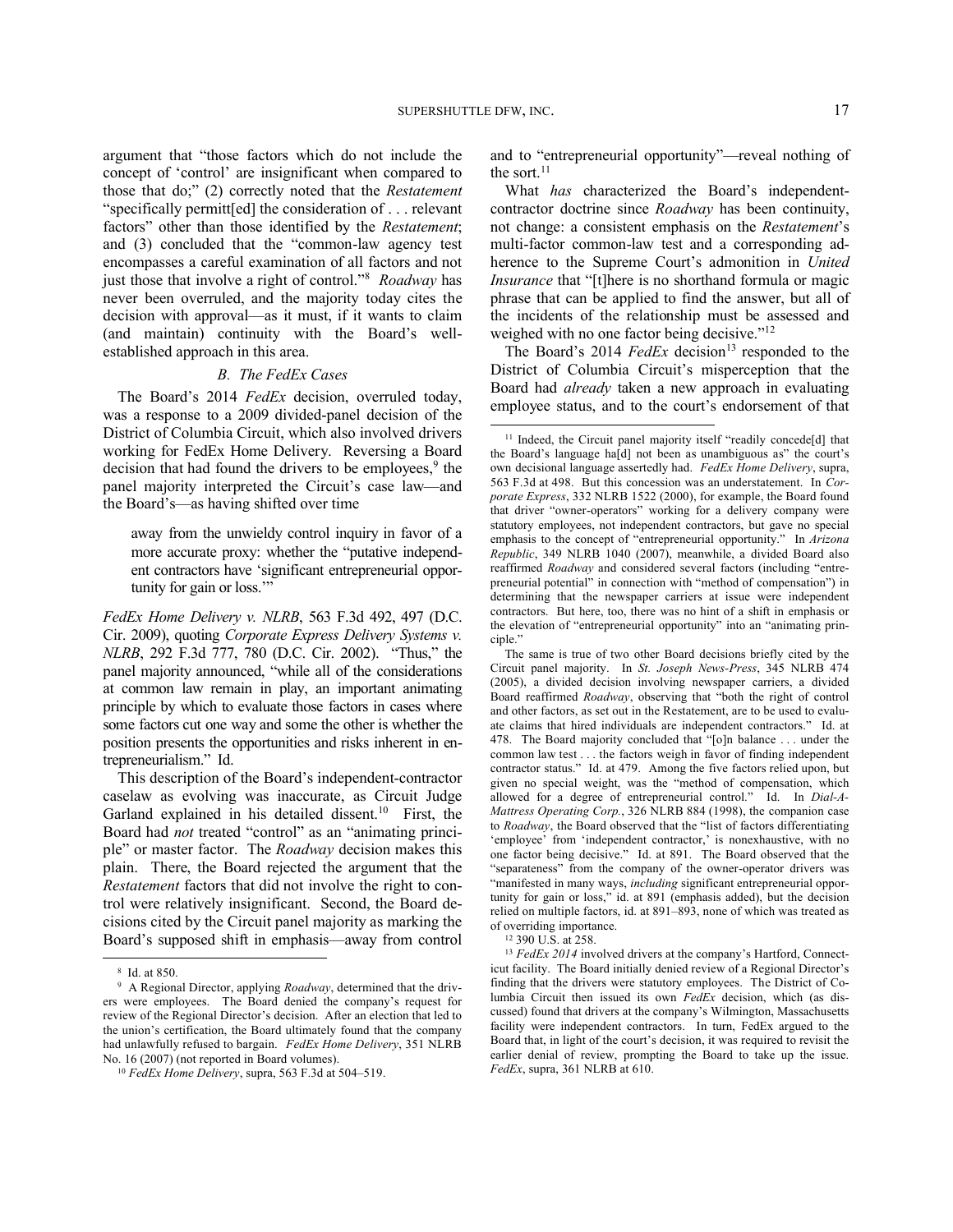supposed shift. The *FedEx* Board first reaffirmed the Board's longstanding commitment to the principles articulated by the Supreme Court in *United Insurance*, to the "seminal" *Roadway* decision, and to the "nonexhaustive common-law factors enumerated in the Restatement (Second) of Agency."<sup>14</sup> Second, the Board "more clearly define[d] the analytical significance of a putative independent contractor's entrepreneurial opportunity for gain or loss, a factor that the Board has traditionally considered."<sup>15</sup> It "decline[d] to adopt the District of Columbia Circuit's . . . holding insofar as it treat[ed] entrepreneurial opportunity . . . as an 'animating principle' of the inquiry."<sup>16</sup>

"Entrepreneurial opportunity," the Board held, "represents one aspect of a relevant factor that asks whether the evidence tends to show that the putative contractor is, in fact, rendering services as part of an independent business."<sup>17</sup> The Board carefully explained *why* it chose not to adopt the District of Columbia Circuit's approach, observing that this approach was not mandated by the Act, by the Supreme Court's decision in *United Insurance*, or by Board precedent and that "adopting it would mean a broader exclusion from statutory coverage than Congress appears to have intended."<sup>18</sup> The Board observed, in turn, that the "Restatement makes no mention at all of entrepreneurial opportunity or any similar concept," a "silence [that] does not rule out consideration of such a principle, but . . . cannot fairly be described as requiring it."<sup>19</sup> Meanwhile, the *United Insurance* admonition against relying on a "shorthand formula or magic phrase" weighed against the District of Columbia Circuit's approach.<sup>20</sup>

The Board has since applied the *FedEx* decision faithfully, continuing to examine each of the traditional common-law factors enumerated in the *Restatement*, as well as the independent-business factor, in making inde-

-

<sup>18</sup> Id. at 617.

pendent-contractor determinations.<sup>21</sup> The District of Columbia Circuit, meanwhile, denied enforcement to the Board's *FedEx* decision, applying the law-of-the-circuit doctrine and holding that the issue addressed there—the independent-contractor status of the company's drivers had already been resolved by the Circuit's earlier decision.<sup>22</sup> Notably, other courts have reached a contrary conclusion, finding FedEx drivers to be employees under the common law. See, e.g., *Alexander v. FedEx Ground Package System, Inc.*, 765 F.3d 981 (9th Cir. 2014) (applying California common law).<sup>23</sup>

As I will explain, while I did not participate in *FedEx* (which issued before I joined the Board), I am persuaded

<sup>23</sup> See also Mark J. Lowenstein, *Agency Law and the New Economy*, 72 Bus. Law. 1009, 1017–1020 (2017) (describing litigation involving FedEx drivers and collecting decisions).

Professor Lowenstein writes that "businesses often have crafted contracts to fit their workers within the definition of independent contractor" and that "[n]o business has been more creative in that regard than FedEx . . . whose efforts to craft an independent contractor relationship with its drivers spawned litigation across the country." Id. at 1017. As the U.S. Commission on the Future of Worker-Management Relations (the blue-ribbon Dunlop Commission) observed nearly 25 years ago:

[C]urrent tax, labor and employment law gives employers and employees incentives to create contingent relationships not for the sake of flexibility or efficiency but in order to evade their legal obligations. For example, an employer and a worker may see advantages wholly unrelated to efficiency or flexibility in treating the worker as an independent contractor rather than an employee. The employer will not have to make contributions to Social Security, unemployment insurance, workers' compensation, and health insurance, will save the administrative expense of withholding, and will be relieved of responsibility to the worker under labor and employment laws. . . . Many lowwage workers have no practical choice in the matter.

U.S. Commission on the Future of Worker-Management Relations,<br>
Final Report 62 (1994) (available at *Final Report* 62 (1994) (available at www.digitalcommons.ilr.cornell.edu)

<sup>14</sup> 361 NLRB at 610–611.

<sup>15</sup> Id. at 610.

<sup>16</sup> Id.

<sup>&</sup>lt;sup>17</sup> Id. (emphasis omitted). The Board explained that it "should give weight to actual, but not merely theoretical, entrepreneurial opportunity, and it should necessarily evaluate the constraints imposed by a company on the individual's ability to pursue this opportunity." Id. at 610. Accordingly, the Board overruled two prior decisions by divided Board panels—*St. Joseph News-Press*, supra (decided in 2005), and *Arizona Republic* (decided in 2007)—"[t]o the extent that . . . [they] may have suggested that" the constraints effectively imposed on a putative contractor's ability to render services as part of an independent business "are *not* relevant to the Board's independent-contractor inquiry." Id. at 621 (emphasis added).

<sup>19</sup> Id. at 618.

<sup>20</sup> Id.

<sup>21</sup> See *Minnesota Timberwolves Basketball, LP*, 365 NLRB No. 124 (2017); *Pennsylvania Interscholastic Athletic Assn.*, 365 NRB No. 107 (2017); *Sisters' Camelot*, 363 NLRB No. 13 (2015); *Porter Drywall*, *Inc.*, 362 NLRB 7 (2015).

<sup>22</sup> *FedEx Home Delivery v. NLRB*, 849 F.3d 1123, 1127 (D.C. Cir. 2017). However, it is noteworthy that in a post-*FedEx* decision, considering "entrepreneurial opportunity" as a "factor," the District of Columbia Circuit has also enforced the Board's decision (issued before *FedEx*) in which the Board determined that symphony orchestra musicians were statutory employees, not independent contractors, based on an analysis that seemingly departs from the court's own preferred approach. *See Lancaster Symphony Orchestra v. NLRB*, 822 F.3d 563 (D.C. Cir. 2016), enfg. 357 NLRB 1761 (2011). The court described "entrepreneurial opportunity" as a "factor which does not appear in the Restatement but which the Board and this court use in assessing whether workers are employees or independent contractors." Id. at 569. The court analyzed the *Restatement* factors, then seemed to consider "entrepreneurial opportunity" as a separate factor, concluding that in the case of the musicians, it was "limited" and "provide[d] only miniscule support for independent contractor status." Id. at 570. "Summing up," the court determined "that the relevant factors point in different directions" and accordingly "defer[red] to the Board's conclusion that the . . . musicians [were] employees." Id.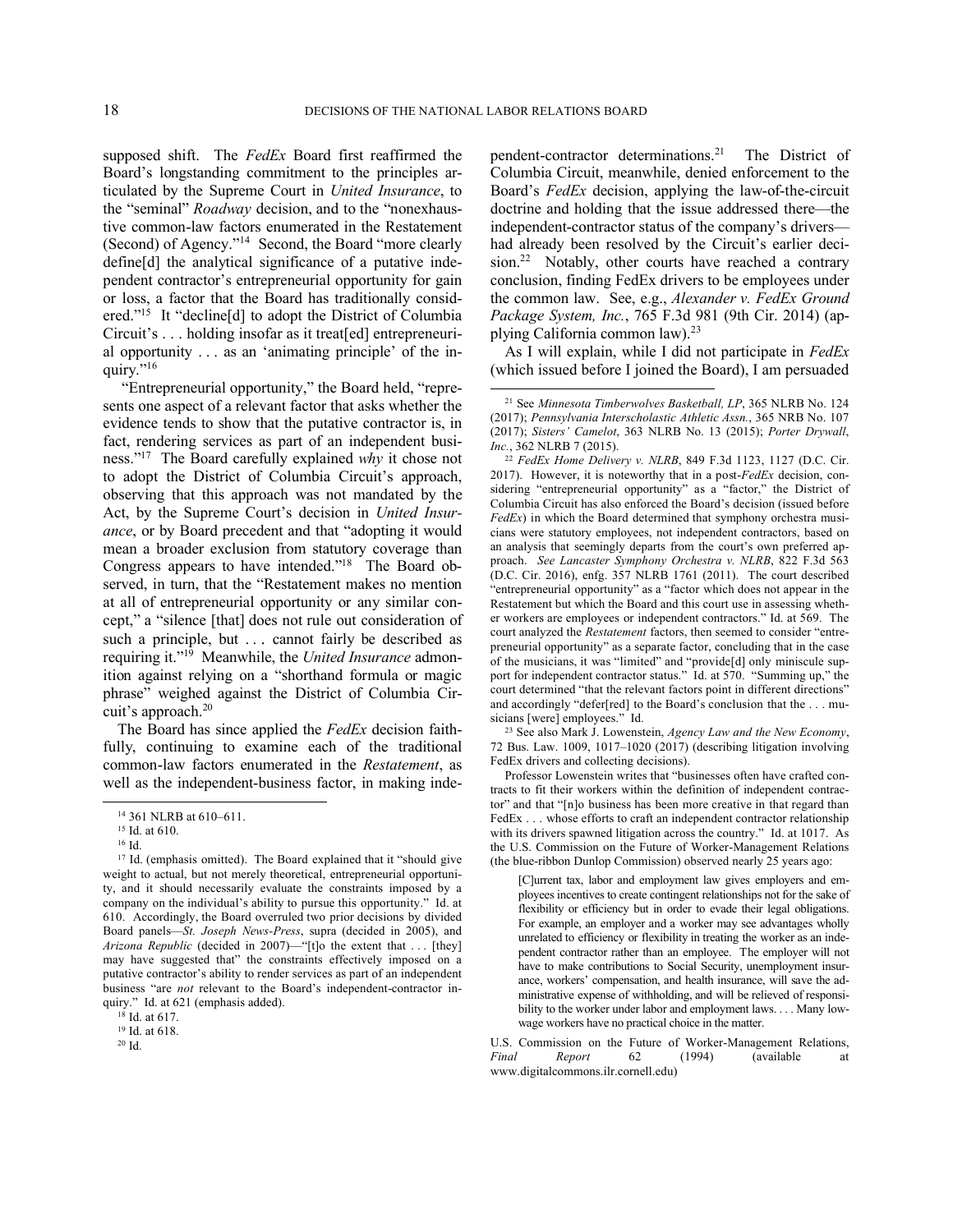that the Board's decision was sound and defensible, and I see no good reason to abandon it—in particular, not for the confused approach adopted by the majority today, which cannot be reconciled with common-law principles or Supreme Court authority.

### II. THE BOARD MAJORITY'S NEW TEST

Today, the majority overrules the *FedEx* decision, essentially embracing the District of Columbia Circuit's approach to "entrepreneurial opportunity." But the majority cannot have it both ways; it cannot claim fidelity to both the common-law test and the Circuit's approach, because that approach actually broke with the traditional test. In support of this shift, the majority claims that the *FedEx* Board gave too little weight to "entrepreneurial opportunity," and the Circuit, just the right amount purportedly the *same* amount as the Board had traditionally given it. However, as explained above, this view is refuted by any fair reading of the decisions: the Board's, the Circuit's, and the Supreme Court's decision in *United Insurance*, which matters most of all.

The majority also claims that the approach taken by the *FedEx* Board is somehow contrary to the commonlaw agency test, and that its own approach conforms to that test. That claim is similarly baseless. Indeed, there is no real evidence to suggest that the traditional common law of agency, as reflected in the *Restatement* and as developed to address issues of tort liability, was informed by the concept of "entrepreneurial opportunity" at all. The majority seems to have been bewitched by just the sort of "magic phrase" the Supreme Court warned about and has accordingly elected to replace a sound test with an unsupportable formulation that is inconsistent with Board precedent as well as both the common-law and Supreme Court precedent.

### *A. Board precedent*

There is no principled way to reconcile the District of Columbia Circuit's approach, now adopted by the majority, with Board precedent. With respect to the independent-contractor analysis, the court treated "entrepreneurial opportunity" as a "more accurate proxy" than the "unwieldy control inquiry."<sup>24</sup> But the *Roadway* Board in 1998's seminal decision had definitively rejected the claim that "control" was the key analytical concept and, in the process, made clear that there *is* no such key, no "animating principle" (to use the court's phrase) of independent-contractor doctrine. In supposedly replacing "control" with "entrepreneurial opportunity," then, the court began with an incorrect premise (that one prin-

-

ciple guides the analysis) and ended with a conclusion that fundamentally departed from Board doctrine.

Similarly, the court in *Fed Ex* erred when it explicitly rejected the Board's view "[b]ecause the indicia favoring a finding that the contractors are employees are clearly outweighed by the evidence of entrepreneurial opportunity." No Board decision has ever treated "evidence of entrepreneurial opportunity" as such a trump card. To the contrary, the two Board decisions in which such evidence was cited in support of finding independentcontractor status treated the evidence as simply one aspect of a common-law factor ("method of compensation") that was itself part of a multifactor test, with no factor receiving special weight.<sup>25</sup> It is simply incorrect to claim, as the majority does, that the District of Columbia Circuit's decision did not "depart[] in any significant way from the Board's traditional independent-contractor analysis."

Here, the majority fails in its attempt to explain how the District of Columbia Circuit's approach comports with *Roadway* or other Board precedent. It tellingly fails to cite a single Board decision that employs "entrepreneurial opportunity" as the Circuit does: to "evaluate" the common-law factors, and to ask—as the decisive question—"whether the position presents the opportunities and risks inherent in entrepreneurialism."<sup>26</sup> The majority echoes the Circuit in asserting that "entrepreneurial opportunity, like employer control, is a principle by which to evaluate the overall effect of the common-law factors on a putative contractor's independence to pursue economic gain." But this is simply not how the Board has ever before approached independent-contractor determinations applying the common-law agency test.

Remarkably, the majority cites with apparent approval two Board decisions in which the *absence* of "entrepreneurial opportunity"—a function of constraints imposed by the employer—was relied upon as one factor among others in finding that drivers were employees, not independent contractors. Thus, in *Roadway*, supra, the Board explained:

As in *United Insurance*, the drivers here do not operate independent businesses, but perform functions that are an essential part of one company's normal operations; they need not have any prior training or experience, but receive training from the company; they do business in the company's name with assistance and guidance from it; they do not ordinarily engage in outside business; they constitute an integral part of the company's busi-

l

<sup>24</sup> *FedEx*, supra, 563 F.2d at 497.

<sup>25</sup> See *Arizona Republic*, supra, 349 NLRB at 1042–1046; *St. Joseph News-Press*, supra, 345 NLRB at 478–479.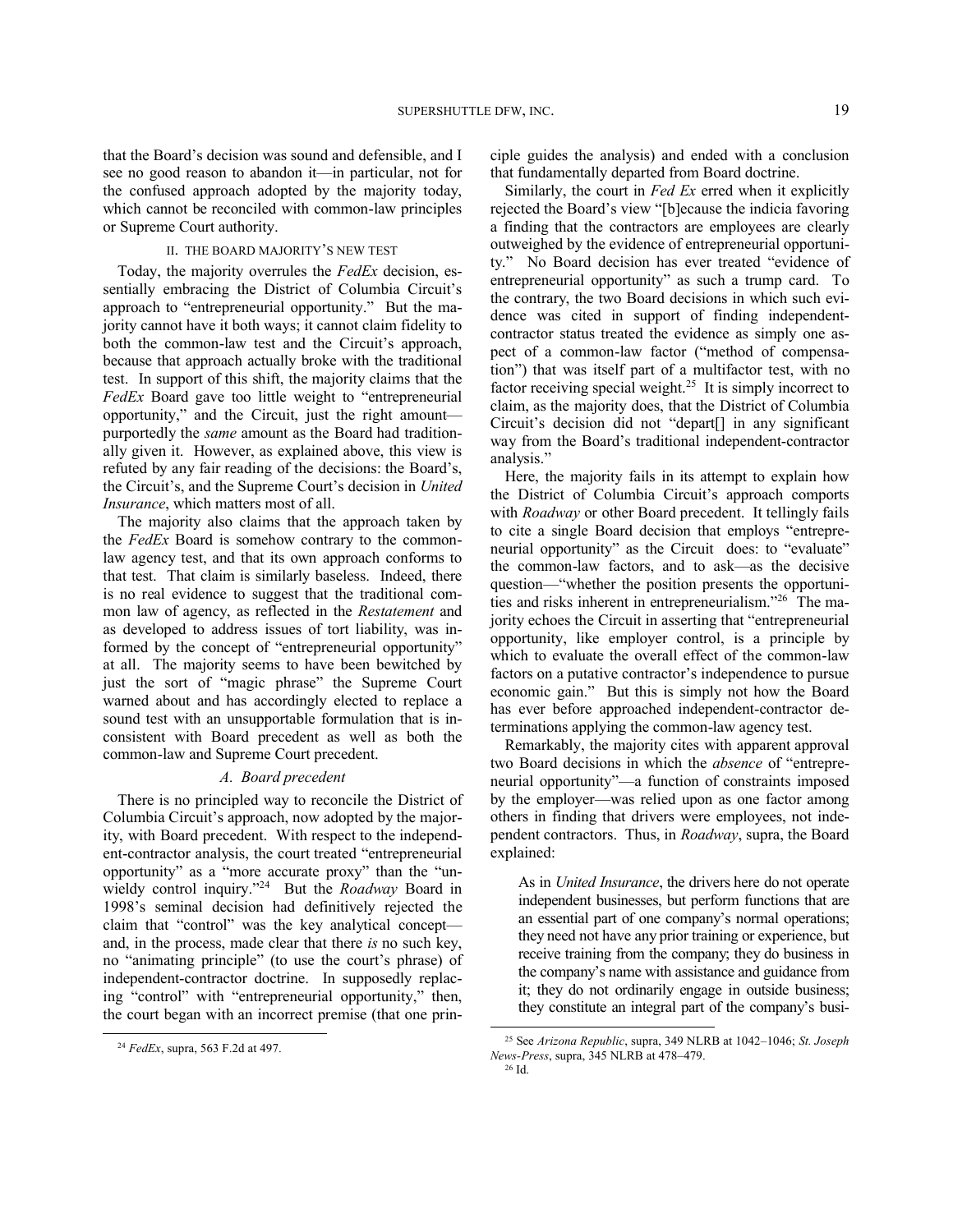ness under its substantial control; they have no substantial proprietary interest beyond their investment in their trucks; *and they have no significant entrepreneurial opportunity for gain or loss. All these factors* weigh heavily in favor of employee status.

326 NLRB at 851 (emphasis added). Of course, even to find that the *lack* of "entrepreneurial opportunity" is enough to establish *employee* status would not mean that the presence of some "entrepreneurial opportunity," no matter how limited, would be enough to establish independentcontractor status. Nothing in *Roadway* suggests that if the drivers there had enjoyed "significant entrepreneurial opportunity for gain or loss," this alone would have been decisive.<sup>27</sup> The *Roadway* Board clearly did not use "entrepreneurial opportunity" to "evaluate the overall effect of the common-law factors on a putative contractor's independence to pursue economic gain" (as the majority would have it). $28$ 

Nor did the Board do so in the companion case to *Roadway*, *Dial-A-Mattress*, supra, where it found delivery drivers to be independent contractors. The Board, citing *Roadway*, observed that the "list of factors differentiating 'employee' from 'independent contractor' status under the common-law agency test is nonexhaustive, with no one factor being decisive" and found that in the case before it, the "factors weigh[ed] more strongly in favor of independent-contractor status."<sup>29</sup> To be sure, the Board found that the drivers' "separateness from [the company] was manifested in many ways, including significant entrepreneurial opportunity for gain or loss," but the Board also distinguished *Roadway* in several respects, including by observing that the employer there "exercise[d] more control over its drivers' manner and means of accomplishing their work."<sup>30</sup> There was no "shorthand formula" at work in *Dial-A-Mattress* any more than in *Roadway*, but instead a nuanced analysis and weighing of multiple factors.

The Board's *FedEx* decision is entirely consistent with *Roadway* and *Dial-A-Mattress*, whereas the formulation adopted by the majority today manifestly is not. $31$  Tellingly, the Circuit's *FedEx* decision did not cite either decision as evidence of the Board's supposed focus on "entrepreneurial opportunity," and the majority today is forced to say that the imaginary "shift[]" in the Board's "perspective" occurred "particularly *since Roadway*" (emphasis added)—when, in fact, it never happened at all (until today). As the District of Columbia Circuit has itself explained, "[a]n agency's failure to come to grips with conflicting precedent constitutes 'an inexcusable departure from the essential requirement of reasoned decision making.'"<sup>32</sup> Under the cover of the Circuit's decision, this is just what the majority has done here: departed from Board precedent—that is, the precedent *before FedEx*—without ever acknowledging that it conflicts with today's decision.

The most the majority will say is that "the Board's precedent in this area . . . has not been entirely consistent" and that "[t]oday's decision is intended to eliminate any ambiguity over how to treat entrepreneurial opportunity in the Board's independent-contractor analysis in the future." In fact, however, it was the Board's *Fed-Ex* decision that, responding to the District of Columbia Circuit, actually eliminated ambiguity and clarified Board doctrine, within permissible bounds. The majority's decision, in contrast, adopts an impermissible approach that cannot be reconciled with what came before and that provides no clear guidance for the future.

l

-

<sup>27</sup> To recall, the *Roadway* Board explicitly rejected the view that the non-control factors were relatively insignificant to the common-law analysis. 326 NLRB at 850. The majority mistakenly posits that "employer control and entrepreneurial opportunity are opposite sides of the same coin," ignoring the fact that "entrepreneurial opportunity" has no apparent basis in the common law of agency. But even by the majority's token, *Roadway* cannot possibly be read to hold that "entrepreneurial opportunity" (any more than "control") diminishes the weight to be given to factors that do not implicate either control or its supposed obverse.

<sup>28</sup> The majority also cites *Corporate Express*, supra, but to no avail. There, in the course of addressing the usual range of traditional factors, the Board observed:

They [the drivers] have no proprietary interest in their routes *and no significant opportunity for entrepreneurial gain or loss*. The routes, the base pay, and the amount of freight to be delivered daily on each route are determined by the [employer], and owner-operators have no right to add or reject customers.

<sup>332</sup> NLRB at 1522 (emphasis added). But the Board did not treat "entrepreneurial opportunity" as the analytical key to the case.

Nor did the Board do so in *Slay Transportation Co.*, 331 NLRB 1292 (2000), also cited by the majority. There, the Board examined all of the traditional common-law factors in holding the drivers to be employees, observing (among other things) that the drivers were "given specific instructions as to the manner in which they [were] to perform their tasks," that they did not "operate independent businesses," and that they performed functions that were "the very core of [the employer's] business." Id. at 1293–1294. "Having considered *all* of the incidents of the [drivers'] relationship with the [e]mployer," the Board concluded "that the various factors of the common law agency test weigh[ed] heavily in favor of employee status." Id. at 1294.

<sup>29</sup> 326 NLRB at 891.

<sup>30</sup> Id. at 893.

<sup>31</sup> It merits notice that, by citing *Roadway* and *Corporate Express*  with approval, the majority seems to recognize (as it must) that to the extent that the "entrepreneurial opportunity" of a purported independent contractor is, as a practical matter, constrained by the company he works for, it is entitled to correspondingly lesser weight in the analysis. If a purely theoretical "entrepreneurial opportunity" were enough to make a worker an independent contractor, then the *Roadway* Board would not have found the drivers there to be employees.

<sup>32</sup> *NLRB v. CNN America, Inc.*, 865 F.2d 740, 751 (D.C. Cir. 2017).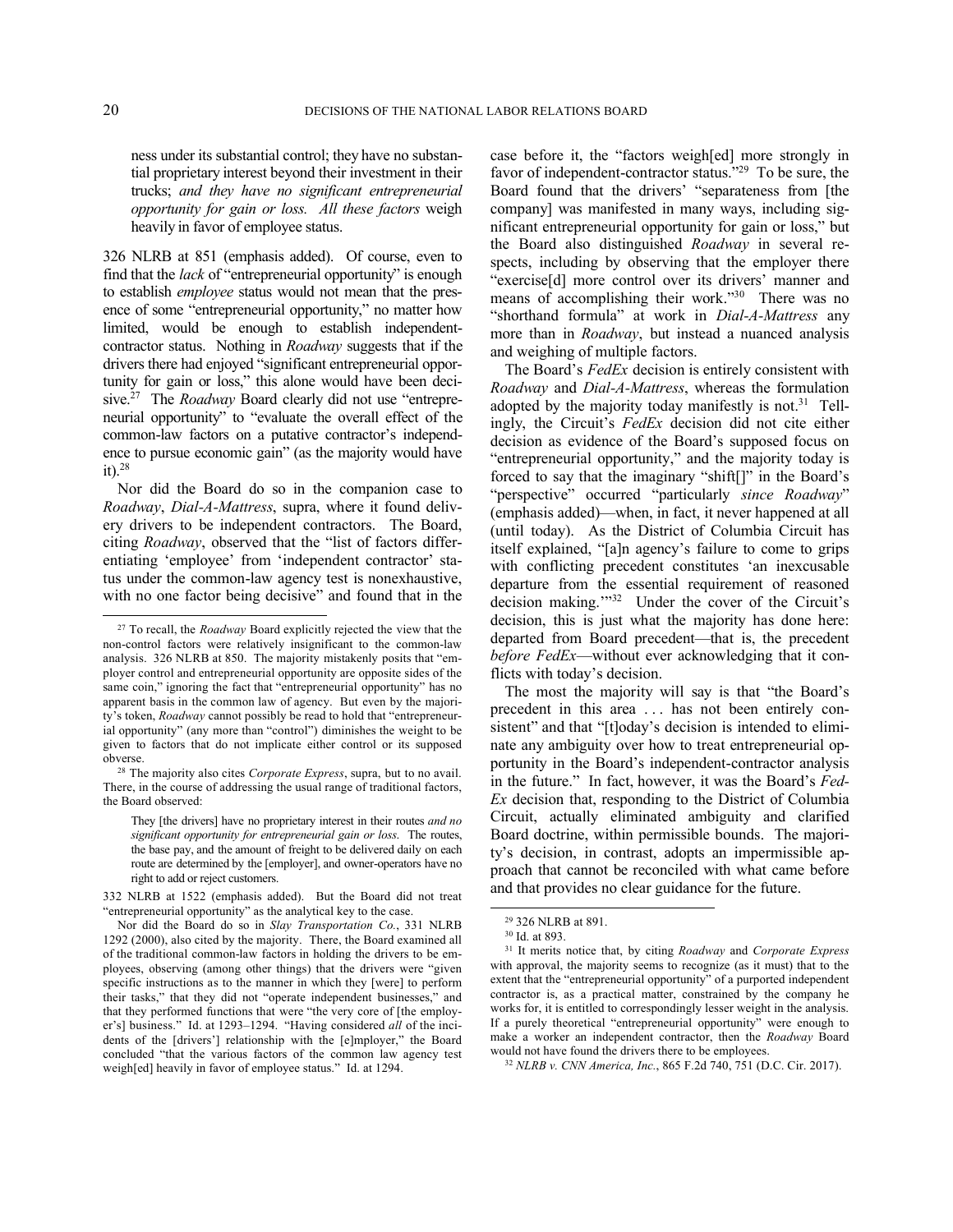#### *B. Supreme Court Precedent and the Common Law*

Even more troubling than this inconsistency with Board precedent is the majority's failure to reconcile its new approach with common law principles and the Supreme Court's decision in *United Insurance*. Certainly, today's majority repeats the District of Columbia Circuit's profession that its approach was faithful to *United Insurance* and pays lip service to the settled principle that the "ten-factor [*Restatement*] test is not amenable to any sort of bright-line rule."<sup>33</sup> But the approach adopted by the Circuit, and now by the Board majority today, is precisely the kind of "shorthand formula" that both the common law and the *United Insurance* decision reject.<sup>34</sup>

The majority argues that it is *required* to overrule the Board's *FedEx* decision because the decision "impermissibly altered the Board's traditional common-law test for independent contractors by severely limiting the significance of entrepreneurial opportunity to the analysis." According to the majority, the *FedEx* Board effectively abandoned the common-law agency test in favor of the "economic realities" test endorsed by the Supreme Court's 1944 *Hearst* decision, but then legislatively overruled by Congress in 1947. This claim is baseless. Indeed, it is the majority's approach today—with its endorsement of "entrepreneurial opportunity" as a sort of super-factor—that subordinates the common law to a particular vision of supposed "economic reality" where workers are deemed "entrepreneurs" and labor law, irrelevant. Neither the common law nor the policies of the Act support the majority's expansive view of how "entrepreneurial opportunity" should operate to exclude workers from statutory coverage.<sup>35</sup>

The majority's position rests on the premise that "entrepreneurial opportunity" is the core concept of the traditional common-law agency test. There is no support for such a claim. If the common-law agency test has a core concept, it is demonstrably not "entrepreneurial opportunity," but rather "control" (although, to be sure, the

1

*Roadway* Board rejected the view that the *Restatement*  factors "which do not include the concept of 'control' are insignificant when compared to those that do"<sup>36</sup>). As the District of Columbia Circuit itself has just told us, "the 'right to control' [not 'entrepreneurial opportunity'] runs like a *leitmotif* through the Restatement (Second) of Agency."<sup>37</sup> Thus, as noted, *Restatement* Section 220(1) defines a "servant" (as opposed to an independent contractor) as "a person employed to perform services in the affairs of another and who with respect to the physical conduct in the performance of the services is *subject to the other's control or right of control*." *Restatement* Section 220, comment g, in turn, traces this definition to the idea that because "the master can exercise control over the physical activities of the servant," he is properly held liable for harm caused by the servant.

The *Restatement* certainly does not define a "servant" as a "person employed to perform services in the affairs of another and who in the performance of the services *lacks entrepreneurial opportunity for gain or loss.*" 38 But this is how the majority, embracing the District of Columbia Circuit's approach, has effectively rewritten the definition. None of the *Restatement* Section 220(2) factors, meanwhile, explicitly or implicitly incorporate the concept of "entrepreneurial opportunity." "Entrepreneurial opportunity" does not inform (in any clear and direct way, at least): "extent of control;" "distinct occupation or business;" "kind of occupation;" "skill required;" who supplies the instrumentalities; "length of time . . . employed;" "method of payment;" "part of the regular business;" the parties' belief in what relationship they are creating; and the "business" of the principal.<sup>39</sup> Citing the *Restatement*, the Supreme Court has observed that "[a]t common law the relevant factors defining the master-servant relationship focus on the master's control over the servant," and that in determining whether a person is an "employee" under a federal statute that does not otherwise define the term, "the *common-law element of* 

l

<sup>39</sup> See fn. 5, supra (quoting *Restatement* §220(2) factors).

<sup>33</sup> 563 F.3d at 496.

<sup>34</sup> It is clear from the District of Columbia Circuit's decision that it was, indeed, applying a new standard and thus rejecting the Board's view (that the FedEx drivers were employees) "[b]ecause the indicia favoring a finding that the contractors are employees are clearly outweighed by the evidence of entrepreneurial opportunity." 563 F.3d at 504. This approach amounts to a "shorthand formula," despite any disclaimer. It was the adoption of this formula, in turn, that enabled the Circuit to reject the Board's view of the case, despite the deferential standard of judicial review established by *United Insurance*.

<sup>&</sup>lt;sup>35</sup> The explicit policy of the National Labor Relations Act is "encouraging the practice and procedure of collective bargaining and . . . protecting the exercise by workers of full freedom of association, selforganization, and designation of representatives of their own choosing. . . ." NLRA, Sec. 1, 29 U.S.C. §151. In light of that policy, exclusions from statutory coverage should be interpreted narrowly.

<sup>36</sup> 326 NLRB at 850.

<sup>37</sup> *Browning-Ferris Industries of California, Inc. v. NLRB*, No. 16- 1028, slip op. at 27 (D.C. Cir. Dec. 28, 2018). "[A]t bottom," the court observed, the "independent-contractor test considers *who, if anyone, controls the worker* other than the worker herself." Id. at 33 (emphasis added).

<sup>&</sup>lt;sup>38</sup> The dictionary definition of an "independent contractor" (the term actually used in Sec. 2(3) of the National Labor Relations Act) is "one that contracts to do work or perform a service for another and that *retains total and free control* over the means and methods used in doing the work or performing the service." *Webster's Third New International Dictionary of the English Language* 1148 (1966) (emphasis added).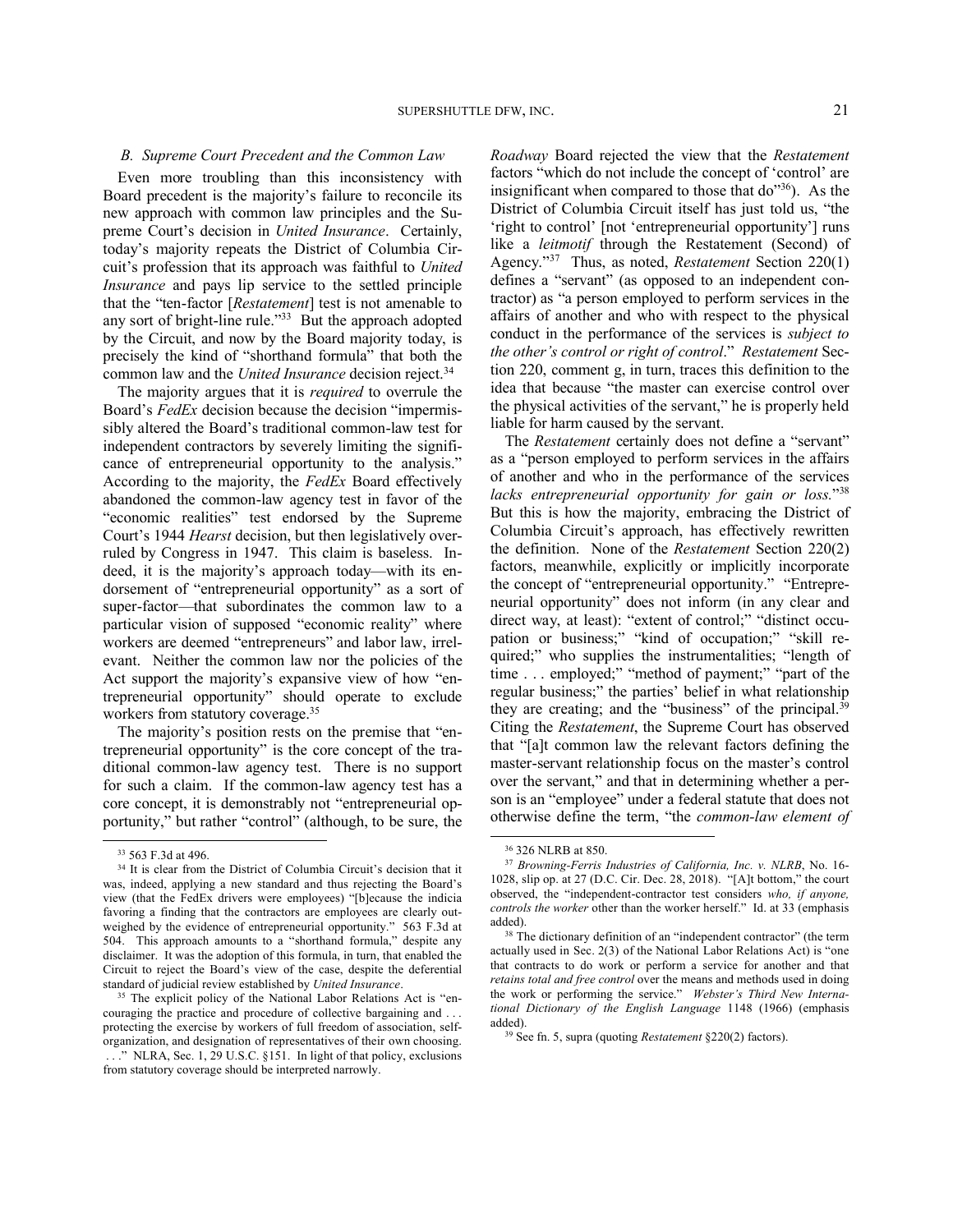*control is the principal guidepost that should be followed*."<sup>40</sup>

To be clear, the Supreme Court has not held that "*entrepreneurial opportunity*" is "the principal guidepost that should be followed." Nor does the majority's incorrect description of "employer control" and "entrepreneurial opportunity" as "opposite sides of the same coin" do the analytical trick. As explained, the focus of the common law of agency is determining tort liability—a master is liable for the torts of his servant—and liability follows from control.<sup>41</sup> The servant's "entrepreneurial opportunity" (or lack of it) is simply not part of the common-law equation. While one can debate whether the common law of agency is well suited to determining coveredemployee status under a federal statute like the National Labor Relations Act, that was the choice that Congress made, as the Supreme Court has definitively held. Here, as in the joint-employer context, the Board "must color within the common-law lines identified by the judiciary."<sup>42</sup>

Quoting then-Member Johnson's dissent, the majority criticizes the *FedEx* Board's approach because (in the majority's view) it "greatly diminishes the significance of entrepreneurial opportunity and selectively overemphasizes the significance of 'right to control' factors relevant to perceived economic dependency." What the majority fails to explain, however, is where, how, and why traditional common-law agency doctrine not only incorporates the concept of "entrepreneurial opportunity," but also subordinates the "control" factors to it (along with the remaining *Restatement* factors, as well). With approval, the majority cites the supposed "evolving emphasis on entrepreneurial opportunity" in the decisions of the District of Columbia Circuit and the Board, as described by the *FedEx* court. But the majority does not explain how the common-law agency test applied by the Board (or the Circuit) could evolve in a fundamental way and yet still adhere to the *Restatement*, the legal

source treated as authoritative by the Supreme Court.<sup>43</sup> Put somewhat differently, the traditional common law of agency does not develop through the decisions of the Board and the District of Columbia Circuit, but rather exists independently of them.<sup>44</sup> *United Insurance*, meanwhile, contains no hint that "entrepreneurial opportunity" was an "animating principle" of the common-law test. The approach taken by the *FedEx* Board, unlike the majority's today, is entirely consistent with common-law agency principles.

The *FedEx* Board did no more than permissibly refine the way that the Board would apply the common-law agency test.<sup>45</sup> Essential to the majority's criticism of *FedEx* is the suggestion that it was somehow illegitimate to treat "entrepreneurial opportunity" as a factor, or as an element of a factor, in the independent-contractor analysis. Thus, the majority insists that "[p]roperly understood, entrepreneurial opportunity is not an independent common-law factor;" rather, it is "a principle by which to evaluate the overall effect of the common-law factors on a putative contractor's independence to pursue economic gain" and thus (according to the majority), the *FedEx* Board "impermissibly altered the Board's traditional common law test . . . by severely limiting the significance of entrepreneurial opportunity to the analysis." As

<sup>45</sup> As explained, the *FedEx* Board sought to refine how evidence of "actual entrepreneurial opportunity for gain or loss" is "to be properly assessed as part of the traditional common-law factors." 361 NLRB at 620. It observed that the Board "has been less than clear about this point." Id. In some cases, "entrepreneurial opportunity ha[d] been analyzed expressly as a separate factor." Id., citing *Lancaster Symphony Orchestra*, 357 NLRB 1761, 1763 (2011), and *Pennsylvania Academy of the Fine Arts*, 343 NLRB 846, 846 fn. 1 (2004). In others, it was "integrated into the Board's analysis of other factors." Id., citing *Roadway*, supra, 326 NLRB at 851–853, and *Stamford Taxi*, 332 NLRB 1372, 1373 (2000). The Board had also "spoken in terms of the 'economic independence' of putative contactors from their employing entities." Id., citing *Slay Transportation*, supra, 331 NLRB at 1294. Synthesizing the Board's prior decisions, the *FedEx* Board articulated a new "independent-business" factor, which "supplements—without supplanting or overriding—the traditional common-law factors," and explained that the "weight given to the independent-business factor will depend upon the factual circumstances of the particular case." Id. at 621.

-

<sup>&</sup>lt;sup>40</sup> Clackamas Gastroenterology Associates, P.C. v. Wells, 538 U.S. 440, 448 (2003) (emphasis added) (addressing employee status under Americans with Disabilities Act of 1990). The majority—citing the *Restatement*'s example of a full-time cook regarded as a servant, despite the fact that the employer exercises "no control over the cooking"—observes that a "master-servant relationship can exist in the absence of the master's control over the servant's performance of work." This single example, however, in no way suggests that "entrepreneurial opportunity" informs the common-law analysis. Indeed, it refutes the majority's assertion that "entrepreneurial opportunity" is simply the obverse of "control." That the cook's employer does not control his cooking does not mean that the cook has "entrepreneurial opportunity."

<sup>41</sup> See *Restatement (Second) of Agency* §219.

<sup>42</sup> *Browning-Ferris Industries*, supra, No. 16–1028, slip op. at 21.

<sup>43</sup> See, e.g., *Nationwide Mutual Insurance*, supra, 503 U.S. at 323– 324.

<sup>44</sup> Thus, in recently upholding the Board's joint-employer standard, the District of Columbia Circuit "look[ed] first and foremost to the 'established' common-law definitions at the time Congress enacted the National Labor Relations Act in 1935 and the Taft-Hartley Amendments in 1947." *Browning-Ferris Industries*, supra, No. 16–1028. slip op. at 22. There is no clear indication that in adopting the "independent contractor" exclusion in 1947—and thus incorporating the commonlaw agency test into the National Labor Relations Act (as the Supreme Court held in *United Insurance*)—Congress intended for the test to evolve over time, much less that this evolution was to be directed by the Board or by the federal courts.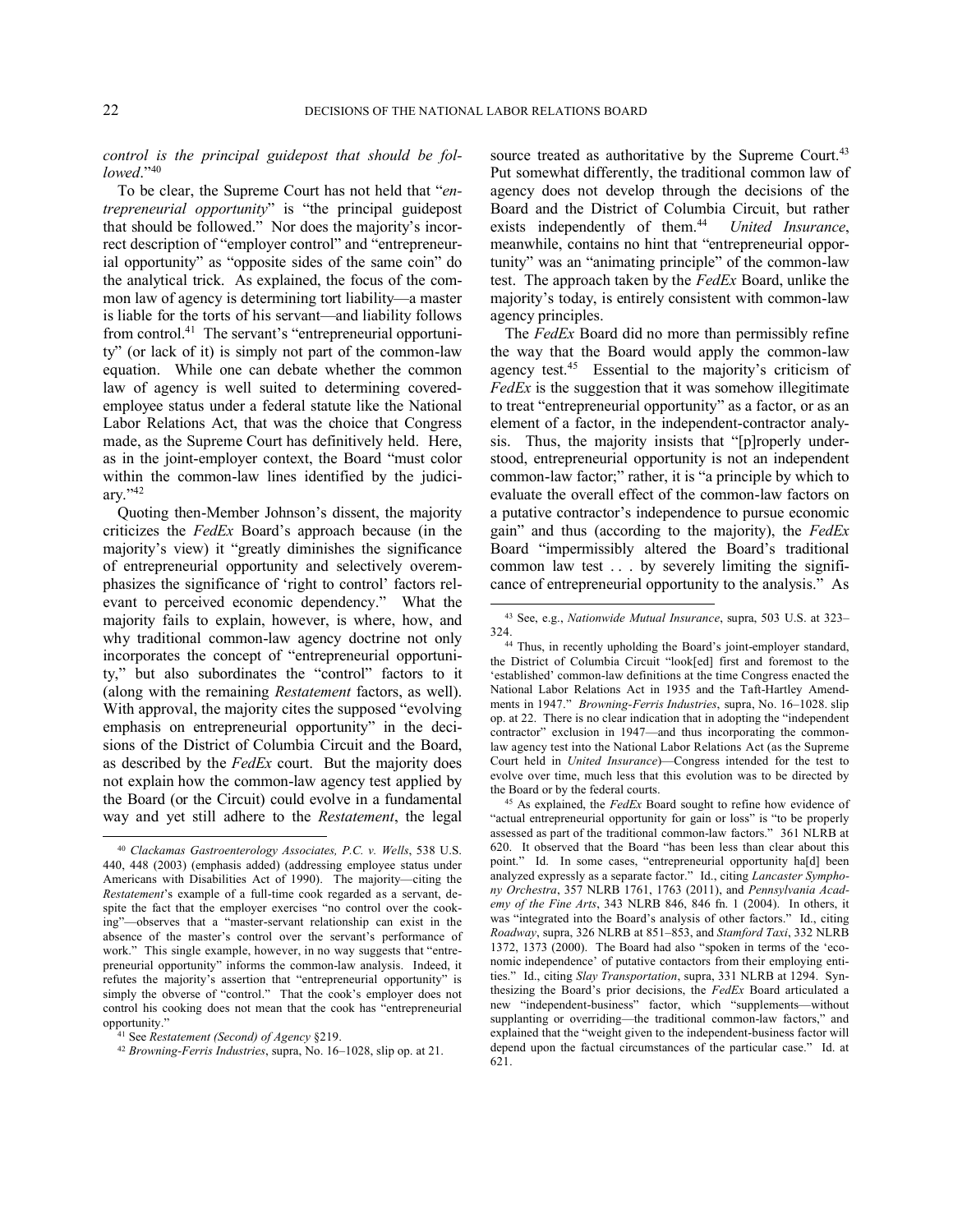explained already, it is the majority's treatment of "entrepreneurial opportunity" as a sort of super-factor that contradicts the common-law agency test. As for the *FedEx* Board's approach, in contrast, the *Restatement* explicitly states that the factors listed in Section 220(1) are considered "among others." The *Roadway* Board, in turn, accurately described the *Restatement* as "specifically permitting the consideration of other relevant factors as well, depending on the factual circumstances presented."<sup>46</sup> Pre-*FedEx* decisions by the Board, as noted, have treated "entrepreneurial opportunity" as a factor. And, as earlier pointed out, the District of Columbia Circuit itself, in a post-*FedEx* decision, has described "entrepreneurial opportunity" as a "factor" to be considered, along with those identified in the *Restatement*. 47

The majority's insistence that the *FedEx* Board impermissibly abandoned common-law agency principles to return to the "economic realities" test articulated by the Supreme Court in *Hearst*, supra, is baseless—as demonstrated by any fair reading not only of *FedEx*, but of the Board decisions that have since applied *FedEx*, all of which reflect a careful analysis of the *Restatement*  factors and the independent-business factor articulated in *FedEx*. In *Porter Drywall*, for example, the Board followed this approach and determined that "crew leaders" hired as drywall-installation subcontractors were independent contractors, not employees.<sup>48</sup> Then-Member Johnson (who had dissented in *FedEx*) concurred, observing that the result would have been the same under the test he had advocated there.<sup>49</sup> If *FedEx* had actually left the common law behind, one might think it would yield different results.

On that score, finally, it is worth pointing again to the Ninth Circuit's *Alexander* decision involving FedEx drivers. There, the court—just like the *FedEx* Board held that the drivers were not independent contractors, but rather employees. Applying California common law, which closely resembles the approach of the *Restatement*, the Ninth Circuit rejected the company's reliance on the District of Columbia Circuit's *FedEx* decision, observing that there was "no indication that California had replaced its longstanding right-to-control test with the *new entrepreneurial opportunities test developed by the D.C. Circuit*" and explaining that under California law, the sort of company-constrained "entrepreneurial

-

opportunities" available to the drivers "did not override other factors in [the] multi-factor analysis."<sup>50</sup> The Ninth Circuit's decision, then, illustrates that the test adopted by the Board majority today is the novelty, a departure from traditional common law.

#### III.

The "entrepreneurial opportunities" test, in short, cannot be reconciled with the Board's pre-*FedEx* precedent (to which the majority claims to adhere) or with Supreme Court precedent and the common law of agency (to which the Board *must* adhere). But that is not where the problems with today's decision end, because while the majority adopts the "entrepreneurial opportunities" test, it does not apply the test as articulated.

Under the test adopted and articulated by the majority, "entrepreneurial opportunity . . . is a principle by which to evaluate the overall effect of the common-law factors on a putative contractor's independence to pursue economic gain." Precisely what this means, even in theory, is not easy to understand. In its subsequent analysis of the record evidence here, however, the majority does not evaluate "the overall effect of the common -law factors." Instead, it begins its analysis by reciting ways in which the SuperShuttle drivers assertedly resemble "entrepreneurs or small business owners," and then asserts that "these factors"—which are not, in fact, drawn from the *Restatement*—"are not outweighed by any countervailing

<sup>46</sup> 326 NLRB at 850. The District of Columbia Circuit is in agreement on this point. See, e.g., *FedEx Home Delivery*, supra 849 F.3d at 1125 (describing *Restatement* as "provid[ing] a non-exhaustive list of ten factors to consider").

<sup>47</sup> *Lancaster Symphony Orchestra*, supra, 822 F.3d at 569–570.

<sup>48</sup> *Porter Drywall*, supra, 362 NLRB 7.

<sup>49</sup> Id. at 12.

<sup>50</sup> 765 F.3d at 993–994 (emphasis added). The majority discounts the Ninth Circuit's decision based on its mistaken view that the court applied a California test fundamentally different than the common-law agency test that the Board is required to apply. The Ninth Circuit described California law this way:

California's right-to-control test requires courts to weigh a number of factors: "The principal test of an employment relationship is whether the person to whom service is rendered has the right to control the manner and means of accomplishing the result desired." . . .

California courts also consider "several 'secondary' indicia of the nature of a service relationship. . . ." The right to terminate at will, without cause, is "[s]trong evidence in support of an employment relationship." Additional factors include:

<sup>&</sup>quot; (a) whether the one performing services is engaged in a distinct occupation or business; (b) the kind of occupation, with reference to whether, in the locality, the work is usually done under the direction of the principal or by a specialist without supervision; (c) the skill required in the particular occupation; (d) whether the principal or the worker supplies the instrumentalities, tools, and the place of work for the person doing the work; (e) the length of time for which the services are to be performed; (f) the method of payment, whether by the time or by the job; (g) whether or not the work is a part of the regular business of the principal; and (h) whether or not the parties believe they are creating the relationship of employer-employee."

<sup>765</sup> F.3d at 988 (citations omitted). The close similarity to the *Restatement* test is obvious.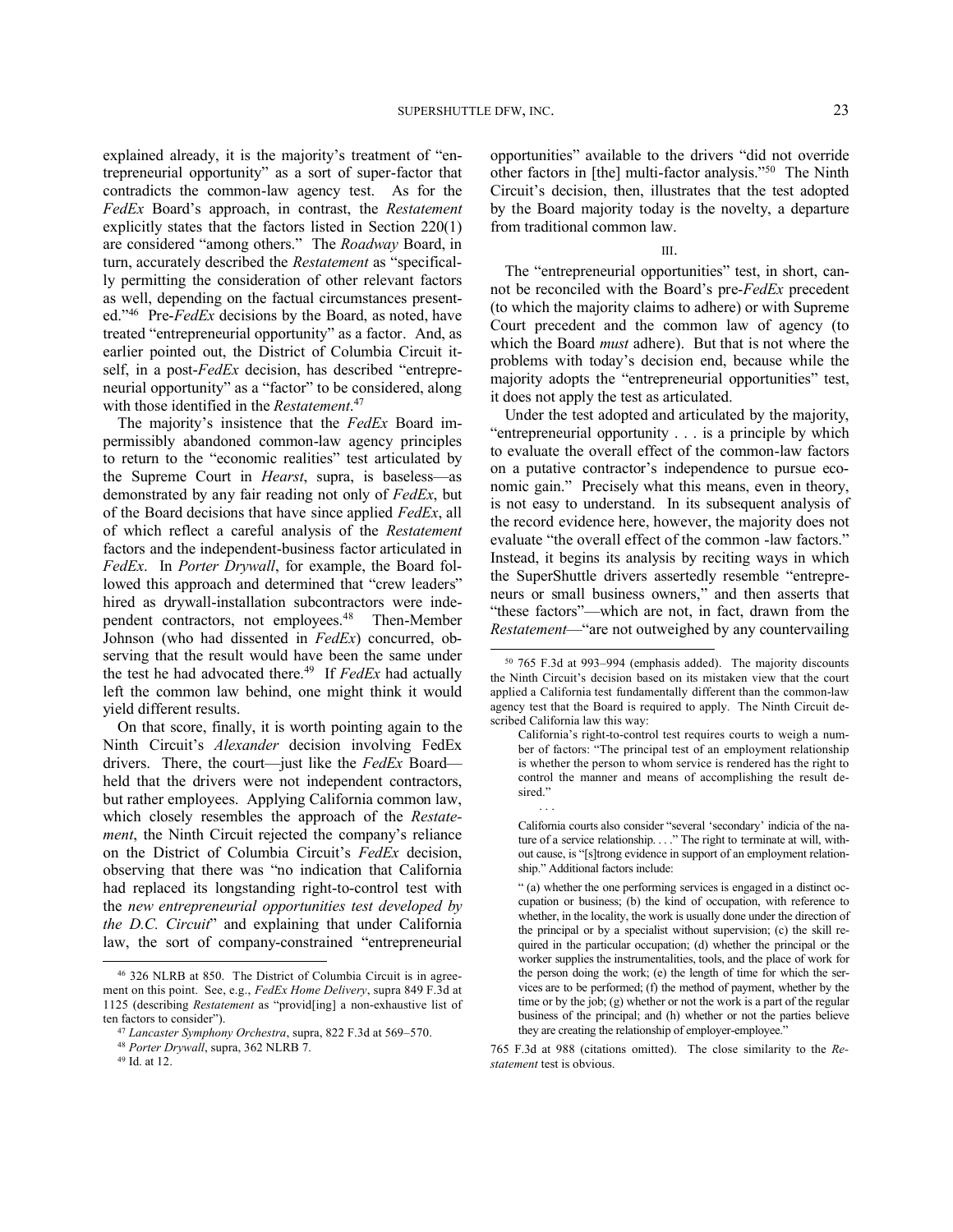factors supporting employee status." Only then does the majority turn to the *Restatement* factors. In short, the majority does, indeed, treat "entrepreneurial opportunity" as an "overriding consideration." The internal inconsistencies in the majority's approach are reason enough to reject its analysis.<sup>51</sup>

By contrast, even putting aside the now-overruled *FedEx* approach, looking only to pre-*FedEx* Board precedent (which remains good law), and keeping SuperShuttle's burden of proof in mind, a careful examination of the *Restatement* factors, as the Board has traditionally applied them, should lead to a finding of employee status here. Notably, the SuperShuttle drivers bear a strong resemblance to the insurance agents found by the Supreme Court to be employees, not independent contractors, in *United Insurance*, supra. Thus, the Regional Director erred in dismissing the Union's representation petition: the SuperShuttle drivers should be permitted to pursue the union representation that they seek.

### *A. Essential Facts*

The essential facts here are straightforward and not in dispute—although the majority's discussion neglects certain facts that cut against its ultimate conclusion that the drivers are independent contractors.

SuperShuttle has a contract with the Dallas/Fort Worth International Airport Board, a public agency, to provide a shared-ride service to airport customers. The relationship between SuperShuttle and its drivers, in turn, is governed in comprehensive detail by the "Unit Franchise Agreement" (UFA).

The UFA is effectively imposed on the drivers by SuperShuttle. It is a standard agreement, not subject to negotiation by individual drivers, and (by its terms) it may be changed by SuperShuttle at will. The UFA prohibits drivers from engaging in any business activity that will conflict with their obligations under the agreement including working for a SuperShuttle competitor and any involvement with another business that provides transportation services (a fact the majority ignores).

Under the UFA, drivers pay SuperShuttle not only an initial "franchise fee," but also a flat, weekly system fee (\$575 for a Dallas/Fort Worth Airport franchise) and a \$100-per-week contribution to reimburse SuperShuttle for its payment of certain driving-related fees.

The UFA requires drivers to buy or lease a van that meets SuperShuttle's detailed specifications. Most drivers lease their vehicles—and SuperShuttle has its own, affiliated leasing company, which (as SuperShuttle's general manager testified) "helps these guys who have poor credit"—a fact the majority ignores.

-

SuperShuttle provides training to its drivers, not only the training required by its contract with the airport board, but also training in its "brand standards" and the operation of its communication systems—subjects that the UFA describes as "unique to the SuperShuttle system." (The majority does not mention this.)

Central to the drivers' work is SuperShuttle's Nextel trip generating system, which the UFA requires drivers to use. The specialized equipment drivers must use includes a pager, a two-way radio, and a global-positioning navigation system—all owned by SuperShuttle, which prohibits the drivers from using the equipment outside the SuperShuttle system.

SuperShuttle does not set drivers work schedules, routes, or assignments. But SuperShuttle's Nextel trip generating system is integral to dispatch services. The system generates job "bids," that drivers ostensibly may accept or decline. However, drivers testified that they had been fined for declining bids. One driver testified that deciding whether to accept or decline a bid was "commonsense stuff," based on the time and distance involved in picking up a passenger. Drivers testified that whether or not SuperShuttle required them to work, they felt a practical need to work to be able, at least, to make the fixed, weekly system payments to the company that SuperShuttle required. SuperShuttle, not the drivers, sets the fares. And, as mentioned, if drivers wish to work as drivers, they must do so only for SuperShuttle.

Under the UFA, a driver may use a substitute or relief driver, but only if the other driver meets SuperShuttle's detailed requirements. The UFA also imposes detailed requirements on the transfer, assignment, or sale of a SuperShuttle franchise.

#### *B. The Restatement Factors*

### 1. Factors the majority concedes support employee status

Starting with the factors that the majority concedes favor a finding of employee status, it is clear here that the drivers are not "engaged in a distinct occupation or business."<sup>52</sup> In fact, their "work is a part of the regular business of the employer," SuperShuttle.<sup>53</sup> The "principal," -

<sup>51</sup> See *Allentown Mack*, supra, 522 U.S. at 374–375.

<sup>52</sup> *Restatement (Second) of Agency* §220(2)(b).

 $53$  Id.,  $\S 220(2)$ (h). Beyond the common color scheme and driver uniforms (which are required by the Airport Contract), every aspect of driver performance manifests SuperShuttle's "uniform method and philosophy of operation, customer service, marketing, advertising, promotion, publicity, and technical knowledge relating to the airport shuttle service business." At the outset, drivers receive training in brand standards and the Company's proprietary system designed to foster a consistent customer experience across SuperShuttle vehicles and affiliates.

In their work, drivers are fully integrated into SuperShuttle's nationwide organization and "central reservation system": trip requests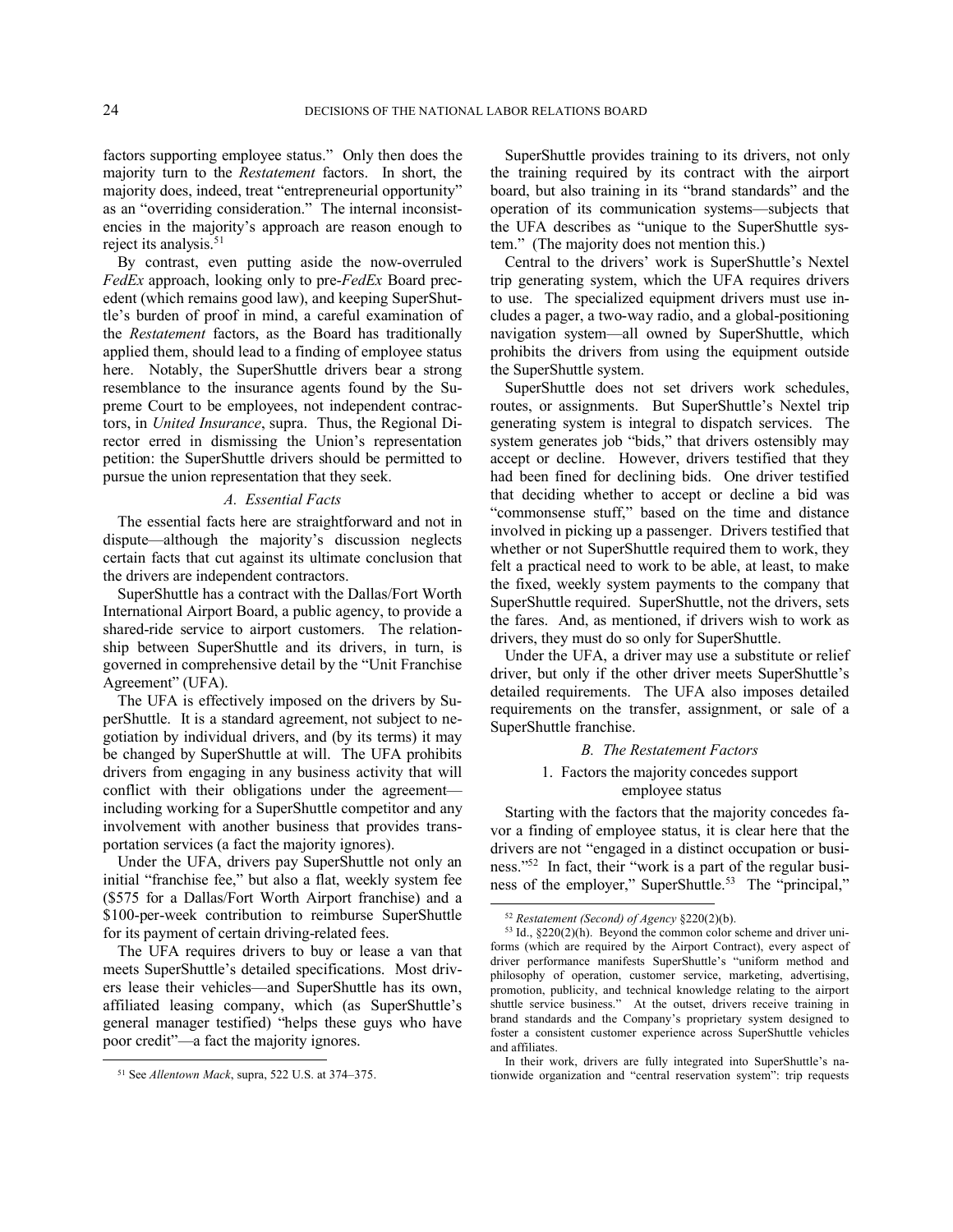SuperShuttle, "is . . . in business."<sup>54</sup> The majority correctly explains that "SuperShuttle is clearly involved in the business of transporting customers, and its revenue comes from providing that service." As for the "skill required in the particular occupation,"<sup>55</sup> the majority acknowledges that "the record does not indicate that drivers have any particular skill."<sup>56</sup> Putting these factors together, of course, reveals unskilled workers who perform the core function of a particular commercial enterprise.<sup>57</sup> That picture is very strongly suggestive of an employment relationship, as traditionally understood.<sup>58</sup>

The suggestion is reinforced, moreover, by a fact the majority tellingly minimizes, relegating to a footnote the fact that SuperShuttle, through the nonnegotiable franchise agreement, prohibits the drivers from working for other transportation companies. The Board has previously relied on such restrictions as demonstrating employer control.<sup>59</sup> Even with respect to their own work for Su-

 $54$  Id.,  $\S220(2)(i)$ . SuperShuttle DFW, by the terms of the UFA, operates "a demand responsive and/or scheduled airport shuttle . . . providing transportation to passengers traveling to and from specific metropolitan airports and destinations within the general markets surrounding those airports." Accordingly, drivers' work "is the precise business of the [employer]." *Community Bus Lines/Hudson County Executive Express*, 341 NLRB 474, 475 (2004).

<sup>55</sup> Id., §220(2)(d).

l

<sup>56</sup> Drivers are not required to have any special training or skills. Apart from the required licenses and shuttle certifications, drivers acquire the skills and information they need during the training and ridealong sessions that SuperShuttle provides.

<sup>57</sup> It is almost inconceivable that at common law, such an enterprise would *not* be held liable for a tort committed by one of its workers while working. And that, of course, is the proper reference point, because (as described) common-law agency principles were developed for the purpose of determining a principal's liability for the acts of his agent.

<sup>58</sup> See, e.g., *Prime Time Shuttle*, 314 NLRB 838, 840 (1994) ("The business of the [employer] is providing shared rides to the public and its vans and drivers perform that function. Driving is not merely an essential part of [the employer's] business it is [the employer's] business."); *Stamford Taxi, Inc.*, 332 NLRB 1372, 1373 (2000) (drivers "devote virtually all of their time, labor and equipment to providing the essential functions of the [employer's] . . . business."); see also *Slay Transportation Co.*, supra, 331 NLRB at 1294 ("[Drivers] perform functions that are not merely a 'regular' or even an 'essential' part of the Employer's normal operations, but are the very core of its business").

<sup>59</sup> See, e.g., *Metro Cab Co.*, 341 NLRB 722, 724 (2004); *Stamford Taxi*, supra, 332 NLRB at 1373; see also *Argix Direct, Inc.*, 343 NLRB perShuttle, meanwhile, the drivers may not arrange for a substitute or surrogate, unless SuperShuttle approves. At the time of the hearing, only 1 of 88 drivers employed a relief driver. The *Restatement* observes that "an agreement that the work cannot be delegated" is a factor "indicating the relation of master and servant."<sup>60</sup>

Thus, even under the majority's own view, SuperShuttle performs the very core of its business with a work force consisting entirely of unskilled workers, who are otherwise prohibited from working in the industry and who are subject to a uniform agreement imposed by the company on each of them. This situation, it is fair to say, is the antithesis of the independent-contractor relationship envisioned by the common law of agency. But there are, of course, additional common-law factors to consider.

2. Factors the majority characterizes as neutral

In addition to the factors that the majority concedes support finding employee status (engagement in a distinct business, work as part of the employer's regular business, the principal's business, and skill required), the majority treats length of employment as neutral, observing that drivers are required to sign the 1-year Unit Franchise Agreement, but "most drivers renew their agreements yearly." On this record, however, it should be apparent that the length-of-employment factor actually weighs in favor of employee status.

The majority "acknowledge[s] that the UFA's prohibition on franchisees entering into business relationships with SuperShuttle's competitors limits to some extent the potential for entrepreneurial opportunity that would otherwise come with ownership of their vans." obviously no answer to say, as the majority does, that this "limitation is mitigated" because the drivers are free to drive *for SuperShuttle* as much as they want. The point is that the drivers are locked into SuperShuttle's system and cannot drive—at any time—for another company (including one of their own creation) that might allow them greater economic gains.

<sup>60</sup> *Restatement (Second) of Agency* §220, comment h. The independent-contractor plumber may well choose to send someone else to do the repair, but the employee plumber must show up for work himself if he wants to keep his job. The facts here stand in contrast to those in *Argix Direct*, supra, where some independent-contractor drivers had their own independent contractors and hired their own drivers, independently setting their terms and conditions of employment. 343 NLRB at 1020– 1021.

are processed via the Company's website and central telephone number, and jobs are allocated to drivers by a network of dispatch managers. By General Manager Harcrow's account, drivers also receive support from SuperShuttle's franchise manager, training and safety manager, sales and marketing team, and accounting department.

Drivers also rely on the Nextel system, which is required to receive jobs and process customer fares. In addition, the availability of work for drivers largely depends on SuperShuttle's access to Airport facilities, name recognition, marketing and advertising efforts, relationships with hotels, and internet partnerships.

<sup>1017, 1021 (2004) (</sup>finding drivers to be independent contractors, relying in part on fact that company's agreement with drivers reserved drivers' right to provide services for other carriers). Restrictions on working for a competitor certainly do not suggest an independentcontractor relationship. It is hard to imagine, for example, a company engaging a skilled tradesman (like a plumber), with his own business, to make repairs—but only if he agrees not to do similar repair work for a competing company.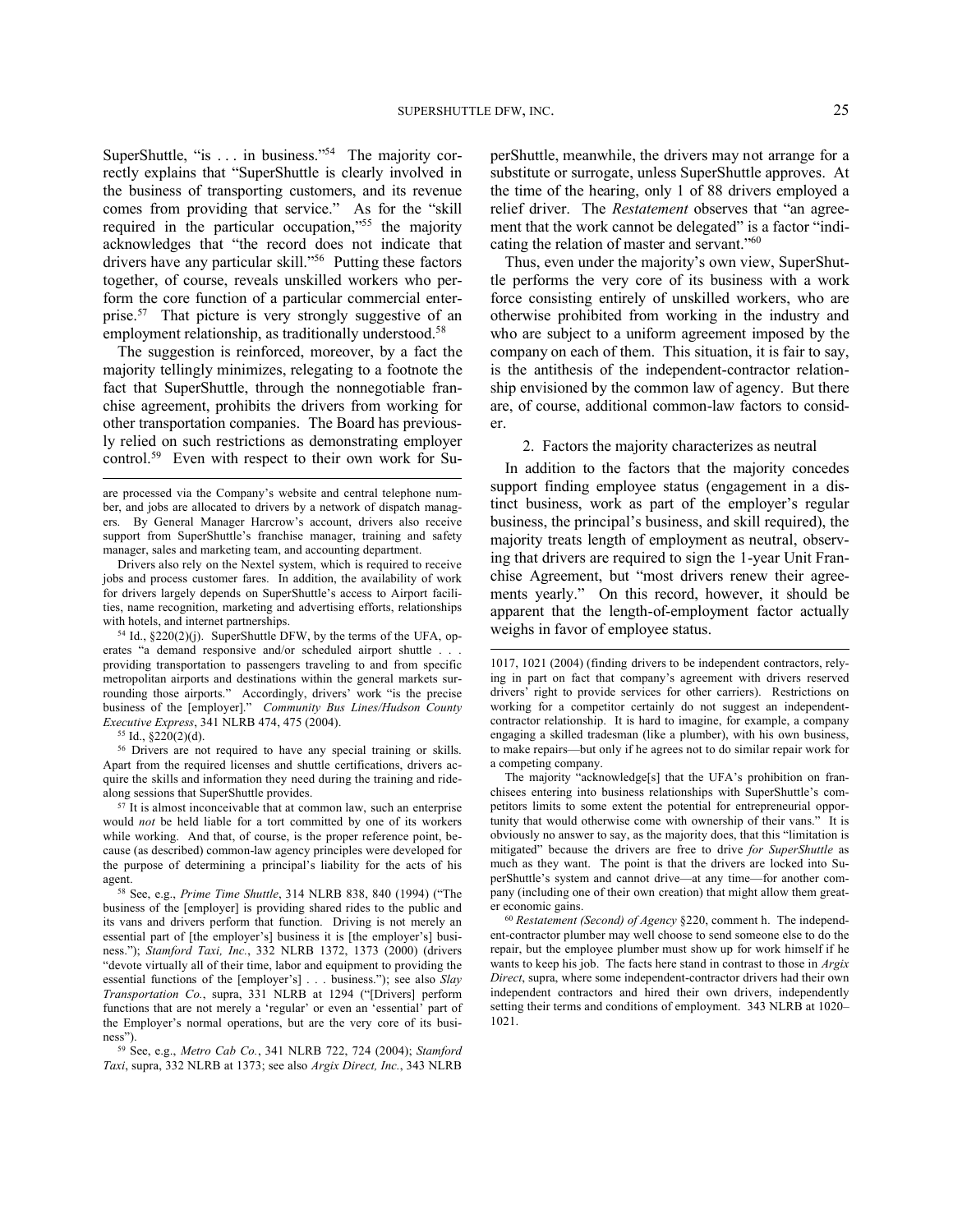-

l

The majority acknowledges, as it must, that "a longer employment relationship indicates employee status."<sup>61</sup> Here, driver relationships with SuperShuttle have continued indefinitely, and General Manger Harcrow testified that he had never denied a renewal request. As the Board has observed, such an "open-ended duration" of the working relationship indicates employee status.<sup>62</sup>

### 3. Factors the majority characterizes as supporting independent contractor status

The majority characterizes the extent of control exercised by the employer as a factor strongly supporting independent contractor status. However, here the evidence of SuperShuttle's control over the drivers and the details of their work, as reflected in the Unit Franchise Agreement, is overwhelming. The majority ignores or minimizes that evidence at every turn.<sup>63</sup>

To begin, there is the obvious fact of the nonnegotiable Unit Franchise Agreement itself. Its identical terms are imposed by SuperShuttle on every driver, and there is no contractual limit at all on what SuperShuttle may require the drivers to do while performing work. Notably, the UFA requires drivers "not to deviate from the standards, specifications and operating procedures as specified in this Agreement . . . in order to ensure uniformity and quality of services offered to the public." The UFA explains that the SuperShuttle system has been "developed as a uniform method and philosophy of operation, customer service, marketing, advertising, promotion, publicity, and technical knowledge relating to the airport shuttle service business." Not even the requirements incorporated in the UFA are fixed. Rather, the UFA authorizes SuperShuttle to "from time to time . . . add to, subtract from or otherwise modify or change [the driver's] obligations under the [SuperShuttle] System, including, without limitation, changes reflecting SuperShuttle's adoption and use of new or modified Marks, services, equipment and new techniques relating to the promotion and marketing of shuttle services." If this is not control "by the agreement . . . over the details of the work" (in the *Restatement's* formulation), then it is hard to grasp what control could be—even excluding the fact that the UFA prohibits drivers from working for another transportation company, a demonstration of employer control under Board precedent (as already shown).

The majority virtually ignores what the Unit Franchise Agreement is and what it does. Instead, the majority insists that drivers "are free from control by SuperShuttle in most significant respects in the day-to-day performance of their work." The majority points out that drivers may decide when to work and which trips to accept. But this hardly demonstrates freedom from control, in light of the fact that if and when the drivers work—and they can only work for SuperShuttle—they must operate entirely within SuperShuttle's Nextel trip generating system, which generates job "bids" and which can lead to fines if a driver accepts a bid, but fails to complete the pickup.<sup>64</sup> There is no other way for drivers to perform their services for SuperShuttle. And, of course, drivers need to work, because they are required to make substantial weekly payments to SuperShuttle, whether or not they are working; SuperShuttle, as noted, uniformly fixes both the payments to be made and the fares the drivers receive.<sup>65</sup>

<sup>61</sup> Id., comment j ("If the time of employment is short, the worker is less apt to subject himself to control as to details and the job is more likely to be considered his job than the job of the one employing him."). In this respect, as several others, driving for SuperShuttle is very much SuperShuttle's job—not the drivers'.

<sup>62</sup> *A. S. Abell Publishing Co.*, 270 NLRB 1200, 1202 (1984).

<sup>63</sup> The UFA, imposed by the SuperShuttle on the drivers, is distinct from the Airport Contract between SuperShuttle and the DFW Airport Board, which allows SuperShuttle to operate at the airport subject to certain conditions. The conditions required by the Airport Contract do not include the UFA or its provisions, of course.

The majority points out that the Airport Contract does effectively impose certain requirements on SuperShuttle drivers: they must wear a uniform, maintain grooming standards, display SuperShuttle decals and markings on their vans, and maintain the interior condition of their vans. Because these requirements are imposed by a governmental agency, they are immaterial (under current Board law) to the issue of SuperShuttle's control over the drivers. But, as I show here, SuperShuttle's control is easily demonstrated without relying at all on the Airport Board-imposed requirements. The majority identifies no example of SuperShuttle's control on which I rely that is, in fact, required by the Airport Contract. The UFA goes far beyond anything required by the Airport Contract, and the majority does not argue otherwise. Instead, it equivocates, pointing to the fact the UFA "states that many restrictions imposed by the Airport Contract are effectively passed along in the UFA." But the Airport Contact does not (for example) require SuperShuttle to impose the UFA on its drivers, to prohibit drivers from working for other transportation companies, to buy or lease a van that meets SuperShuttle's detailed specifications, to charge drivers a "franchise fee" and a weekly system fee, to provide training in SuperShuttle's "brand standards" and the operation of its communications systems, and to use SuperShuttle's specialized equipment and the Nextel trip generating system.

<sup>64</sup> The majority insists that the "Nextel device does not allow SuperShuttle to exercise control over the" drivers, but certainly it does. The drivers must use the device, and without the device, they have no way to find passengers. The *Restatement* considers "the extent of control which, by the agreement, the master may exercise over the details of the work." Finding passengers is surely a detail of the drivers' work—and SuperShuttle controls it.

<sup>&</sup>lt;sup>65</sup> The majority necessarily acknowledges that "[f]ares received . . . are set by SuperShuttle," but still insists that even if drivers "could negotiate their own fares, those fares are unlikely to vary significantly from SuperShuttle's fares" because "[a]s a practical matter, fares are set by the competitive airport transportation market." There is no evidence in the record here to support the majority's claim. Indeed, given the crucial role of the Dallas/Fort Worth International Airport Board whose contract with SuperShuttle makes the company's operations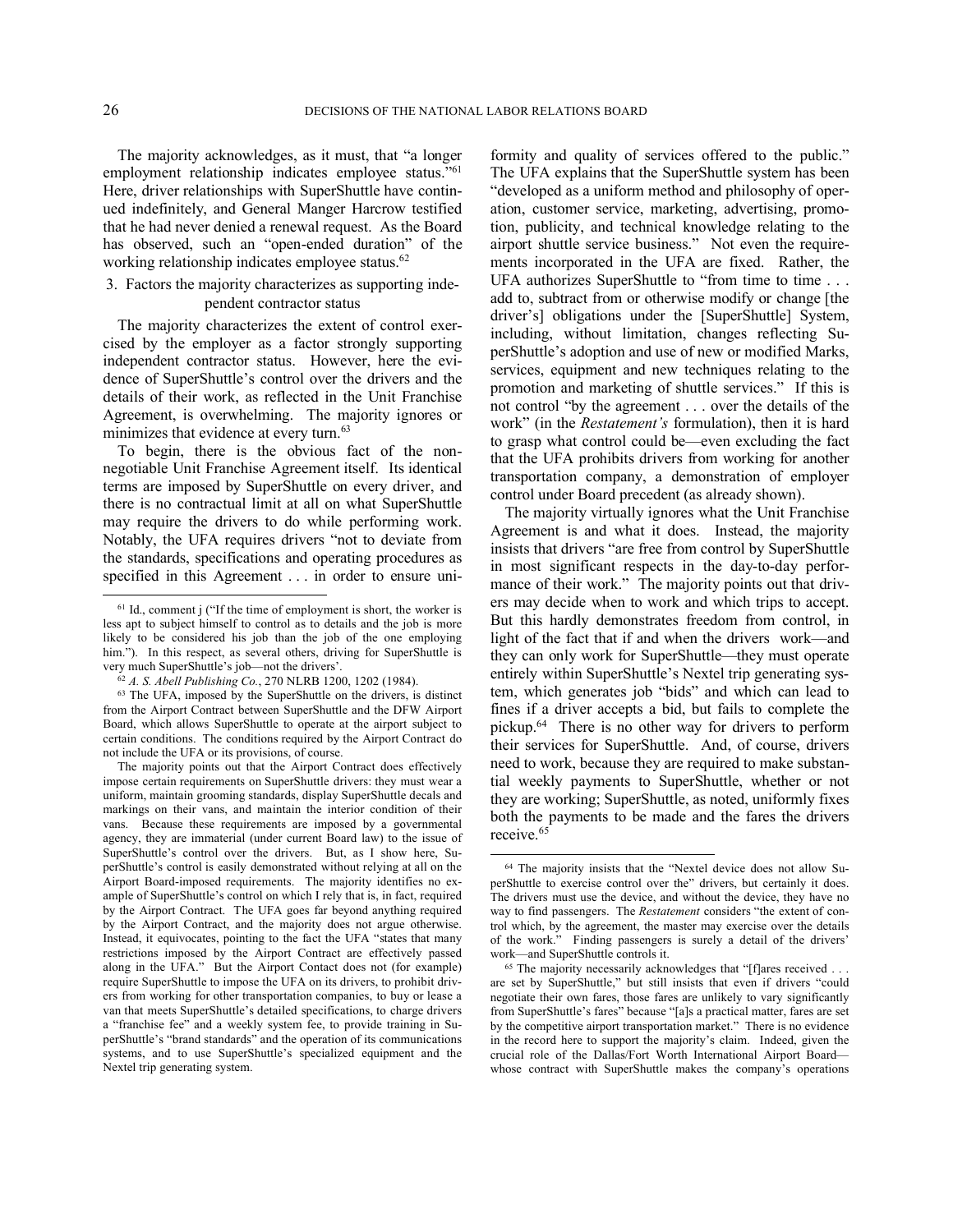The only SuperShuttle-imposed requirements on the drivers that the majority is prepared to acknowledge involve (in addition to fare-setting) the required acceptance of fare vouchers and coupons, vehicle inspections, a "How am I driving?" sticker, and training. These "limited employer controls are vastly outweighed by the general control that [the drivers] have over their working conditions."<sup>66</sup> If these supposedly "limited employer controls" were really all that was involved in this case, then the "extent of control" factor might pose a closer question here. But what the majority omits from its analysis, the failure to see the bigger picture, is what actually matters most.

The majority relies on four other factors to find independent-contractor status, but none provide much help to SuperShuttle in carrying its burden of proof here. Indeed, contrary to the majority, some of these factors actually further support a finding of employee status.

Under Board precedent, the "method of payment" fac $tor<sup>67</sup>$  points away from an employment relationship, because the drivers do not share the fares they collect from customers with SuperShuttle. As the majority explains, the rationale for this principle is that "[w]hen an employer does not share in a driver's profits from fares, the employer lacks motivation to control or direct the manner and means of the driver's work." But here, as explained, SuperShuttle does indeed have the authority to control the manner and means of the driver's work—and exercises it. Its "motivation" is obvious: it wishes to retain its contract with the Airport Board. Thus, the "method of payment" factor—a secondary consideration, at least as

l

<sup>67</sup> See *Restatement (Second) of Agency* §220(2)(g) (distinguishing between "by time" or "by the job").

the Board has explained it—should be given relatively little weight.<sup>68</sup>

The majority cites the terms of the Unit Franchise Agreement as evidence that the parties believed that they were creating an independent-contractor relationship.<sup>69</sup> Certainly the terms of the UFA are clear. But the agreement itself is imposed by SuperShuttle on the drivers, with no opportunity for negotiation, and at least 30 percent of the drivers demonstrated their (correct) view that they are employees, by signing union-authorization cards in connection with the Union's representation petition filed with the Board. In similar circumstances, the Board has held that the parties'-belief factor "point[ed] in no clear direction,"<sup>70</sup> and it does little here toward satisfying SuperShuttle's burden of proof.

Contrary to the majority, the "instrumentalities, tools, and place of work" factor at best (for the majority) points in no clear direction either, while there are very good reasons to treat it as weighing in favor of employee status. True, drivers own or lease their vans. But SuperShuttle plays an important role in this process through its affiliated leasing company (never mentioned by the majority)—which makes it possible for drivers with bad credit, in particular, to acquire a van (then outfitted to meet SuperShuttle's specifications).<sup>71</sup> The majority says that drivers' "full-time possession of their vans facilitates their ability to work whenever and wherever they choose," but under the UFA, the drivers are *never* free to use their vans to work for any business except SuperShuttle. Perhaps even more significant, the drivers undeniably could not perform their work without SuperShuttle's required communications equipment, which the company supplies and owns—and which drivers are also not free to use independently, unlike the traditional independent contractor and his work tools.

Finally, the majority cites the "supervision" factor as favoring independent-contractor status, invoking the drivers' supposed "near-absolute autonomy in performing their daily work without supervision." But drivers are subject to the SuperShuttle System at all times. Pursuant to the UFA, drivers must adhere to the "mandatory specifications, standards, operating procedures, and rules for the SuperShuttle system" set forth in the UFA and the Drivers' Operations Manual, as well as the specific oper-

l

possible in the first place—it is not at all clear that there *is* a "competitive airport transportation market." And SuperShuttle itself, in the UFA, has taken steps to eliminate competition in whatever market there is, by prohibiting drivers from working for competing companies. In short, the majority's claim here is at best an unsupported speculation.

<sup>66</sup> The majority also cites, as evidence of independent-contractor status, that the drivers are required to indemnify SuperShuttle, citing *Dial-A-Mattress*, supra, for the proposition that "[i]n employment relationships, employers generally assume the risk of third-party damages." 326 NLRB at 891. However, SuperShuttle's contract with the Airport Board requires that all drivers be covered under its insurance policy, and SuperShuttle, in turn, requires the drivers to reimburse SuperShuttle for the insurance it provides to them. In short, the insurance-related dealings between SuperShuttle and the drivers are mediated by the Airport Board, making the situation in *Dial-A-Mattress* easily distinguishable. The majority insists that the role of the Airport Board here is immaterial, but just as controls on the drivers effectively imposed by the Airport Board (not SuperShuttle) are not probative of an employment relationship, so the role of the Airport Board in connection with liability insurance must be taken into account.

<sup>68</sup> See *Metro Cab*, supra, 341 NLRB at 724–725 (inference of minimal control overcome by "evidence of the [e]mployer's extensive control" over drivers' work).

<sup>69</sup> See *Restatement (Second) of Agency* §220(2)(i).

<sup>70</sup> *Lancaster Symphony*, 357 NLRB at 1766.

<sup>71</sup> One might compare this case to *Argix Direct*, supra, where the Board observed that the putative employer did not own or lease any of the independent-contractor drivers' trucks or provide them with financial help to acquire trucks. 343 NLRB at 1020.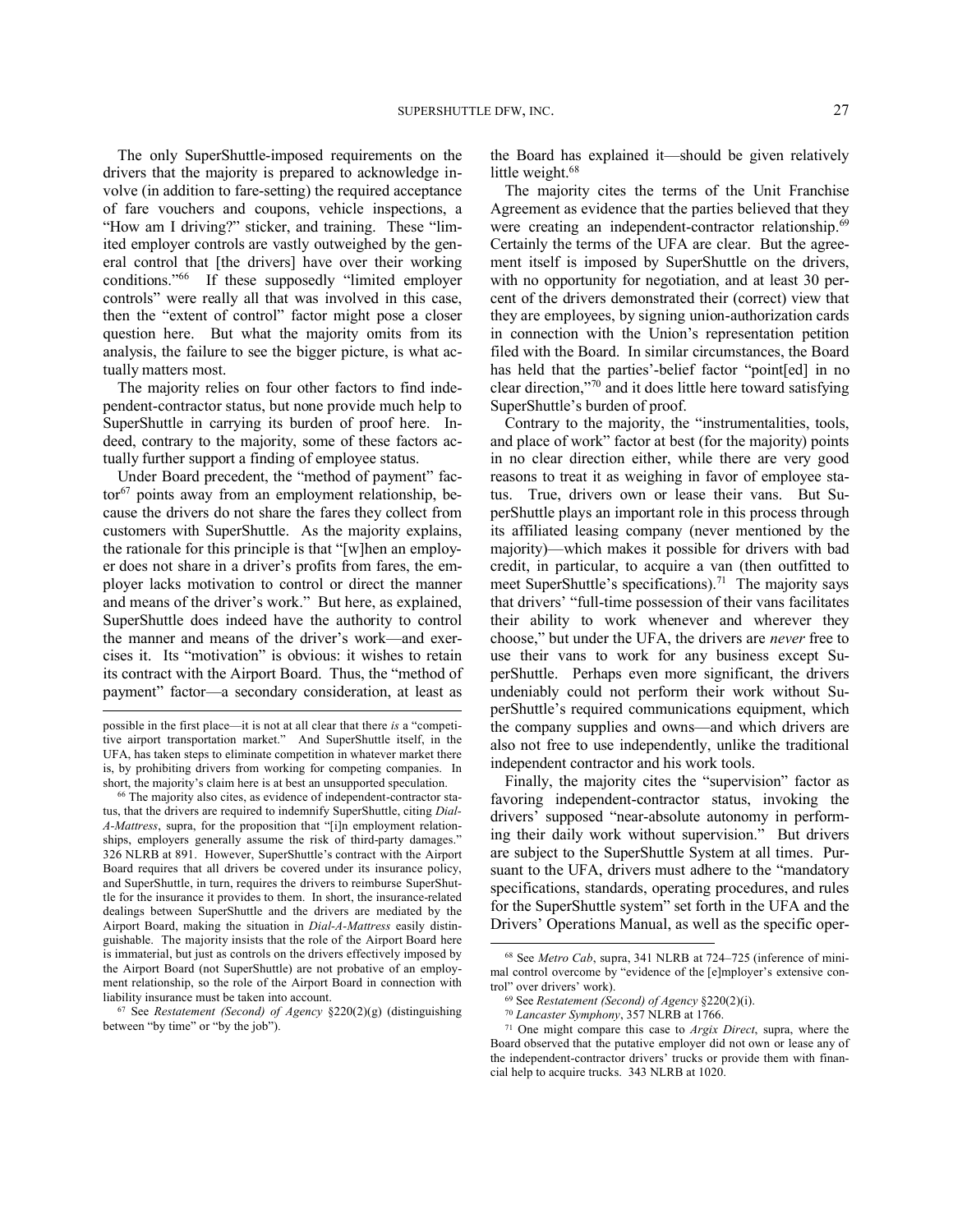ating procedures imposed by the trip generating system. It is certainly true that no SuperShuttle supervisor sits in the front passenger seat, telling drivers what to do, but under the UFA, SuperShuttle clearly would have the right to adopt such a practice, and drivers would have to no choice but to accept it. SuperShuttle enjoys broad authority, meanwhile, to discipline and terminate drivers, both for driving-related infractions and for other violations of the UFA. In any case, the *Restatement* notes that the "control or right to control needed to establish the relation of master and servant may be very attenuated."72 The "supervision" factor, as described in the *Restatement*, addresses "the kind of occupation, with reference to whether, in the locality, the work is usually done under the direction of the employer or *by a specialist without*  supervision."<sup>73</sup> Here, the unskilled drivers cannot fairly be called "specialists." Indeed, as the *Restatement* notes, "[u]nskilled labor is usually performed by those customarily regarded as servants, and a laborer is almost always a servant in spite of the fact that he may nominally contact to do a specified job for a specified price. $174$ 

#### 4. Overall assessment of the Restatement factors

Having addressed the *Restatement* factors, the majority sums them up to conclude that the SuperShuttle drivers are independent contractors—without ever mentioning the established rule that it is SuperShuttle that bears the burden of proof.<sup>75</sup> The factors that the majority concedes support *employee* status—the drivers are unskilled, driving is not a distinct occupation, and "SuperShuttle's involvement in the business"—are deemed "relatively less significant" and as "not outweigh[ing] those factors that support independent-contractor status." But the majority makes little attempt to explain *why* this is so, beyond claiming that certain factors that assertedly support independent-contractor status—control of the "principal instrumentality" (i.e., the drivers' vans), the drivers' "nearly complete control . . . over their daily work schedules and working conditions," and the "method of payment all provide the drivers with "significant entrepreneurial opportunity."

As already shown with reference to Board precedent and the *Restatement*, the majority's analysis of the "control" factor is badly mistaken, largely ignoring the Unit Franchise Agreement and the extensive power it gives SuperShuttle over the drivers. Just as mistaken, for the same reasons, is the majority's unjustified attempt to

-

minimize the importance of the factors that everyone acknowledges support finding employee status. Invoking "entrepreneurial opportunity" does not cure the fundamental flaws in the majority's reasoning, not only because this move has no good basis in traditional common law principles, but also because the drivers' supposed "entrepreneurial opportunity" here is minimal at best. As already demonstrated, it is SuperShuttle that creates, controls, and constrains that "opportunity."

SuperShuttle drivers "bid" on trips, but unlike in conventional bidding (in which contractors contend for work), drivers here lack the ability to compete on price, quality of service, or any other distinguishing variable. Instead, drivers compete primarily to be the first to register interest in a job via the mandated Nextel device hardly the type of competition that favors entrepreneurial skill. Moreover, drivers' job selections are guided largely by geographic proximity—what one driver characterized as "commonsense stuff"—rather than any business strategy. In every instance of bidding, drivers are providing what amounts to the same service for fixed fares. Such a compensation arrangement "leaves little room for the drivers to increase their income through their own efforts or ingenuity."<sup>76</sup> Indeed, it cannot be said that a driver "takes economic risk and has the corresponding opportunity to profit from working smarter, not just harder."<sup>77</sup> Notably, SuperShuttle is seemingly free to enter into non-negotiable franchise agreements with as many drivers as it wishes, allowing it to control the number of drivers "competing" for jobs, while continuing to fix fares that drivers may charge and the weekly payments they must make to SuperShuttle.

Unlike independent businesspeople who operate in the marketplace, SuperShuttle drivers are expressly prohibited from working for competing transportation companies.<sup>78</sup> The fact that vehicles are tailored specifically for use as part of the SuperShuttle system significantly limits their suitability for other business ventures in any case. And, as a practical matter, drivers' considerable financial commitment to working for SuperShuttle—including their vehicle investment and their weekly system fees and insurance payments—all but requires them to work exclusively for the company simply to recoup expenses. Drivers do not set fares, offer discounts, solicit customers, or generate business in any way; nor do they "advertise for business or maintain any type of business opera-

l

<sup>72</sup> *Restatement (Second) of Agency* §220, comment d.

<sup>73</sup> Id., §220(2)(c) (emphasis added).

<sup>74</sup> Id., §220, comment i.

<sup>75</sup> See, e.g., *BKN, Inc.*, 333 NLRB 143, 144 (2001). Early in its opinion, citing *BKN*, the majority does recite that "[t]he party asserting independent-contractor status bears the burden of proof on that issue"

<sup>76</sup> *Slay Transportation*, supra, 331 NLRB at 1294.

<sup>77</sup> *Corporate Express Delivery Systems v. NLRB*, 292 F.3d 777, 780 (D.C. Cir. 2002).

<sup>78</sup> See *Stamford Taxi, Inc.*, supra, 332 NLRB at 1373.